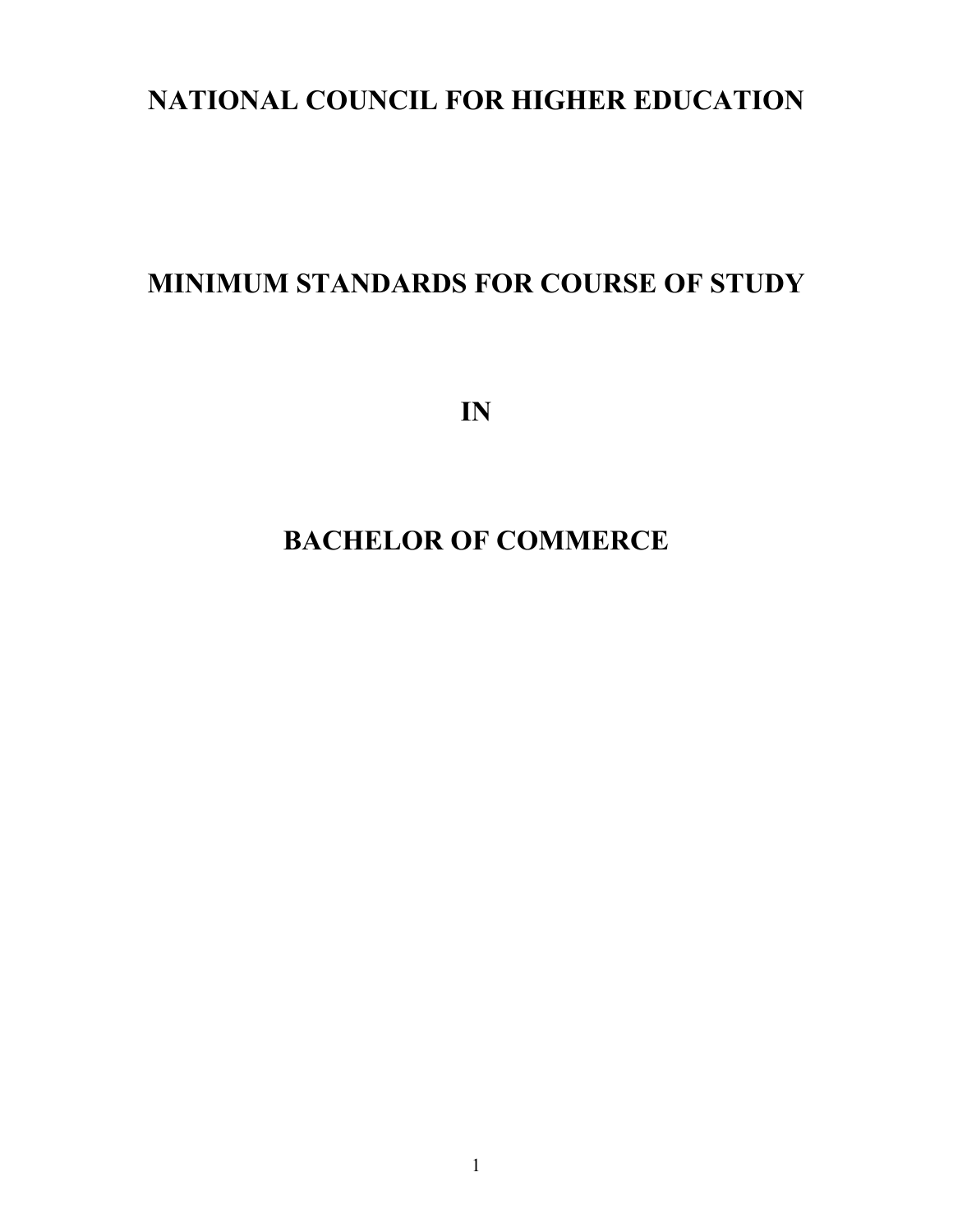# **1.0 BACHELOR OF COMMERCE TOTAL CREDITS**

# **YEAR 1**

| <b>COURSES</b>                                        |    |          | P        | $\mathbf{C}$ H | Cl |
|-------------------------------------------------------|----|----------|----------|----------------|----|
| Business Law I                                        | 45 | 30       | $\theta$ | 60             |    |
| Micro Economics                                       | 45 | 30       | $\theta$ | 60             |    |
| Principles of Management<br>٠                         | 60 | $\theta$ | $\theta$ | 60             | 4  |
| <b>Quantitative Methods</b>                           | 45 | 30       | $\theta$ | 60             |    |
| Principles of Marketing                               | 45 | 30       | $\theta$ | 60             |    |
| <b>Fundamental Accounting Principles</b><br>$\bullet$ | 45 | 30       | $\theta$ | 60             |    |
| Principles of Business Administration<br>$\bullet$    | 45 | 30       | $\theta$ | 60             |    |
| Information Communication Technology I<br>٠           | 45 | 0        | 30       | 60             | 4  |
| <b>Business Communication Skills</b><br>٠             | 30 | 30       | 30       | 60             | 4  |
| Macro Economics                                       | 45 | 30       | $\Omega$ | 60             |    |
| <b>TOTAL CREDIT</b><br>YEAR 1                         |    |          |          |                |    |

# **YEAR 2**

| <b>COURSES</b>                                           | L  | T                | ${\bf P}$        | <b>CH</b> | $\mathbf{C}\mathbf{U}$ |
|----------------------------------------------------------|----|------------------|------------------|-----------|------------------------|
| Intermediate Accounting                                  | 45 | 30               | $\boldsymbol{0}$ | 60        | 4                      |
| <b>Business Statistics</b><br>٠                          | 45 | 30               | $\boldsymbol{0}$ | 60        | 4                      |
| <b>Business Law II</b><br>٠                              | 45 | 30               | $\boldsymbol{0}$ | 60        | 4                      |
| <b>Information Communication Technology</b><br>$\bullet$ | 30 | $\boldsymbol{0}$ | 60               | 60        | 4                      |
| Elements of Production Mgt<br>$\bullet$                  | 45 | 30               | $\boldsymbol{0}$ | 60        | 4                      |
| <b>Financial Management</b><br>٠                         | 45 | 30               | $\boldsymbol{0}$ | 60        | $\overline{4}$         |
| <b>Business Research Skills</b><br>٠                     | 30 | $\overline{0}$   | 60               | 60        | $\overline{4}$         |
| <b>Elements of Taxation</b><br>٠                         | 45 | 30               | $\boldsymbol{0}$ | 60        | $\overline{4}$         |
| Principles of Purchasing & Supplies Mgt<br>٠             | 45 | 30               | $\boldsymbol{0}$ | 60        | 4                      |
| Field attachment<br>٠                                    | 15 | $\theta$         | 120              | 75        | 5                      |
| <b>YEAR 2 TOTAL CREDIT UNITS</b>                         |    |                  |                  |           | 41                     |
| <b>YEAR 3</b>                                            |    |                  |                  |           |                        |
| <b>Common courses</b>                                    |    |                  |                  |           |                        |
| Human Resource Management<br>٠                           | 60 | $\theta$         | $\boldsymbol{0}$ | 60        | 4                      |
| <b>Entrepreneurship Development</b><br>٠                 | 45 | $\theta$         | 30               | 60        | 4                      |
| <b>Business Ethics</b><br>٠                              | 30 | 30               | $\boldsymbol{0}$ | 45        | 3                      |
| <b>Strategic Management</b><br>٠                         | 45 | 30               | $\boldsymbol{0}$ | 60        | 4                      |
| <b>Ugandan Economy</b><br>٠                              | 45 | 30               | $\boldsymbol{0}$ | 60        | 4                      |
| <b>Accounting Option</b>                                 |    |                  |                  |           |                        |
| <b>Advanced Accounting</b><br>٠                          | 60 | 30               | $\boldsymbol{0}$ | 75        | 5                      |
| Auditing<br>٠                                            | 60 | 30               | $\boldsymbol{0}$ | 75        | 5                      |
| Income Tax<br>٠                                          | 60 | 30               | $\pmb{0}$        | 75        | 5                      |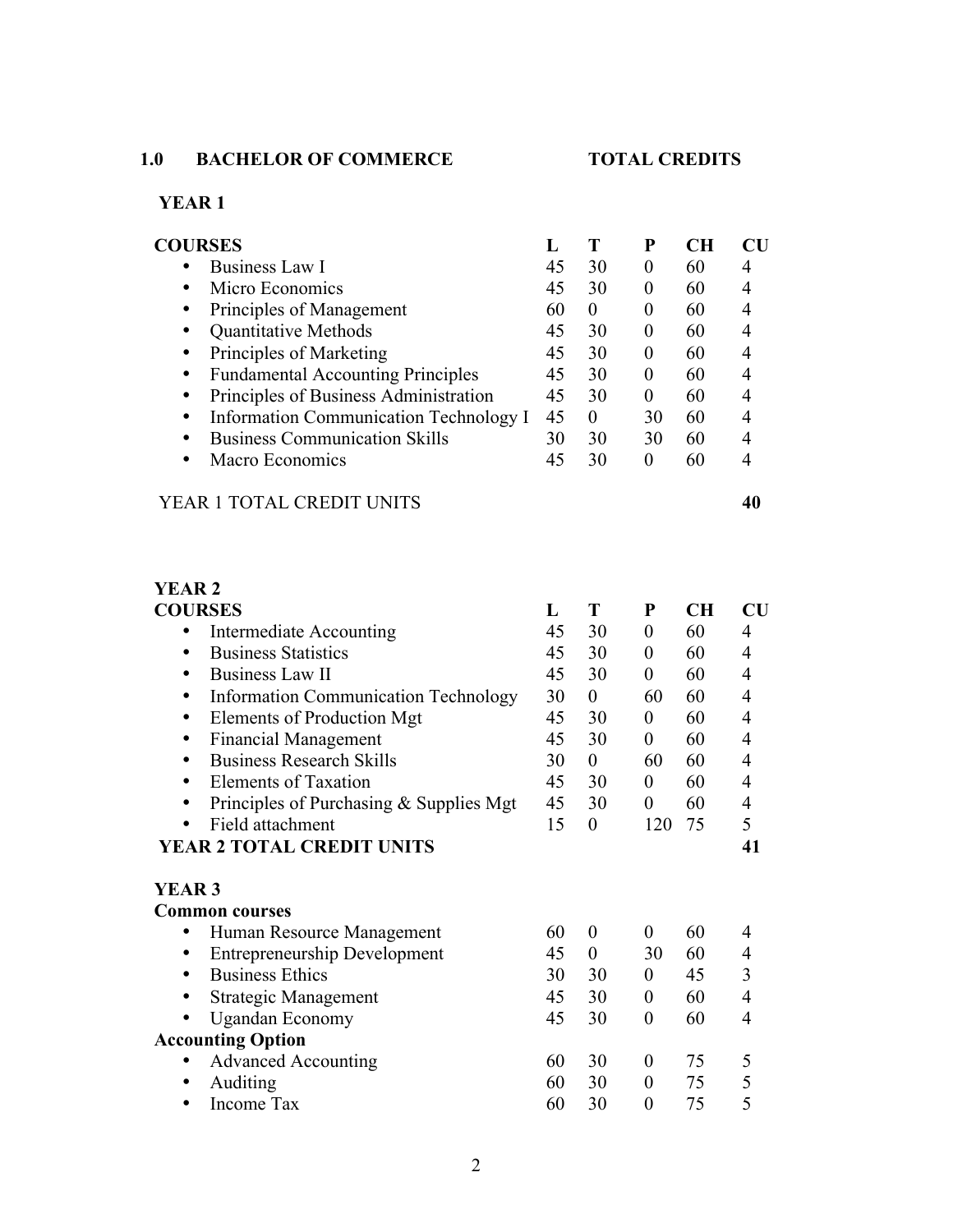| <b>Electives (Choose one)</b>                                   |    |                  |                  |    |        |  |  |
|-----------------------------------------------------------------|----|------------------|------------------|----|--------|--|--|
| Cost & Management Accounting                                    | 60 | 30               | $\boldsymbol{0}$ | 75 | 5<br>5 |  |  |
| Performance Management<br>$\overline{0}$<br>75<br>60<br>30<br>٠ |    |                  |                  |    |        |  |  |
| <b>Financial Services Option</b>                                |    |                  |                  |    |        |  |  |
| Law relating to Financial Institution                           | 60 | 30               | $\boldsymbol{0}$ | 75 | 5      |  |  |
| Monetary Policy & Portfolio Analysis<br>$\bullet$               | 60 | 30               | $\boldsymbol{0}$ | 75 | 5      |  |  |
| Electives (Choose Two (either * or **))                         |    |                  |                  |    |        |  |  |
| Management of Financial Institutions*                           | 60 | 30               | $\boldsymbol{0}$ | 75 | 5      |  |  |
| Insurance & Management of Pensions**<br>٠                       | 60 | 30               | $\boldsymbol{0}$ | 75 | 5      |  |  |
| Finance for International Business*<br>$\bullet$                | 60 | 30               | $\boldsymbol{0}$ | 75 | 5      |  |  |
| Actuarial Math**<br>$\bullet$                                   | 60 | 30               | $\boldsymbol{0}$ | 75 | 5      |  |  |
| <b>Marketing Option</b>                                         |    |                  |                  |    |        |  |  |
| <b>Marketing Channels</b>                                       | 60 | 30               | $\boldsymbol{0}$ | 75 | 5      |  |  |
| Marketing Research<br>٠                                         | 60 | 30               | $\boldsymbol{0}$ | 75 | 5      |  |  |
| <b>International Marketing</b><br>$\bullet$                     | 60 | 30               | $\boldsymbol{0}$ | 75 | 5      |  |  |
| <b>Sales Force Management</b>                                   | 60 | 30               | $\boldsymbol{0}$ | 75 | 5      |  |  |
| <b>Operations Management Option</b>                             |    |                  |                  |    |        |  |  |
| <b>Production Statistics</b>                                    | 60 | 30               | $\overline{0}$   | 75 | 5      |  |  |
| Business statistical application packages<br>$\bullet$          | 45 | $\boldsymbol{0}$ | 60               | 75 | 5      |  |  |
| Operations Research & Modeling                                  | 45 | 30               | 30               | 75 | 5      |  |  |
| <b>Econometric Modeling</b><br>٠                                | 45 | 30               | 30               | 75 | 5      |  |  |
| <b>YEAR 3 TOTAL CREDIT UNITS</b>                                |    |                  |                  |    |        |  |  |
| Accounting option                                               |    |                  |                  |    | 39     |  |  |
| Financial services option                                       |    |                  |                  |    | 39     |  |  |
| Marketing option                                                |    |                  |                  |    | 39     |  |  |
| Operations management                                           |    |                  |                  |    | 39     |  |  |
| PROGRAMME TOTAL CREDIT UNITS                                    |    |                  |                  |    | 120    |  |  |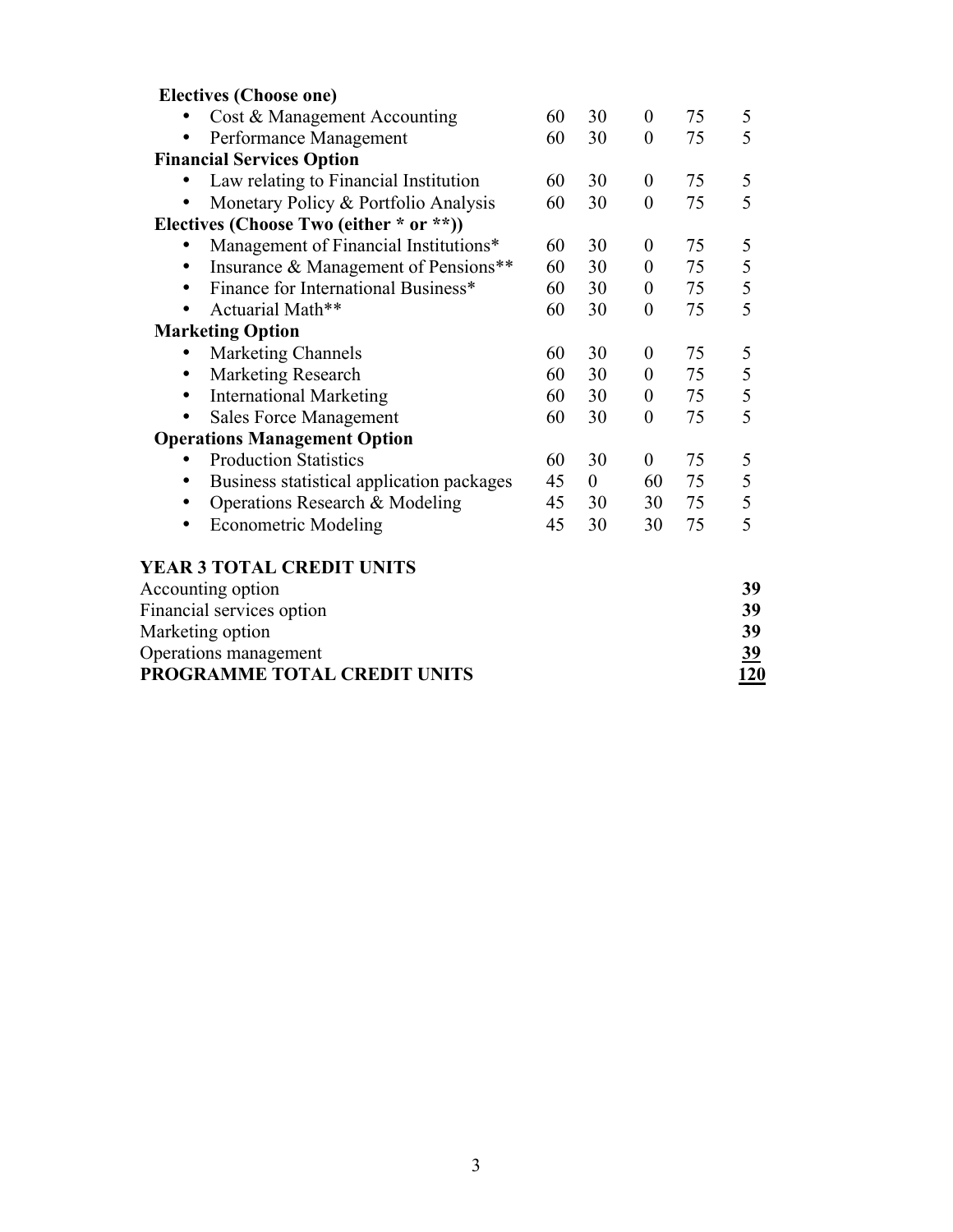| <b>Course Name</b>   | <b>BUSINESS LAW I</b> |
|----------------------|-----------------------|
| <b>Course Level</b>  |                       |
| <b>Credit Units</b>  |                       |
| <b>Contact Hours</b> | 60                    |

- To introduce importance of law in running a business
- To discuss the role of law and society,
- To describe the legal principles and decisions affecting individuals and the business transactions

## **Expected outcomes**

By the end of the course, the learner should be able to appreciate the implications of legal principles and business contracts

| • Introduction                                        | 1hrs             |
|-------------------------------------------------------|------------------|
| • General Principles of law;                          | 3hrs             |
| • Sources of law                                      | 1 <sub>hrs</sub> |
| • The judicial and other bodies that resolve disputes |                  |
| 2hrs                                                  |                  |
| • The Law of Contract,                                | 20hrs            |
| • Law of Agency;                                      | 5hrs             |
| • The Law Relating to Partnership;                    | <b>6hrs</b>      |
| • Sale of Goods;                                      | 7hrs             |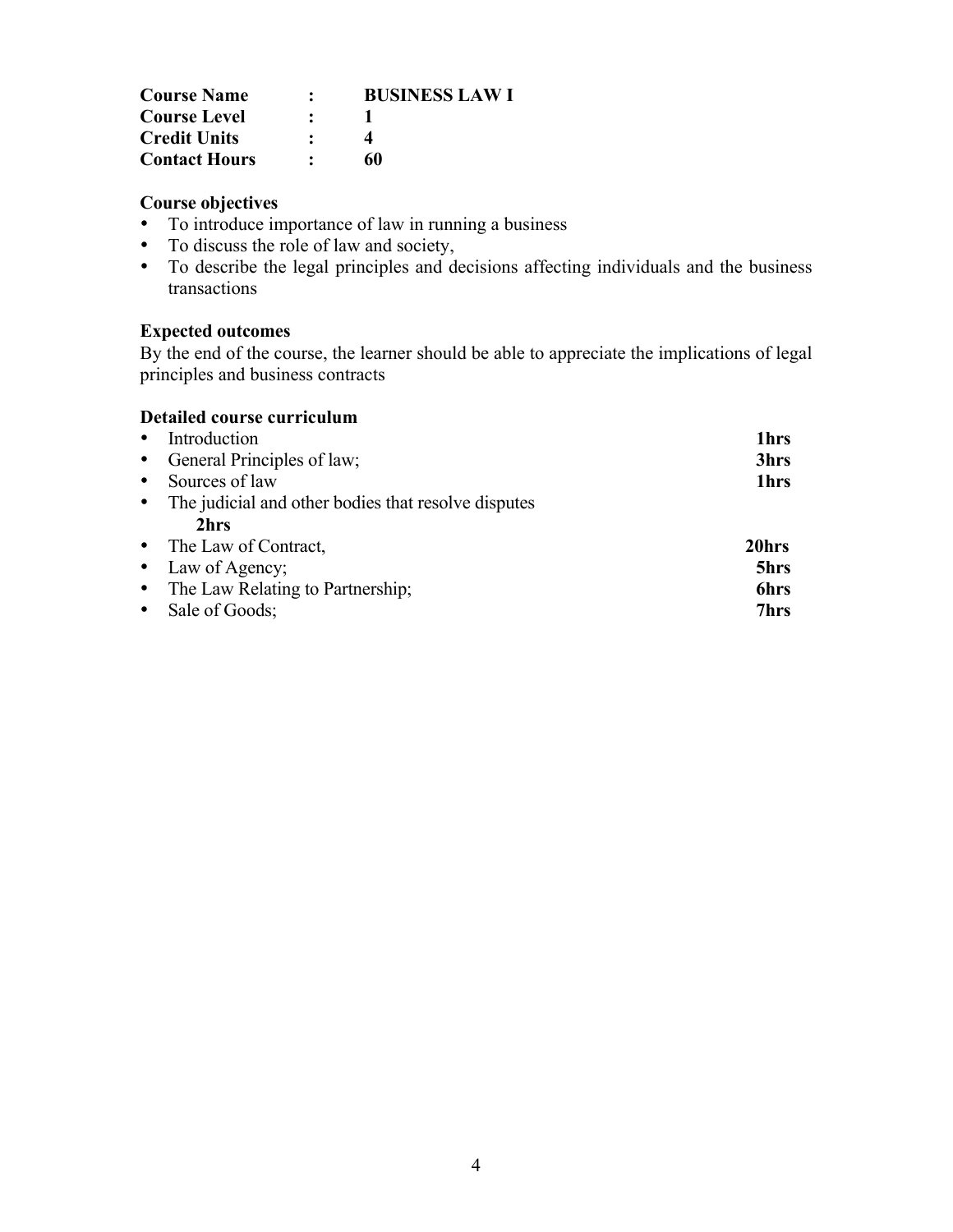| <b>Course Name</b>   | $\bullet$ | <b>MICRO ECONOMICS</b> |
|----------------------|-----------|------------------------|
| <b>Course Level</b>  | $\bullet$ |                        |
| <b>Credit Units</b>  |           |                        |
| <b>Contact Hours</b> |           | 60                     |

- To provide the learner with basic understanding of the economic theory that can be used in decision-making.
- To provide an understanding of micro economic concepts and tools that have direct business applications.

#### **Expected out come**

By the end of the course, the learner should be able to apply the microeconomic concepts in the understanding business operations.

|           | Scope and method of Economics                                                          | 2 hrs |
|-----------|----------------------------------------------------------------------------------------|-------|
| $\bullet$ | Comparative economic systems                                                           | 2 hrs |
| $\bullet$ | Elementary theory of price                                                             | 4 hrs |
| $\bullet$ | Intermediate theory of demand and supply                                               | 4hrs  |
| $\bullet$ | Utility theories and indifference curves                                               | 5hrs  |
| $\bullet$ | Production Economics: Theory of the firm, business organization and factor pricing     |       |
|           |                                                                                        | 6hrs  |
|           | Scope and method of economic theory, utility theories, consumer demand analysis        |       |
|           | Marshallian and Hickisian demand functions                                             | 5hrs  |
| $\bullet$ | Basic theory of production $-$ organization of the firm and its objectives, production |       |
|           | functions, cost functions, and revenue functions.                                      | 5hrs  |
| $\bullet$ | Market structures: perfect competition; imperfections; externalities and public goods: |       |
|           | monopoly; discriminating monopoly; oligopoly and monopolistic competition              |       |
|           |                                                                                        | 12hrs |
|           | <b>Tutorial</b>                                                                        | 30hrs |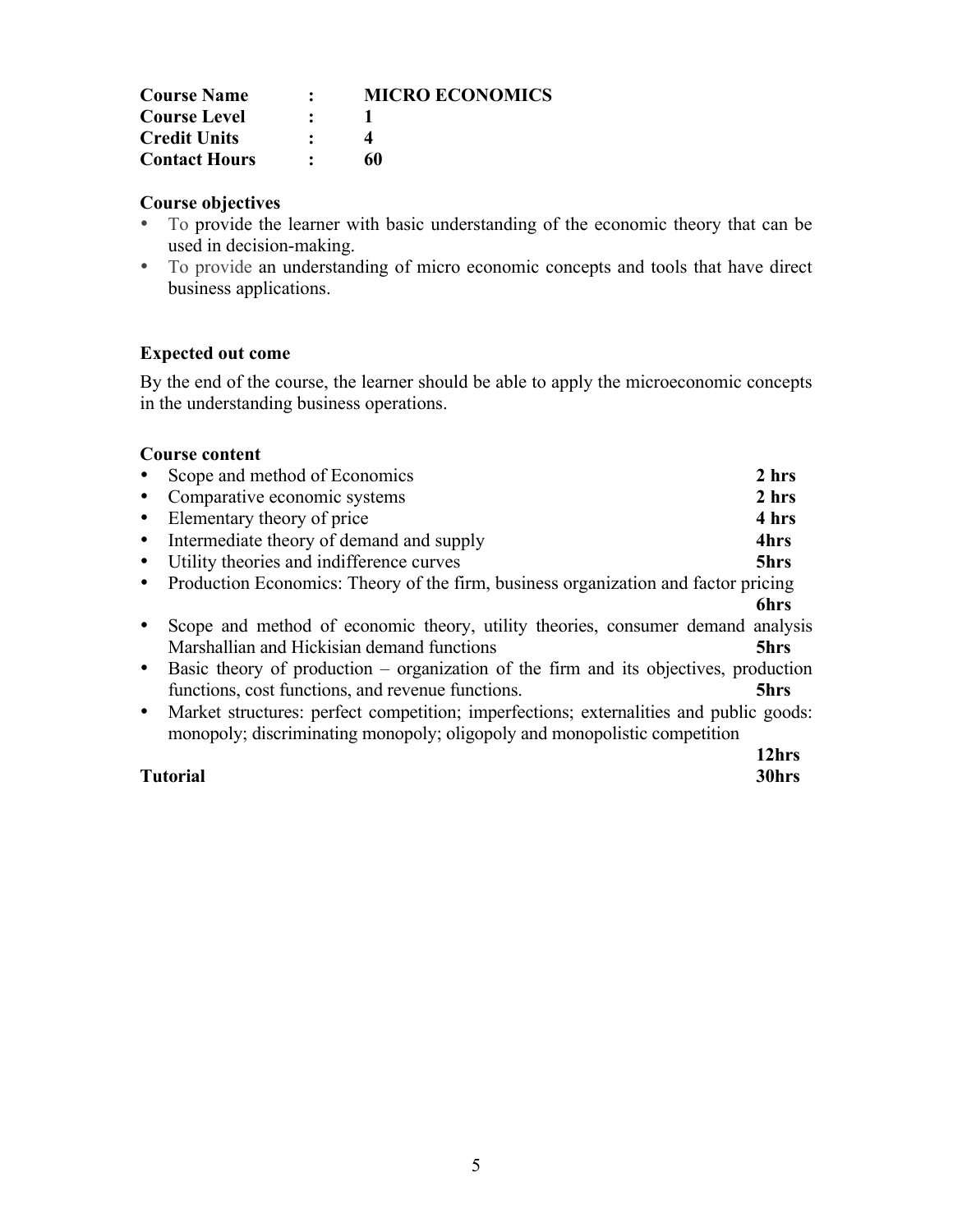| <b>Course Name</b>   | $\mathbf{r}$ | <b>OUANTITATIVE METHODS</b> |
|----------------------|--------------|-----------------------------|
| <b>Course Level</b>  |              |                             |
| <b>Credit Units</b>  |              |                             |
| <b>Contact Hours</b> |              | 60                          |

- To equip students with arithmetic/numerical/mathematical techniques in order to attain skills in making business decisions
- To expose students to the application of quantitative techniques to making business decisions

## **Expected outcomes**

By the end of the course, the learner should be able to apply quantitative techniques in making business decisions

|           | Introduction;                                                                   | 1hr         |
|-----------|---------------------------------------------------------------------------------|-------------|
|           | Mathematical relations and functions;                                           | 4hrs        |
| $\bullet$ | Tabulation as a means of representing functional relationship between           |             |
|           | variables,                                                                      | 3hrs        |
|           | • Linear relations and graphical representation,                                | 3hrs        |
|           | Application of straight lines in business and economics,                        | 5hrs        |
|           | Non-linear functions and applications mathematical notations;                   | <b>6hrs</b> |
|           | Exponential and logarithmic functions                                           | 6hrs        |
|           | Set theory                                                                      | 4hrs        |
|           | Matrix Algebra; matrix determinants, matrix inversion, application of matrices; |             |
|           |                                                                                 | 8hrs        |
|           | Linear Programming                                                              | 5hrs        |
|           | 30hrs                                                                           |             |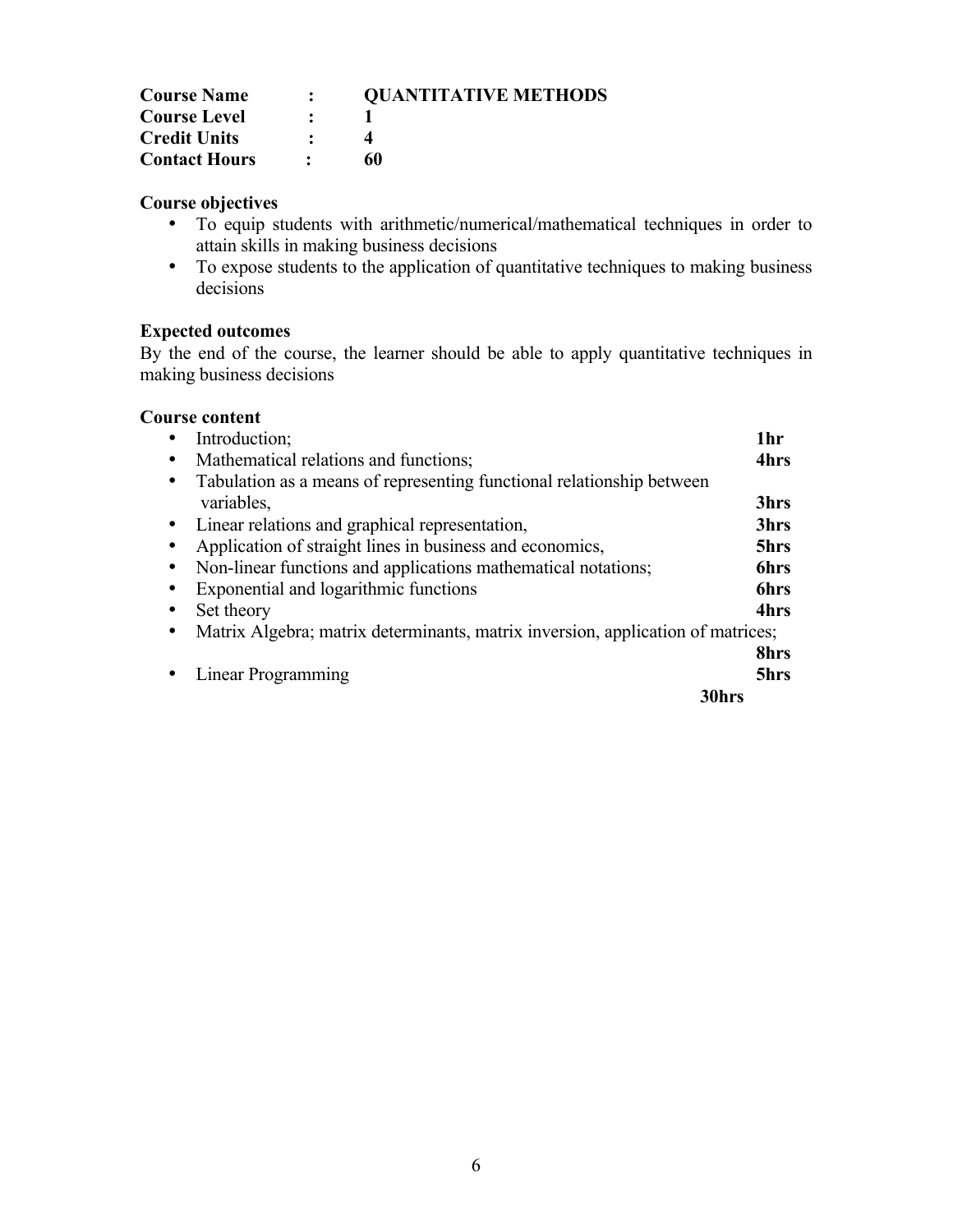| <b>Course Name</b>   | $\sim$               | <b>PRINCIPLES OF MARKETING</b> |
|----------------------|----------------------|--------------------------------|
| <b>Course Level</b>  | $\ddot{\phantom{1}}$ |                                |
| <b>Credit Units</b>  |                      |                                |
| <b>Contact Hours</b> |                      | 60                             |

- To provide students with an integrated view of the marketing process
- To introduce students to marketing terminologies and concepts
- To introduce students to the basic practices, problems in marketing, and the skills involved in marketing management
- To promote students' interest in marketing as a career in such areas as sales, retailing, advertising, and physical distribution

#### **Expected outcomes**

By the end of the course, the learner should be able to design appropriate marketing strategies as a business-winning tool

| The role of marketing in organizations and society;                       | 2hrs          |
|---------------------------------------------------------------------------|---------------|
| The marketing process and marketing planning;                             | 4hrs          |
| Analysis of marketing opportunities;                                      | 2hrs          |
| Marketing information systems and marketing research;                     | 5hrs          |
| Analyzing the marketing environment, consumer markets and buyer behavior; |               |
|                                                                           | 4hrs          |
| Researching and selecting target markets;                                 | 6hrs          |
| Designing marketing strategies;                                           | 6hrs          |
| Developing, testing, and launching new products and services;             | 4hrs          |
| Designing communication and promotion mix strategies organizing,<br>6hrs  |               |
| Implementing and controlling of marketing effort.                         | 6hrs<br>30hrs |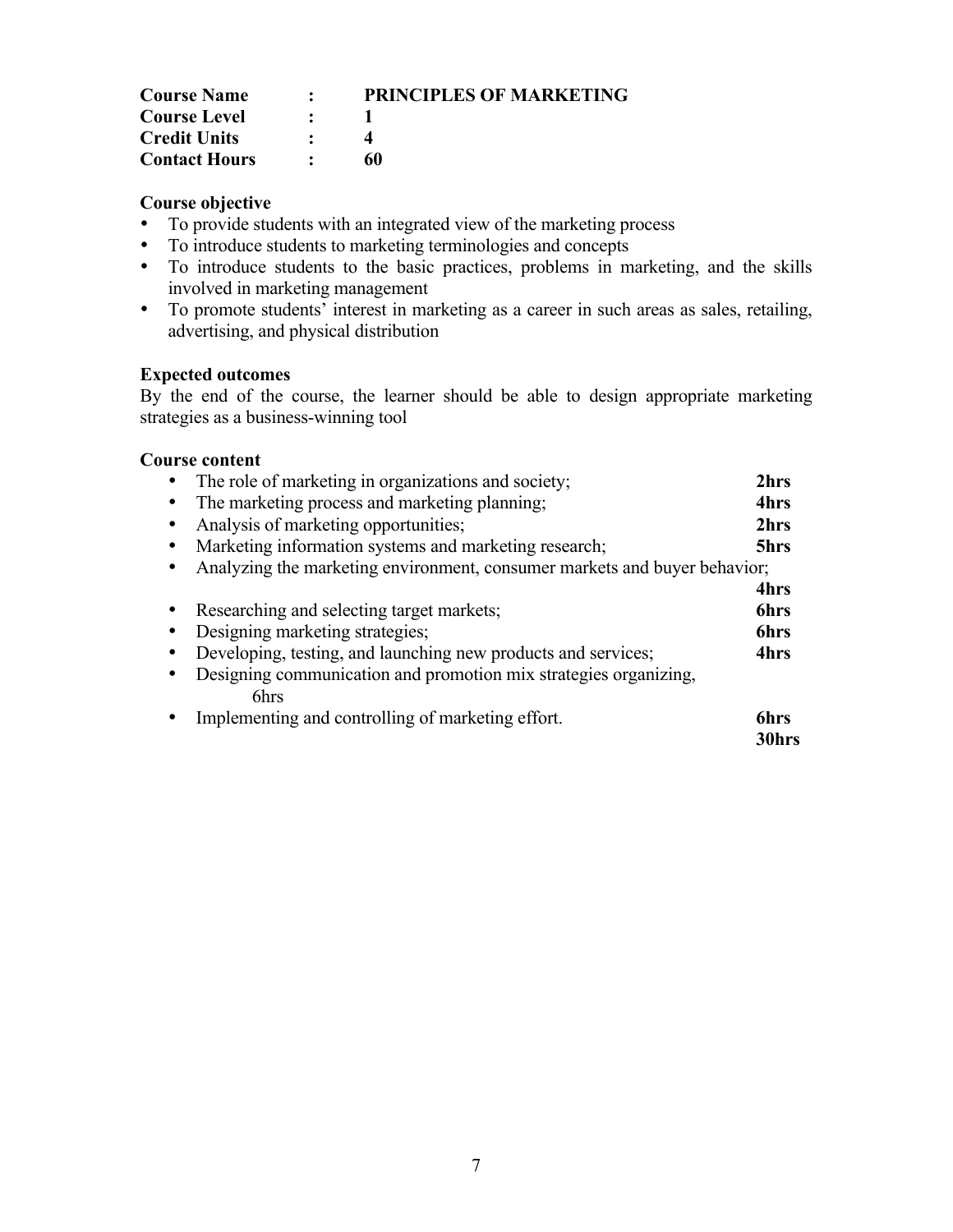| <b>Course Name</b>   | $\bullet$                 | <b>PRINCIPLES OF MANAGEMENT</b> |
|----------------------|---------------------------|---------------------------------|
| <b>Course Level</b>  | $\mathcal{L}(\mathbf{r})$ |                                 |
| <b>Credit Units</b>  | $\bullet$                 |                                 |
| <b>Contact Hours</b> |                           | 60                              |

- To understand the basics management functions and how they are carried out
- To develop a tools kit for essential skills in modern management
- To expose to students the challenges of management in a dynamic environment

#### **Expected outcomes**

By the end of the course, the learner should be able to;

- Appreciate basic management functions, diagnose management problems, and find solutions.
- Link concepts of management to management practice
- Identify the challenges of management in a dynamic environment and how to overcome them.

| $\bullet$ | Origin and meaning of management;             | 2hrs              |
|-----------|-----------------------------------------------|-------------------|
| $\bullet$ | Evolution of management theories;             | 10hrs             |
| $\bullet$ | Management as an art, science and profession; | 2hrs              |
|           | • Functions of management                     | 35 <sub>hrs</sub> |
|           | Planning,                                     |                   |
|           | Organizing,                                   |                   |
|           | Staffing,                                     |                   |
|           | Motivation,                                   |                   |
|           | Leading,                                      |                   |
|           | Control,                                      |                   |
|           | Communication,                                |                   |
| $\bullet$ | Productivity                                  | 5hrs              |
| $\bullet$ | Entrepreneurship                              | 6hrs              |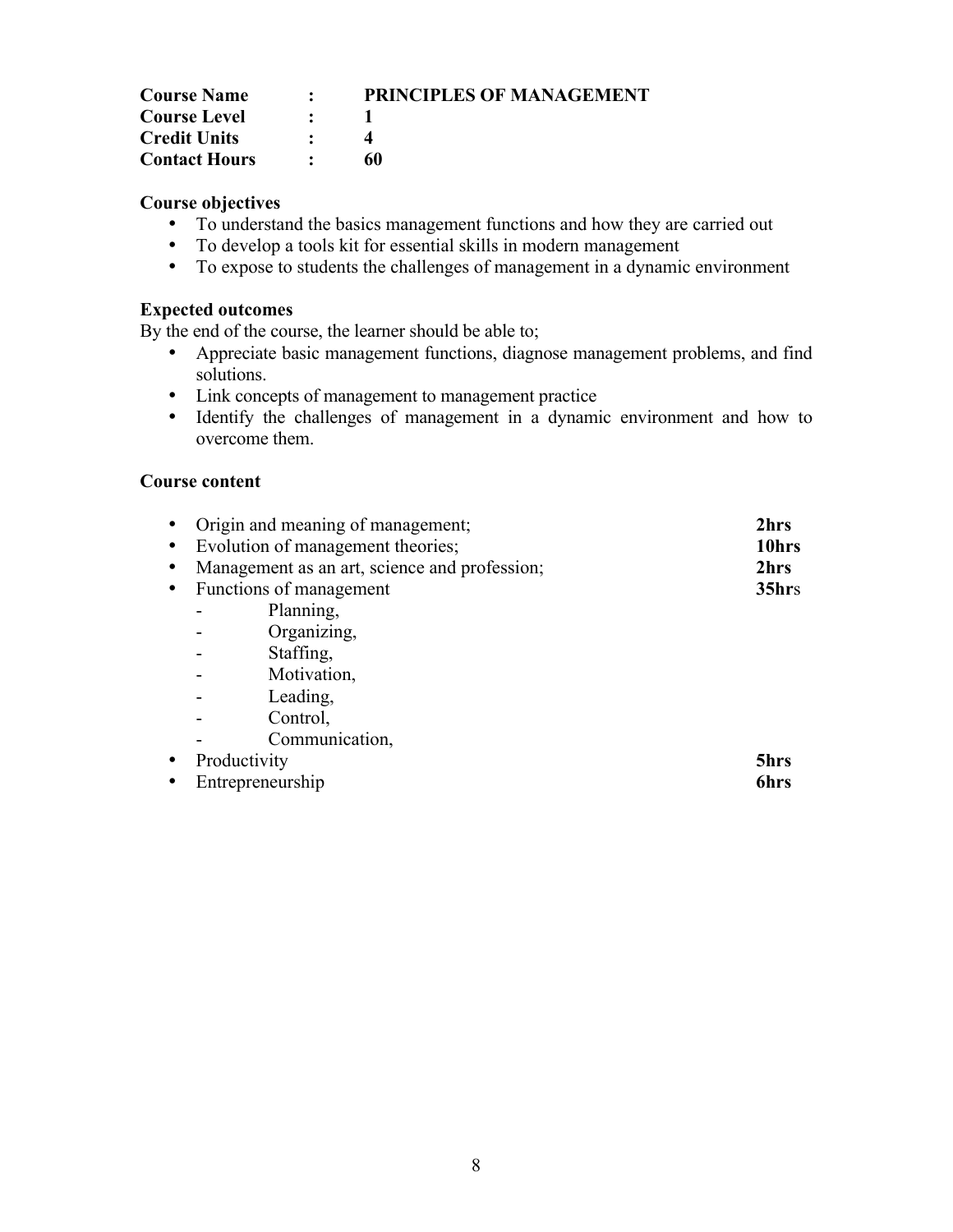| <b>Course Name:</b>  | <b>FUNDAMENTAL ACCOUNTING PRINCIPLES</b> |  |  |
|----------------------|------------------------------------------|--|--|
| <b>Course Level</b>  |                                          |  |  |
| <b>Credit Units</b>  |                                          |  |  |
| <b>Contact Hours</b> | 60                                       |  |  |

To equip the students with fundamental accounting skills and principles necessary for the preparation of books of accounts and financial statements

#### **Expected out comes.**

At the end of the course, the learner should be able to prepare various books of account, final accounts and other accounting records in line with the General Accepted Accounting Principles.

#### **Course content**

#### • **The context and purpose of financial accounting 5hrs**

# The reasons for, and objectives of, financial reporting

- Users' and stakeholders' needs
- The main elements of financial reports
- The regulatory framework
- **The qualitative characteristics of financial information and the fundamental bases of accounting 4hrs**
- The qualitative characteristics of financial reporting
- Alternative bases used in the preparation of financial information

#### • **The use of double entry and accounting systems 8hrs**

- Double-entry book-keeping principles including the maintenance of accounting records and sources of information
- Ledger accounts, books of prime entry, and journals
- Accounting systems and the impact of information technology on financial reporting

#### • **Recording transactions and events 7hrs**

- Sales and purchases
- Cash
- Inventory
- Tangible non-current assets
- **Depreciation**
- Intangible non-current assets and amortization
- Accruals and prepayments
- Receivables and payables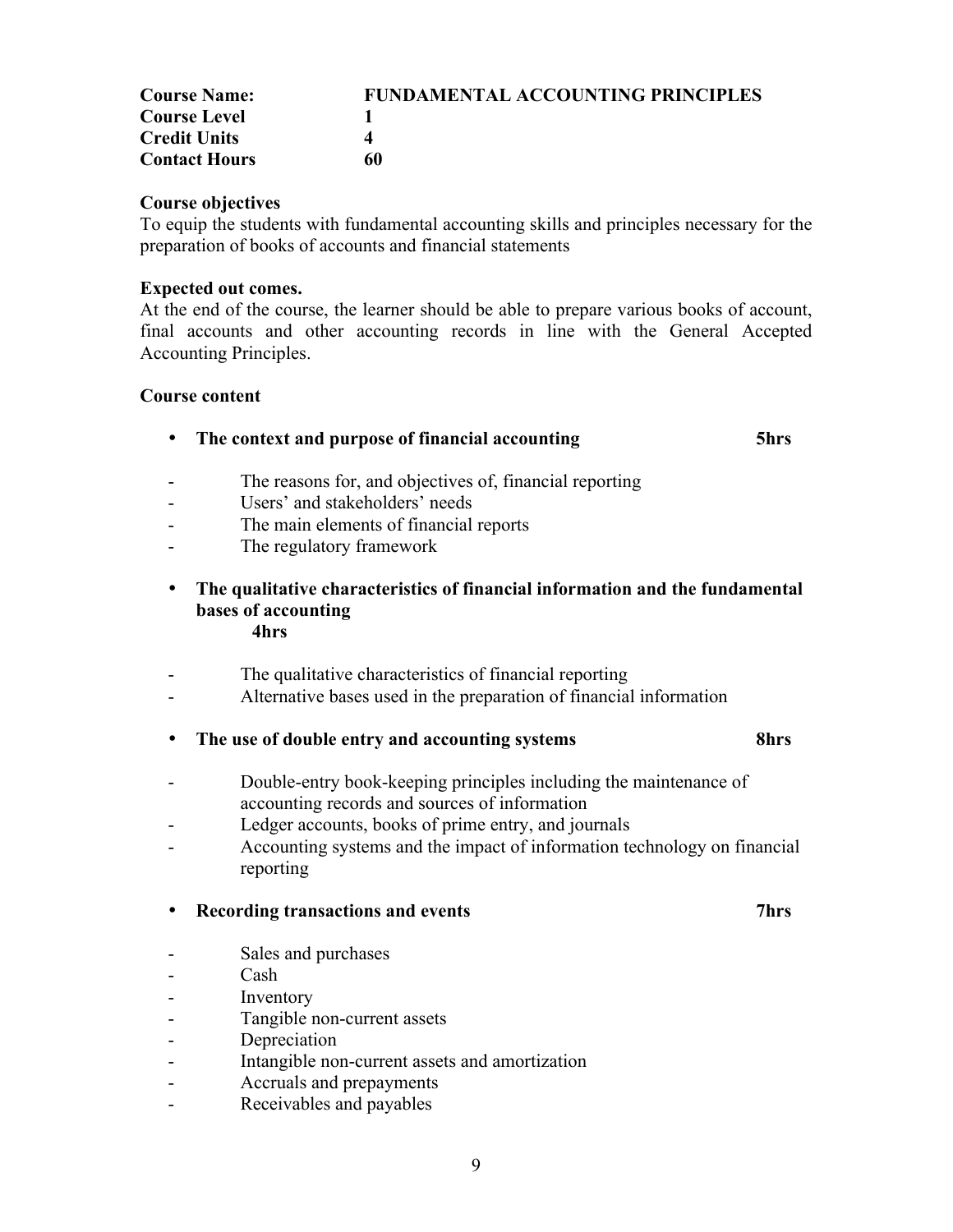|          | Provisions and contingencies                               |       |
|----------|------------------------------------------------------------|-------|
|          | Capital structure and finance costs                        |       |
| ٠        | Preparing a trial balance                                  | 6hrs  |
|          | Trial balance                                              |       |
|          | Correction of errors                                       |       |
|          | Control accounts and reconciliations                       |       |
|          | <b>Bank</b> reconciliations                                |       |
|          | Suspense accounts                                          |       |
|          | <b>Preparing basic financial statements</b>                | 15hrs |
|          | <b>Balance</b> sheets                                      |       |
|          | Income statements                                          |       |
|          | Manufacturing cost statements (Manufacturing accounts)     |       |
|          | Statement of affairs (Not for profit making organizations) |       |
|          | Events after the balance sheet date                        |       |
|          | Accounting for partnerships                                |       |
|          | Cash flow statements (excluding partnerships)              |       |
|          | Incomplete records                                         |       |
| Tutorial |                                                            | 30hrs |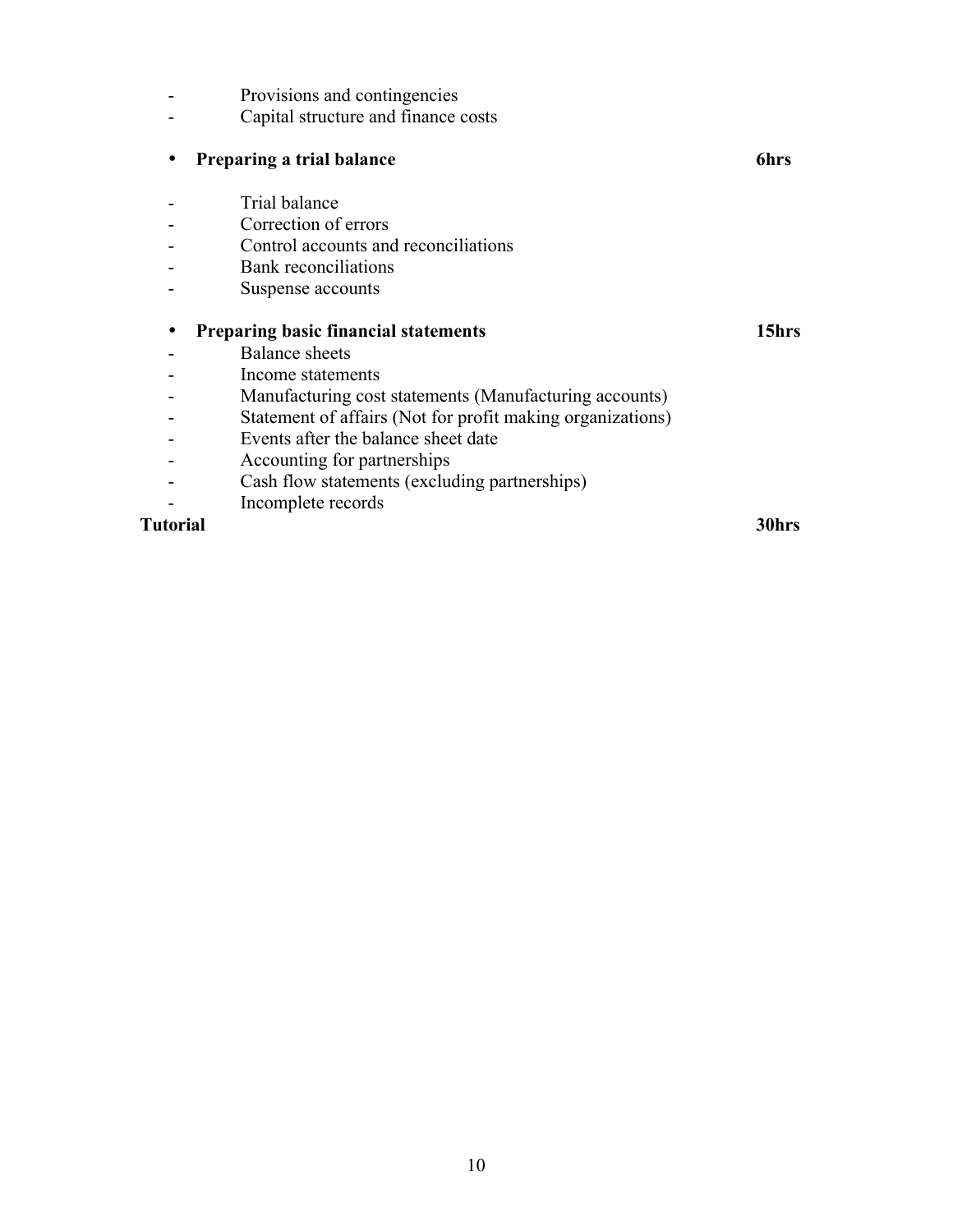| <b>Course Name:</b>  | PRINCIPLES OF BUSINESS ADMINISTRATION |
|----------------------|---------------------------------------|
| <b>Course Level</b>  |                                       |
| <b>Credit Units</b>  |                                       |
| <b>Contact Hours</b> | 60                                    |

To help the learner gain an insight into various forms of business organizations, their operations, the functional areas within these organizations and how they relate. The course also aims at introducing students to the environment of modern business organizations and the appreciation by students of the relationships and interactions of different areas of business.

#### **Expected outcomes**

By the end of the course, the learner should be able to identify and evaluate different forms of business and generally understand the different functional areas of business. The learner is expected to apply the knowledge gained in the day-to-day management of business organizations. Accordingly, familiarity with the Ugandan businesses together with global business trends is necessary.

#### **Course Content**

### • **Nature and purpose of business organizations 4hrs** - Definition of Business - Characteristics - Types of business by industry and commerce Nature and scope of commerce

- Purpose of business
- Any other pertinent issues relating to the topic

#### • **Forms of business organizations 4hrs**

- Sole proprietors
- Partnerships
- Cooperatives
- Companies; including their types, characteristics/features Merits and demerits/limitations of each

#### • **Formation of companies 4hrs**

- Floatation (promotion, registration or incorporation)
- The prospectus (definition and contents)
- Other documents including the Memorandum and Articles of association and their contents
- Internal management of Companies

#### • **Business Combinations 3hrs**

- Causes of combinations
- Types of combinations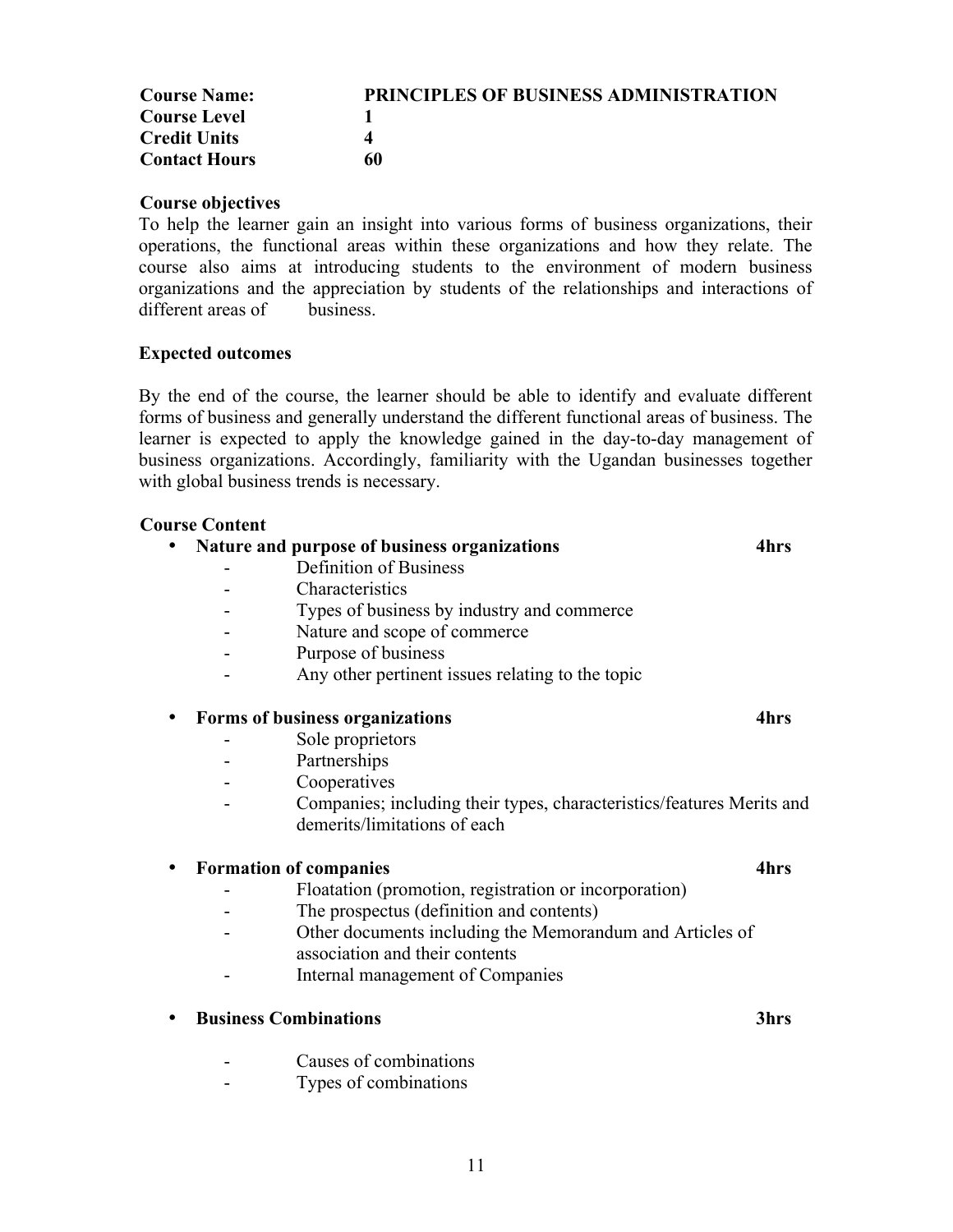- Forms of business combinations e.g. Association, federations, partial Consolidations, Complete consolidations, etc

# • **Multinational companies 3hrs**

- Meaning and origin
- Characteristics of a multinational company
- Operations
- Advantages and limitations of multinational companies

#### • **The production function 6hrs**

- Factors of production
- Product design
- Plant location and factors affecting plant location
- Plant layout and the factors that affect plant lay out
- Production planning and control
	- a) Production planning
	- b) Production control
	- c) The relationship between planning and control
	- d) Routing, loading, scheduling and scheduling techniques
- Materials handling including rules
- Plant maintenance including functions of the maintenance department and methods of plant maintenance.
- Control of quality
- Inspection techniques.

#### • **The finance function 6hrs**

- Financial function of management
- Capitalization including its theories
	- <sup>o</sup> Actual and proper capitalization<br>
	<sup>o</sup> Over capitalization (Causes, prol
	- ° Over capitalization (Causes, problems and solutions)
	- Undercapitalization (Causes, problems and solutions)
- Determining capital requirements, mix and sources
	- <sup>o</sup> Determining fixed capital<br>Norking conital estimates
	- Working capital estimates, factors in determining working capital
	- Capital structure; factors in determining capital structure
	- Sources of finance categorized from the points of view of own capital and borrowed capital (length of time)
	- ° Evaluation of various sources of finance

#### • **Human resources Management 3hrs**

- The process of the Human Resource Management or the Staffing Process
	- ° Human Resource Planning, including techniques and Audit
	- <sup>o</sup> Recruitment
	- <sup>o</sup> Selection
	- Induction and orientation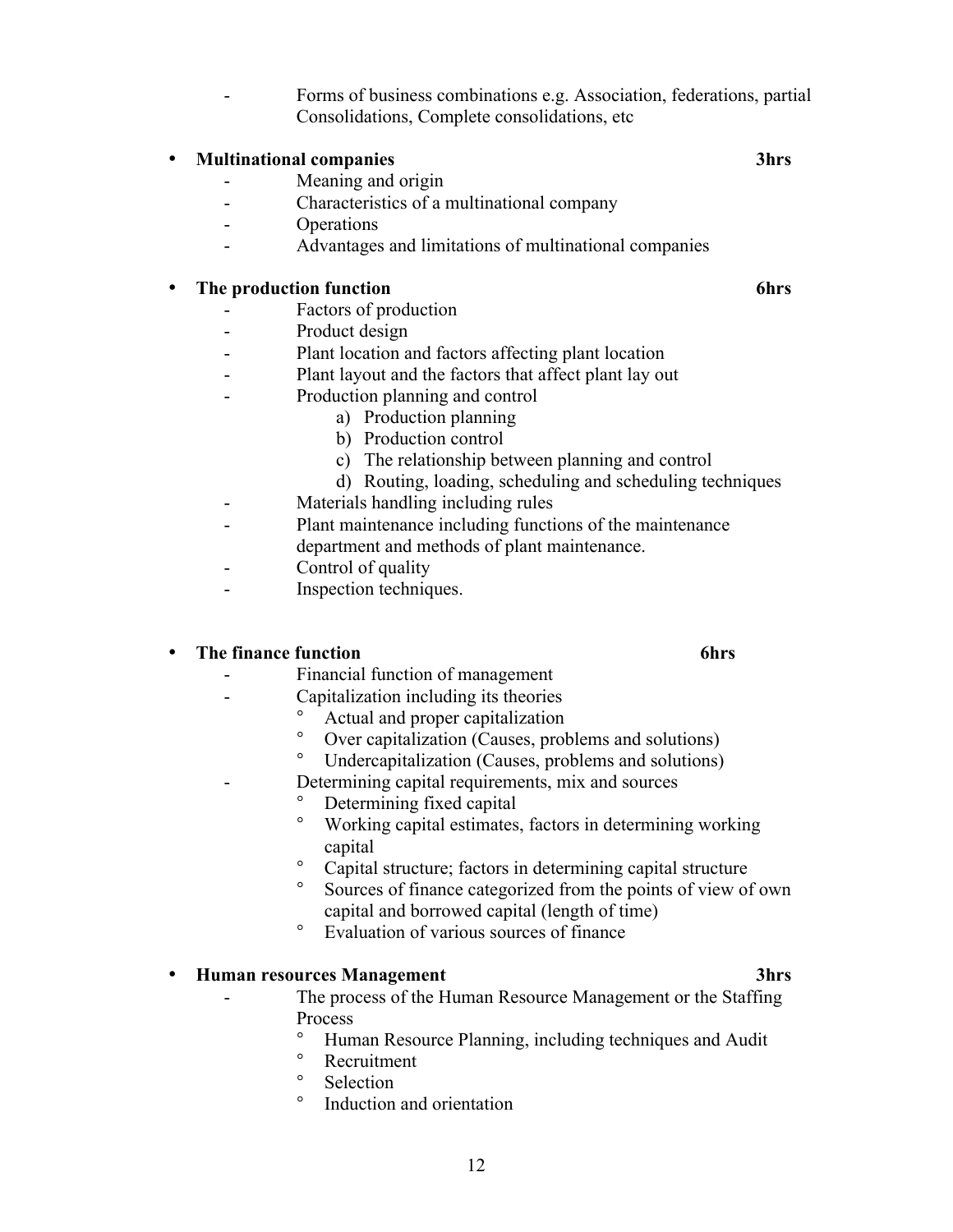|  |  | Training and development |  |
|--|--|--------------------------|--|
|--|--|--------------------------|--|

- ° Performance appraisal
- ° Promotions, transfers, demotions and separations

#### • **The Marketing Function 3hrs**

- Meaning of marketing

- Product concept, The selling concept, The marketing concept and The societal marketing concept
- The functions of marketing department
- The marketing mix
- The marketing research
- Product planning and development
- Price decisions
- Channel decisions
	- Advertising, its functions and criticisms

#### • **Entrepreneurial activity in gearing business in Uganda; Factors influencing business entrepreneurs**

|                              | <b>Social Responsibility of Business</b>                   | 2.hrs            |
|------------------------------|------------------------------------------------------------|------------------|
|                              | Definition and meaning                                     |                  |
|                              | The need for social responsibility                         |                  |
|                              | Social impacts and social problems                         |                  |
|                              | The scope of social responsibility of business             |                  |
|                              | Limits of social responsibility                            |                  |
|                              | Ethics of responsibility                                   |                  |
| <b>Business environment:</b> |                                                            | 1 <sub>hrs</sub> |
|                              | Classification of business environment                     |                  |
|                              | The effect of environmental factors to business            |                  |
|                              | Financial Markets and the stock exchange/securities market | 3hrs             |
|                              | Money market                                               |                  |
|                              | The capital markets                                        |                  |
|                              | Stock exchange characteristics and operation               |                  |

• **Other issues like procurement, privatization, globalization, etc 2hrs**

**Tutorial** 30hrs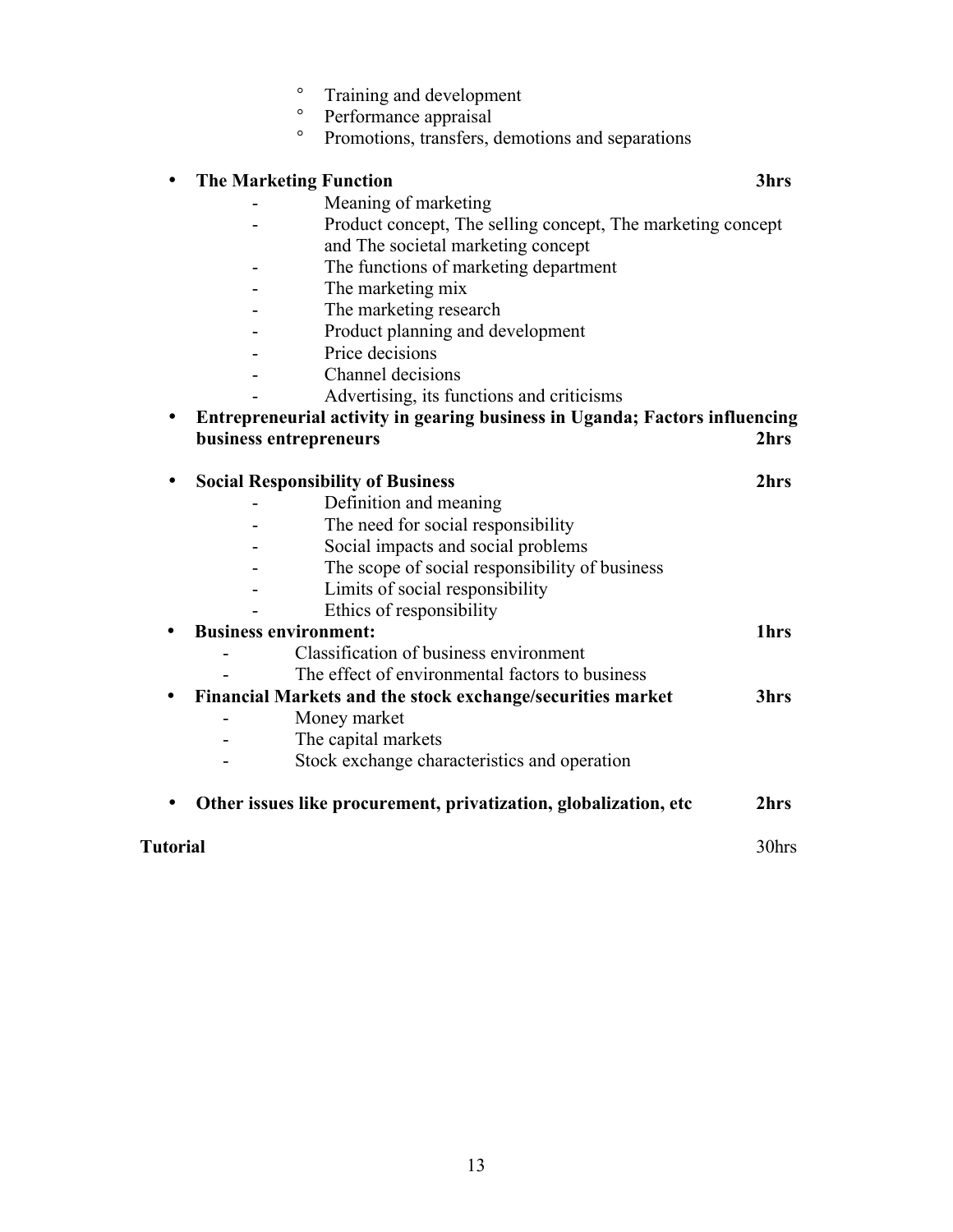| <b>Course Name:</b>  | <b>INFORMATION COMMUNICATION TECHNOLOGY I</b> |
|----------------------|-----------------------------------------------|
| <b>Course Level</b>  |                                               |
| <b>Credit Units</b>  |                                               |
| <b>Contact Hours</b> | 60                                            |

- To equip the students with theoretical and practical skills in ICT to enable them compete favourably in today's knowledge economy.
- To appreciate the developments in information and telecommunication technology

### **Expected outcomes**

At the end of the course, the learner should be able to demonstrate practical skills in ICT and identify the development stages in ICT

| $\bullet$ | Personal computer environment;                                         | 2hrs  |
|-----------|------------------------------------------------------------------------|-------|
| $\bullet$ | Operating system facilities;                                           | 2hrs  |
| $\bullet$ | Memory management;                                                     | 2hrs  |
| $\bullet$ | File management; viruses;                                              |       |
|           | 2hrs                                                                   |       |
| $\bullet$ | Graphical user interface for the PC and associated facilities;         | 2hrs  |
| $\bullet$ | Local area networks,                                                   | 2hrs  |
| $\bullet$ | Sharing resources,                                                     |       |
|           | 2hrs                                                                   |       |
| $\bullet$ | Introduction to word processing and spreadsheets,                      | 3hrs  |
| $\bullet$ | Email, bulletin boards, and systems development in a personal computer |       |
|           | environment Management Information systems; Role of Computers;         | 4hrs  |
| $\bullet$ | Evolution of Computers;                                                | 5hrs  |
| $\bullet$ | Computer Hardware;                                                     | 2hrs  |
| $\bullet$ | Computer Software;                                                     | 2hrs  |
| $\bullet$ | E-Mail Internet;                                                       | 5hrs  |
|           | Word-processing, Spreadsheets and D-Base                               | 10hrs |
| Practical |                                                                        | 30hrs |
|           |                                                                        |       |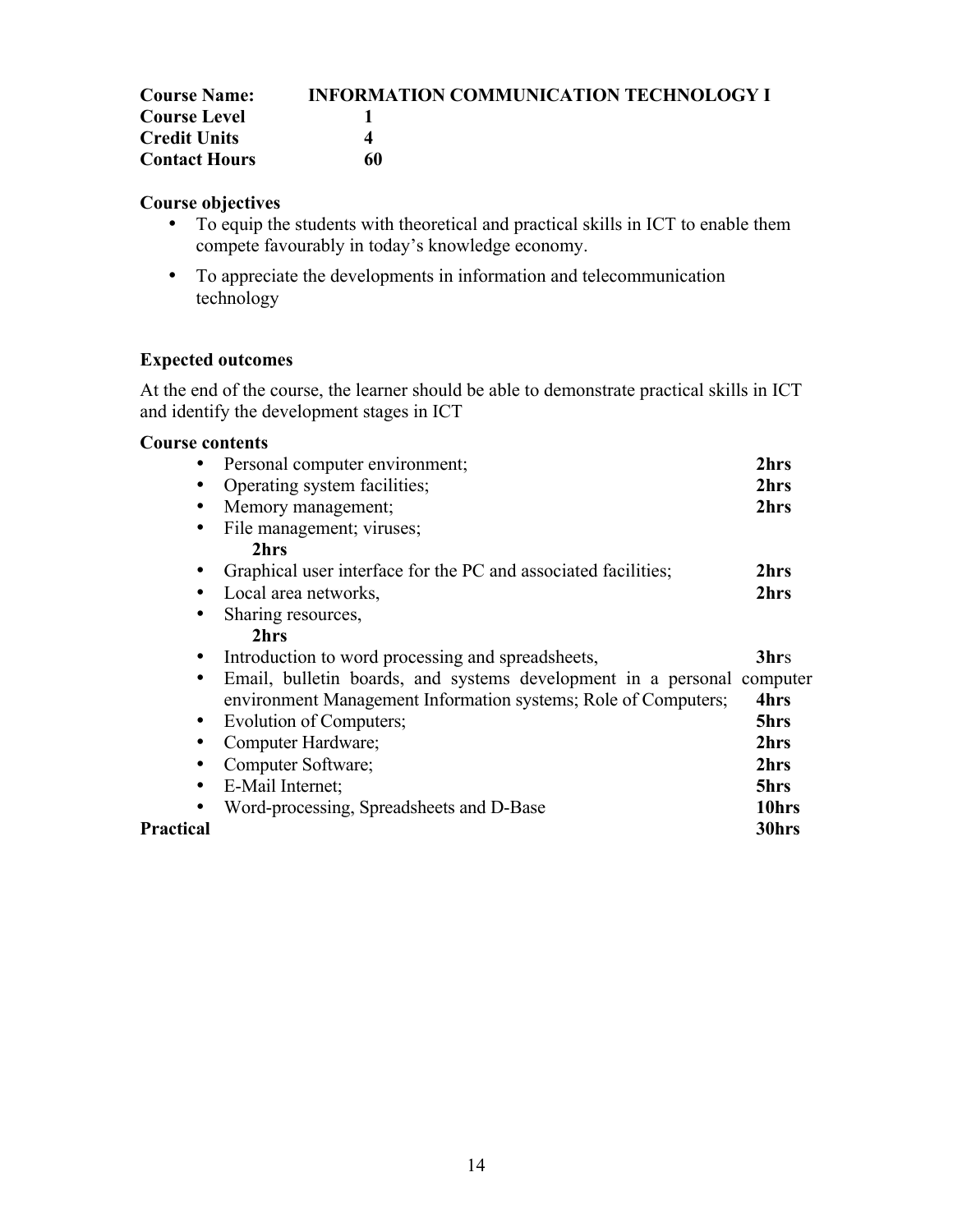| <b>Course Name:</b>  | <b>BUSINESS COMMUNICATION SKILLS</b> |
|----------------------|--------------------------------------|
| <b>Course Level</b>  |                                      |
| <b>Credit Units</b>  | Δ                                    |
| <b>Contact Hours</b> | 60                                   |

- To equip students with communication skills required to effectively run and manage business office.
- To enable students to understand the importance of effective organizational and personal communication

## **Expected outcome**

By the end of the course, the learner should be able to communicate effectively in the management of business and interpersonal relations.

|                              | • The concept of communication;                                                        | 2hrs |  |
|------------------------------|----------------------------------------------------------------------------------------|------|--|
| $\bullet$                    | The communication process,                                                             | 2hrs |  |
| $\bullet$                    | The principles of effective writing,                                                   | 2hrs |  |
| $\bullet$                    | The 7cs of communication;                                                              | 2hrs |  |
| $\bullet$                    | Planning for effective communication,                                                  | 3hrs |  |
| Letter Writing.<br>$\bullet$ |                                                                                        | 4hrs |  |
| Report writing:<br>$\bullet$ |                                                                                        | 4hrs |  |
|                              | • The what and how of effective business letters and reports                           | 4hrs |  |
| $\bullet$                    | Office skills: The concept of the office; importance and functions of a modern office; |      |  |
|                              |                                                                                        | 5hrs |  |
|                              | The office Manager: functions and responsibilities;                                    | 5hrs |  |
| $\bullet$                    | Office location and layout factors and consideration; the office environment:          |      |  |
|                              | Ventilation, illumination, noise etc.                                                  | 8hrs |  |
|                              | • The office equipment and technology                                                  | 4hrs |  |
| 30hrs<br><b>Tutorial</b>     |                                                                                        |      |  |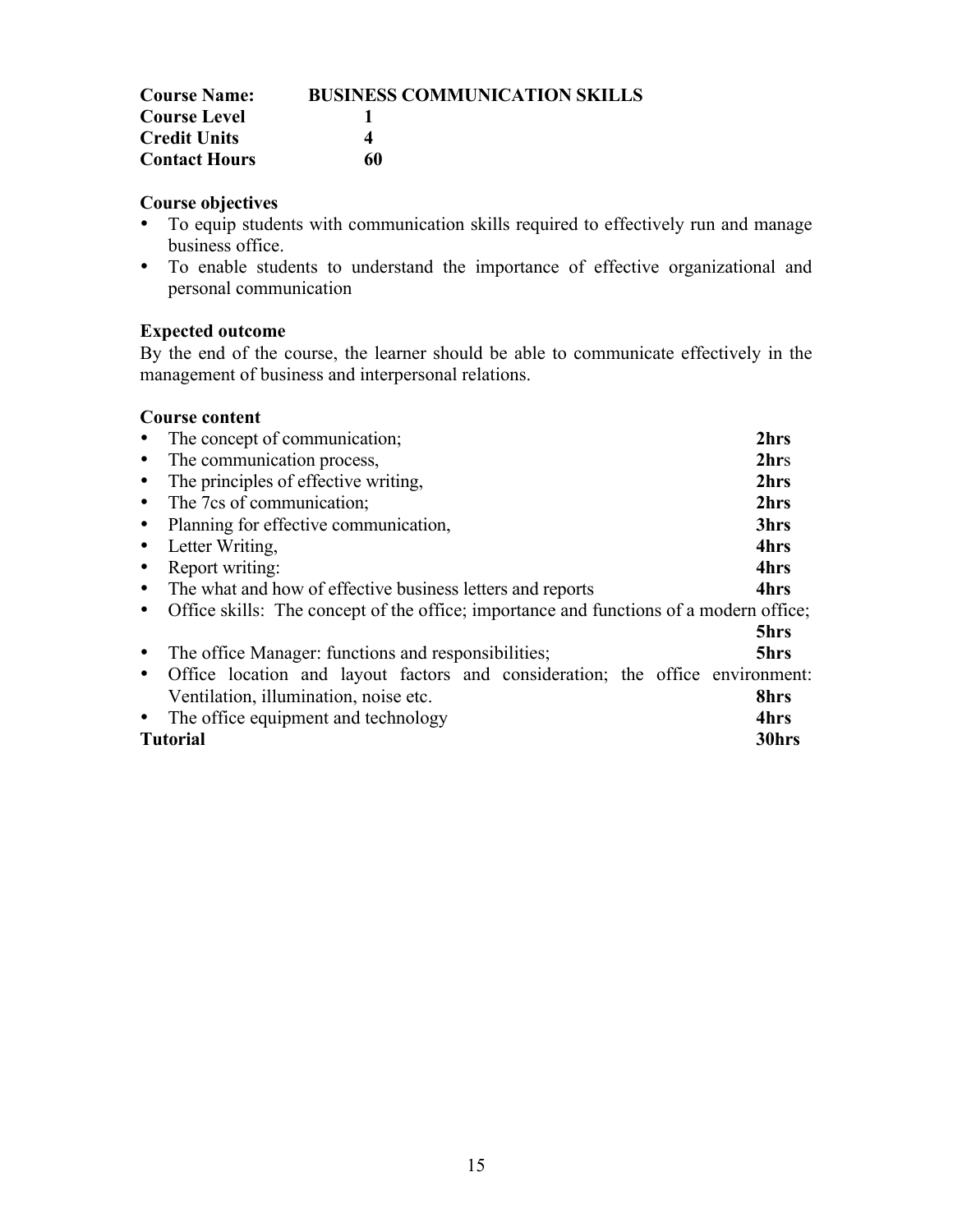| <b>Course Name</b>   | ٠         | <b>MACRO ECONOMICS</b> |
|----------------------|-----------|------------------------|
| <b>Course Level</b>  | $\bullet$ |                        |
| <b>Credit Units</b>  |           |                        |
| <b>Contact Hours</b> |           | 60                     |

- To provide the learner with basic understanding of the economic atmosphere of the country
- To examine such issues in the economic environment as general trends in income, savings and investments, magnitudes and trends in foreign trade, trends in labor markets, government economic policies, and structure of and trends in working of financial institutions.

#### **Expected outcomes**

By the end the end of the course, the learner should be able to:

- Demonstrate a thorough understanding of macro-economic issues that have a direct bearing on business
- Identify macro-economic problems affecting Ugandan business operations

#### **Course content**

|           | Introduction to macroeconomics classical theories,                     | 5hrs  |
|-----------|------------------------------------------------------------------------|-------|
| $\bullet$ | Keynesian theory, monetarists, business cycle, and inflation,          |       |
|           | unemployment and money                                                 | 8hrs  |
| $\bullet$ | National income, national income accounts, consumption, savings,       |       |
|           | investment, balance of payments and Structural Adjustment Programmes   |       |
|           | (SAPS).                                                                | 10hrs |
| $\bullet$ | The basic integrated model (IS-LM Analysis),                           | 8hrs  |
| $\bullet$ | Review the performance of the Ugandan economy in comparison            |       |
|           | to other similar economies since independence,                         | 4hrs  |
| $\bullet$ | Examination of the current economic policies, with particular emphasis |       |
|           | to income stabilization, fiscal practices, Balance of Payments (BOP),  |       |
|           | Balance of Trade (BOT), and unemployment                               | 10hrs |
|           | <b>Tutorial</b>                                                        |       |
|           | $(20U_{\rm rel})$                                                      |       |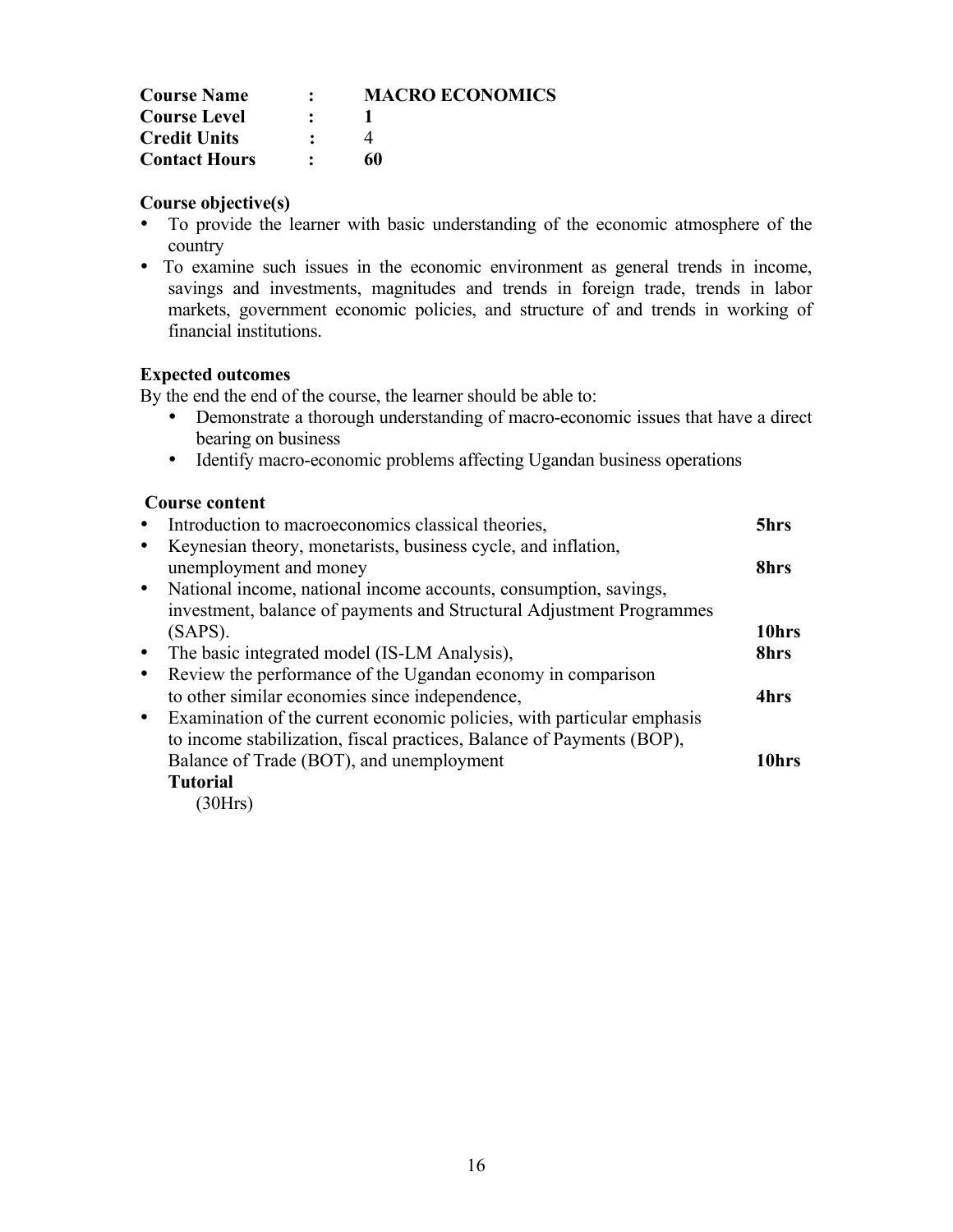| <b>Course Name</b>   | $\bullet$ | <b>INTERMEDIATE ACCOUNTING</b> |
|----------------------|-----------|--------------------------------|
| <b>Course Level</b>  | $\bullet$ |                                |
| <b>Credit Units</b>  |           |                                |
| <b>Contact Hours</b> |           | 60                             |

#### **Objectives of the course**

To enable the students explore most specialized areas of accounting. It is intended to enable the students apply accounting concepts and standards to specialized forms of business organizations.

#### **Expected outcome**

By the end of the course, learners should be able to prepare financial statements for different types of business as they also apply accounting concepts and standards to different forms of business. Accordingly, Students' familiarity with fundamental accounting concepts, policies and standards is necessary. On successful completion of this course, candidates should be able to:

- Prepare financial statements from single and incomplete records while appreciating the use of various methods/or techniques of obtaining missing information
- Prepare partnership accounts including dissolution of partnerships and formation of limited liability companies from partnerships (the accountant's role)
- Appreciate theory and practice of accounting, recognize, measure assets, liabilities, equity interest, income and expenses
- Appreciate and prepare financial budgets
- Understand and apply accounting principles, concepts and standards in the preparation of various specialized accounts.
- Understand the dynamics of issue of shares, account for them and incorporate the effects of issue of shares in the financial statements for companies and then prepare and present financial statements for limited liability companies

#### **Detailed course curriculum**

**Preparation of final accounts from single and incomplete records 5hrs**

#### **Partnership accounts** 10hrs

- Presentation of financial statements
- Capital and current accounts
- Accounting for good will
- Revaluation of assets and liabilities
- Dissolution of partnerships
- Conversion of partnership into a limited liability company

#### **Specialized accounts 17hrs**

- Branch accounts including centrally controlled branches, autonomous branches and foreign branches
- Hire purchase and leasing
- Long-term Construction contracts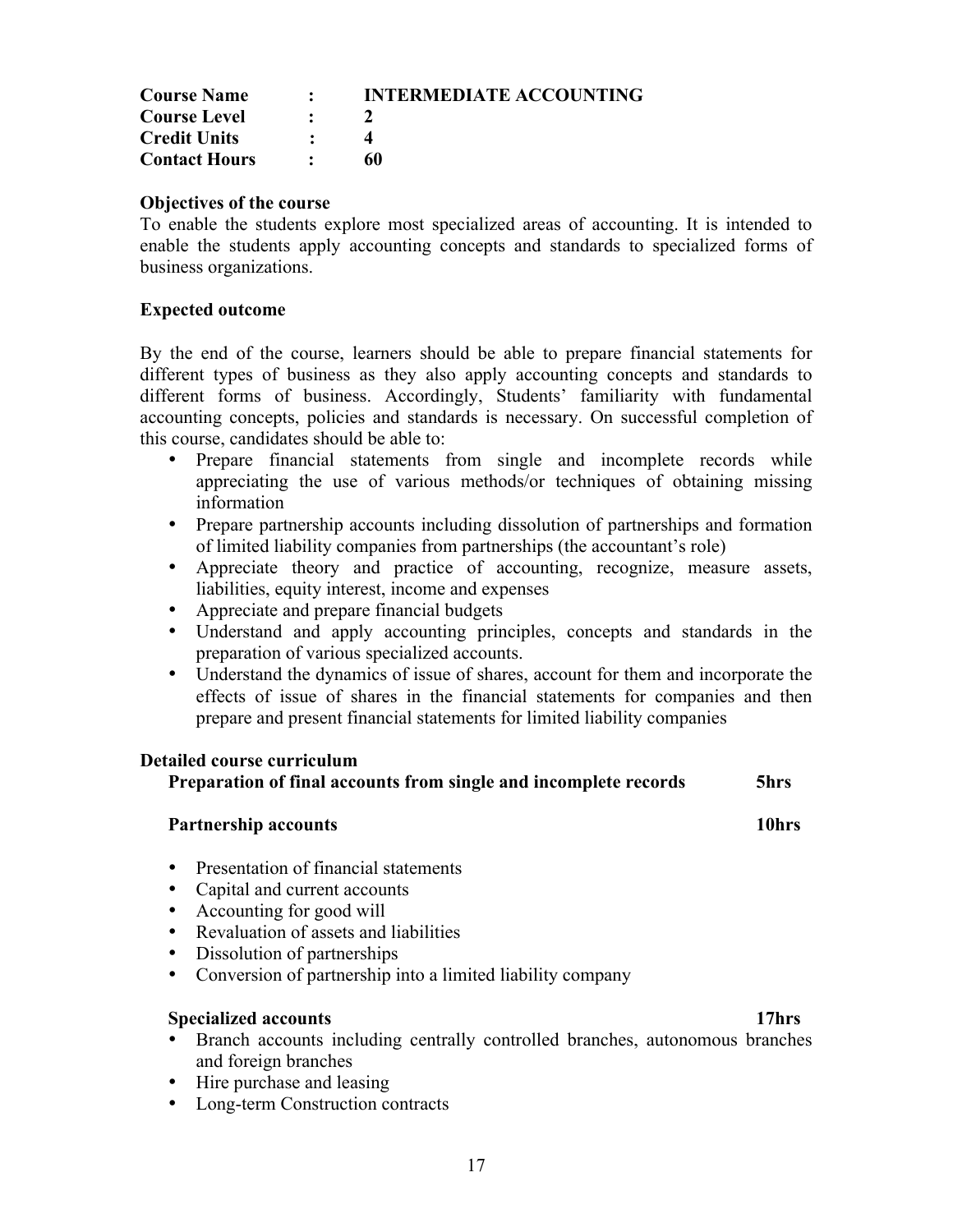- Container accounts
- Loyalty accounts
- Bills of exchange
- Investment accounts
- Professional accounts
- Accounting for trusts
- Accounting for microfinance, insurance and banking operations

#### **Accounting theory and practice related to corporate capital including recognition and measurement of elements of financial statements 2hrs**

**Cash budgets and other relevant budgets including forecasted income statement and balance sheet 4hrs**

| <b>Company accounts</b>                                | 5hrs  |
|--------------------------------------------------------|-------|
| • Accounting for issue of shares                       |       |
| • Bonus and rights issues of shares                    |       |
| • Redemption of shares and debentures                  |       |
| • Presentation and preparation of financial statements |       |
| Tutorial                                               | 30hrs |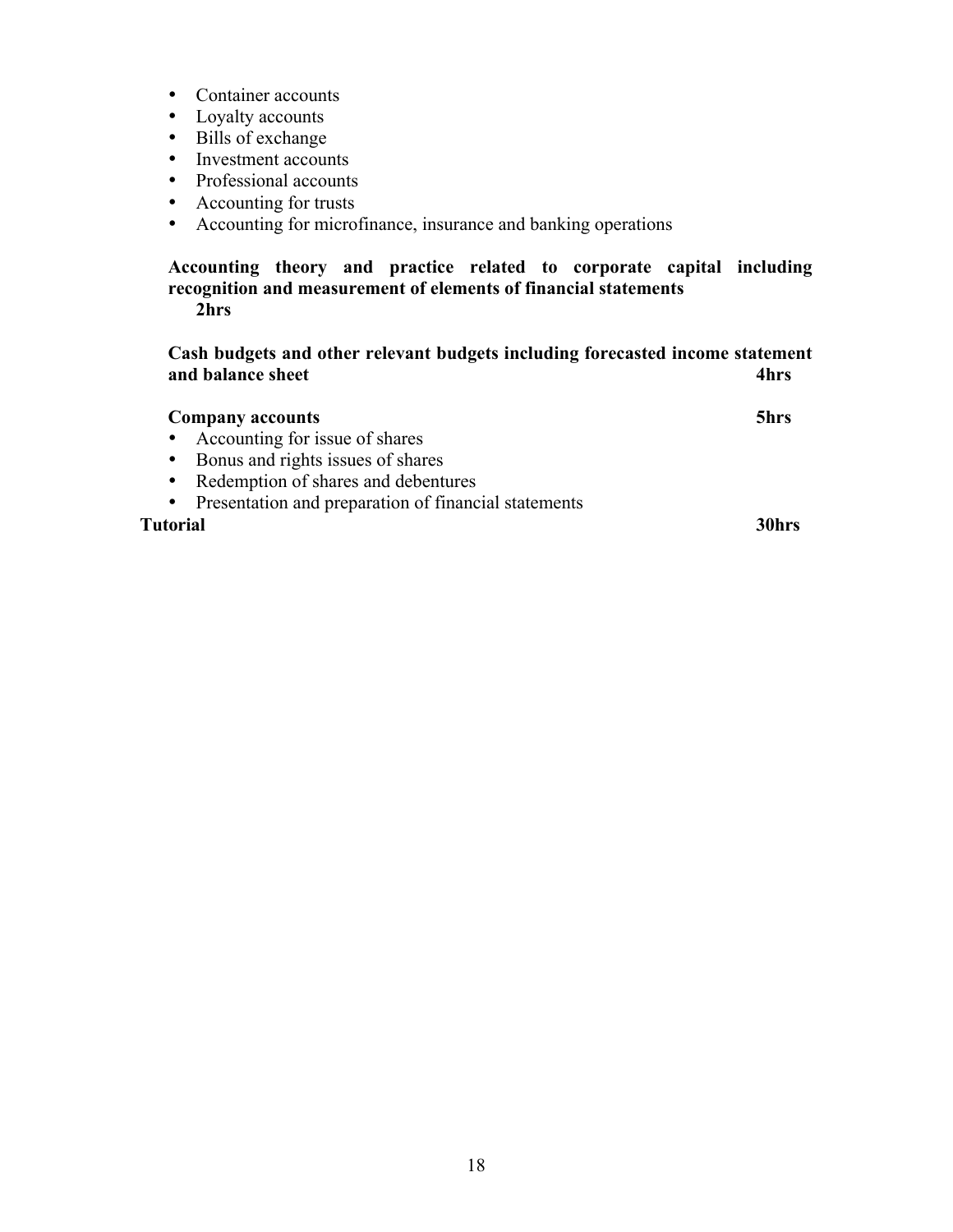| <b>Course Name:</b>  | <b>BUSINESS STATISTICS</b> |
|----------------------|----------------------------|
| <b>Course Level</b>  |                            |
| <b>Credit Units</b>  | 4                          |
| <b>Contact Hours</b> | 60                         |

- To equip students with analytical skills and statistical concepts useful in credible decision making
- To improve students' knowledge of describing and interpreting historical empirical records
- To enable students acquire data collection, presentation, analysis and interpretation skills so as to make informed decisions
- To introduce students to techniques used in prediction, based on present and past data

#### **Expected out comes**

At the end of the course, the learner should be able to apply statistical techniques in data processing, analysis and interpretation to facilitate business decision-making

| Introduction;<br>٠                                                                 | 1hr   |
|------------------------------------------------------------------------------------|-------|
| Methods of Data collection;<br>٠                                                   | 2hrs  |
| Presentation of Data;<br>٠                                                         | 2hrs  |
| Measures of central tendency, Variation, Skewness, Moments, Kurtosis;<br>$\bullet$ | 8hrs  |
| Elementary probability theory<br>$\bullet$                                         |       |
| 5hrs                                                                               |       |
| Sampling concepts,<br>٠                                                            | 4hrs  |
| distributions and Estimations and theory;<br>$\bullet$                             | 4hrs  |
| Testing hypothesis and Chi-square distribution,<br>$\bullet$                       | 4hrs  |
| Simple Regression and correlation theory;<br>٠                                     | 4hrs  |
| Time series,<br>٠                                                                  | 4hrs  |
| Index numbers<br>$\bullet$                                                         | 4hrs  |
| Tutorial                                                                           | 30hrs |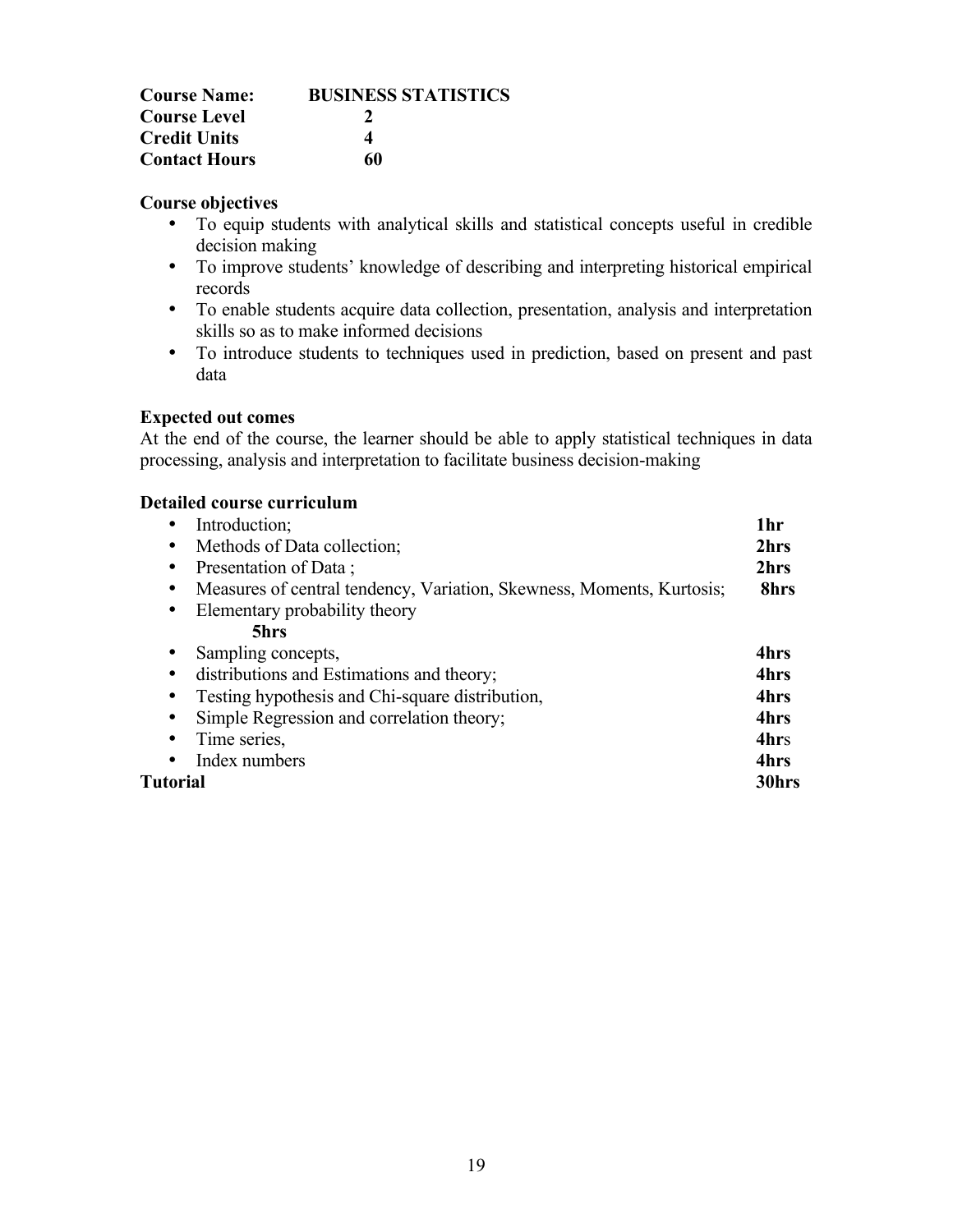| <b>Course Name:</b>  | <b>INFORMATION TECHNOLOGY II</b> |
|----------------------|----------------------------------|
| <b>Course Level</b>  |                                  |
| <b>Credit Units</b>  |                                  |
| <b>Contact Hours</b> | 60                               |

• To equip the learner with theoretical and practical skills in data management, communication technologies and systems development, which will enable them to compete favorably in the dynamic technology based business world.

#### **Expected outcomes**

At the end of the course, the learner should be able to demonstrate application of ICT skills in a dynamic technology business environment

| $\bullet$ | Statistical packages;                                                             | 5hrs  |
|-----------|-----------------------------------------------------------------------------------|-------|
| $\bullet$ | Manipulation and presentation of data using statistical functions;                | 5hrs  |
| $\bullet$ | Business accounting package;                                                      | 5hrs  |
|           | • Typical data processing applications;                                           | 5hrs  |
| $\bullet$ | Database and information retrieval Modeling packages, use of spreadsheet Graphics |       |
|           |                                                                                   | 5hrs  |
| $\bullet$ | Systems: Analysis, design development and implementation                          | 5hrs  |
| Practical |                                                                                   | 60hrs |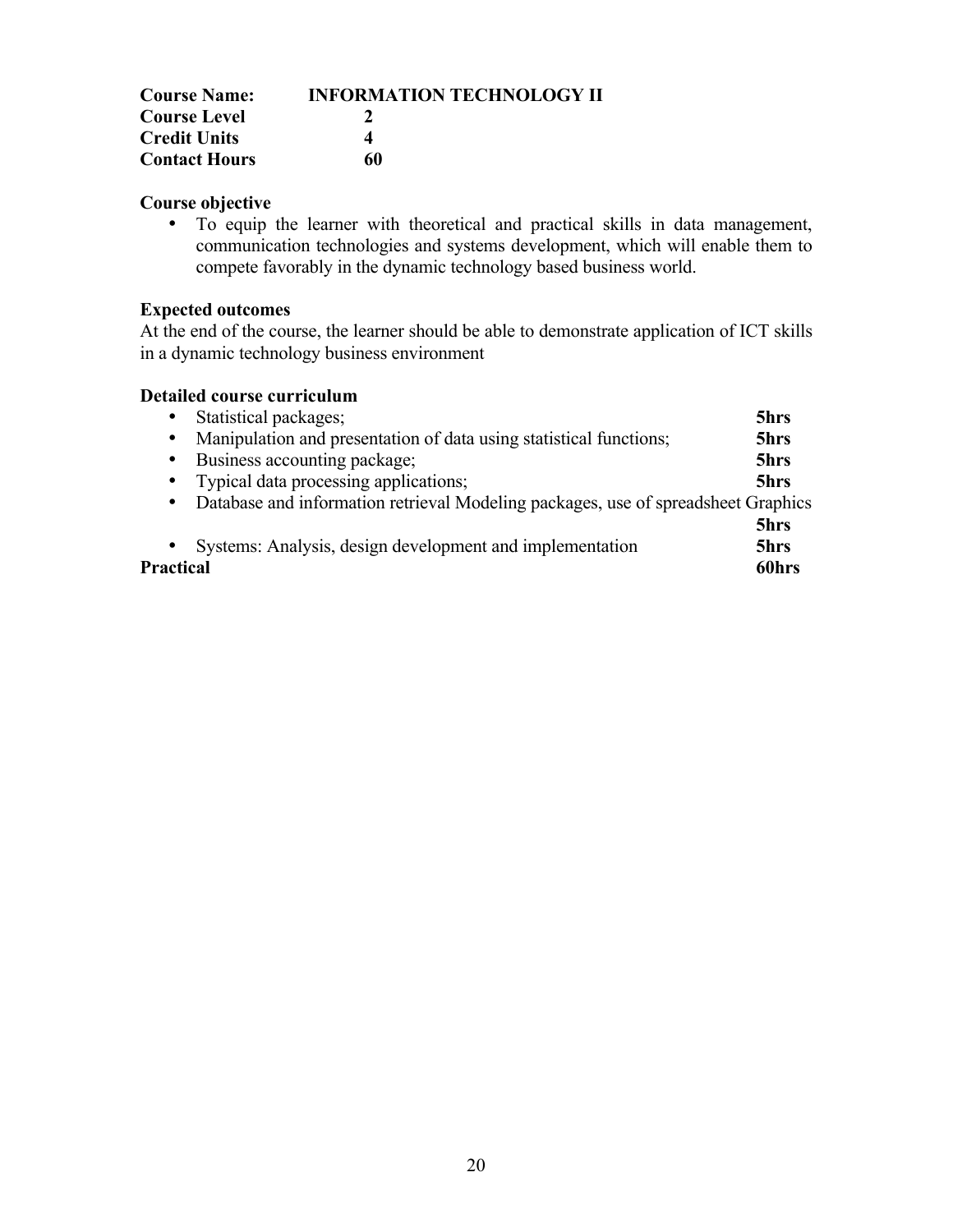| <b>Course Name:</b>  | <b>ELEMENTS OF PRODUCTION MANAGEMENT</b> |
|----------------------|------------------------------------------|
| <b>Course Level</b>  |                                          |
| <b>Credit Units</b>  |                                          |
| <b>Contact Hours</b> | 60                                       |

- To introduce the basic elements and concepts of production and operations management
- To give students the knowledge that will sharpen their understanding of the systems that govern the activities of manufacturing and service operations

### **Expected out comes**

By the end of the course, the learner should be able to:

- Make sound economic decisions relating to the plant locations, layout and the management process of production planning and control.
- Identify recent developments in production management

| Historical Background of production and operations management;<br>٠                      | 1hr   |
|------------------------------------------------------------------------------------------|-------|
| Role of Production and Operations Management and of a production Manager; 2hrs<br>٠      |       |
| Concepts in Production and Operation Management;<br>$\bullet$                            | 1hr   |
| Production and Operations Management Environment;<br>$\bullet$                           | 2hrs  |
| Plant location and product and process design;<br>٠                                      |       |
| 5hrs                                                                                     |       |
| Plant lay-outs;<br>٠                                                                     | 5hrs  |
| Internal Transport;<br>$\bullet$                                                         | 2hrs  |
| Materials Management Production Planning and Control;<br>$\bullet$                       | 4hrs  |
| Some Support Plan/Activities and Model building,                                         | 2hrs  |
| Factory safety requirements;<br>٠                                                        | 2hrs  |
| Work Study: Method Study and Time Measurement;                                           | 2hrs  |
| Concepts and Model Building, Allocation Models Decision Analysis Network<br>٠<br>Models: |       |
|                                                                                          | 7hrs  |
| Planning and Control Models and others                                                   | 6hrs  |
| Recent developments in production management                                             | 4hrs  |
| Tutorial                                                                                 | 30hrs |
|                                                                                          |       |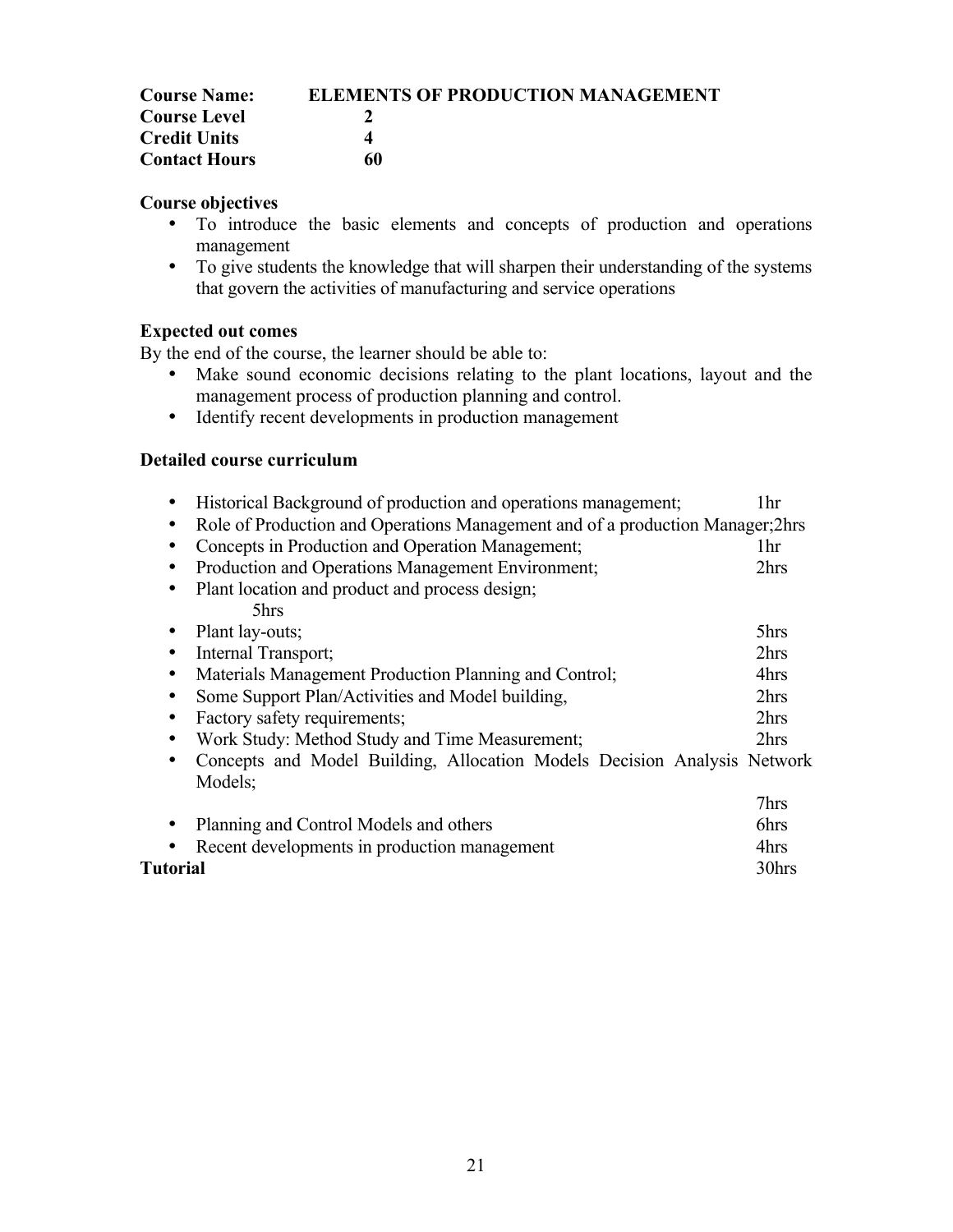| <b>Course Name</b>   | $\sim$ $\sim$ | <b>FINANCIAL MANAGEMENT</b> |
|----------------------|---------------|-----------------------------|
| <b>Course Level</b>  | $\bullet$     |                             |
| <b>Credit Units</b>  |               |                             |
| <b>Contact Hours</b> |               | 60                          |

To describe the scope of financial management as a function of firm, to enable students understand the decision making process in key financial management areas

## **Expected outcomes**

By the end of the course, the learner should be able to appreciate the financial management decisions and identify financial distress and business failure. In addition, the learner should be able carry out financial analysis to facilitate planning and control.

| <b>Detailed course curriculum</b>                              |       |
|----------------------------------------------------------------|-------|
| Goals and functions of finance;                                | 1hr   |
| Management of Assets;<br>$\bullet$                             | 2hrs  |
| Concepts in Valuation,<br>$\bullet$                            | 4hrs  |
| Capital Budgeting,<br>$\bullet$                                | 4hrs  |
| <b>Working Capital Management</b><br>٠                         |       |
| 4hrs                                                           |       |
| Cash and Marketable securities,                                |       |
| Accounts Receivable;                                           |       |
| Managing Sources of Capital and Liabilities;<br>٠              | 2hrs  |
| Financial Structure and use of leverage,<br>٠                  | 2hrs  |
| Dividend Policy of the firm,<br>$\bullet$                      | 4hrs  |
| short term financing;<br>$\bullet$                             | 2hrs  |
| Intermediate Sources of capital,<br>$\bullet$                  | 2hrs  |
| Long term debt and preferred stock, common stock;<br>$\bullet$ | 2hrs  |
| Tools of financial analysis, planning and control;<br>٠        | 4hrs  |
| Financial ratio analysis;                                      |       |
| Common size, etc                                               |       |
| Funds flow analysis and financial forecasting.                 |       |
| 4hrs                                                           |       |
| Analysis of operating and financial leverage                   | 4hrs  |
| <b>Business failure</b>                                        |       |
| 4hrs                                                           |       |
| Tutorial                                                       | 30hrs |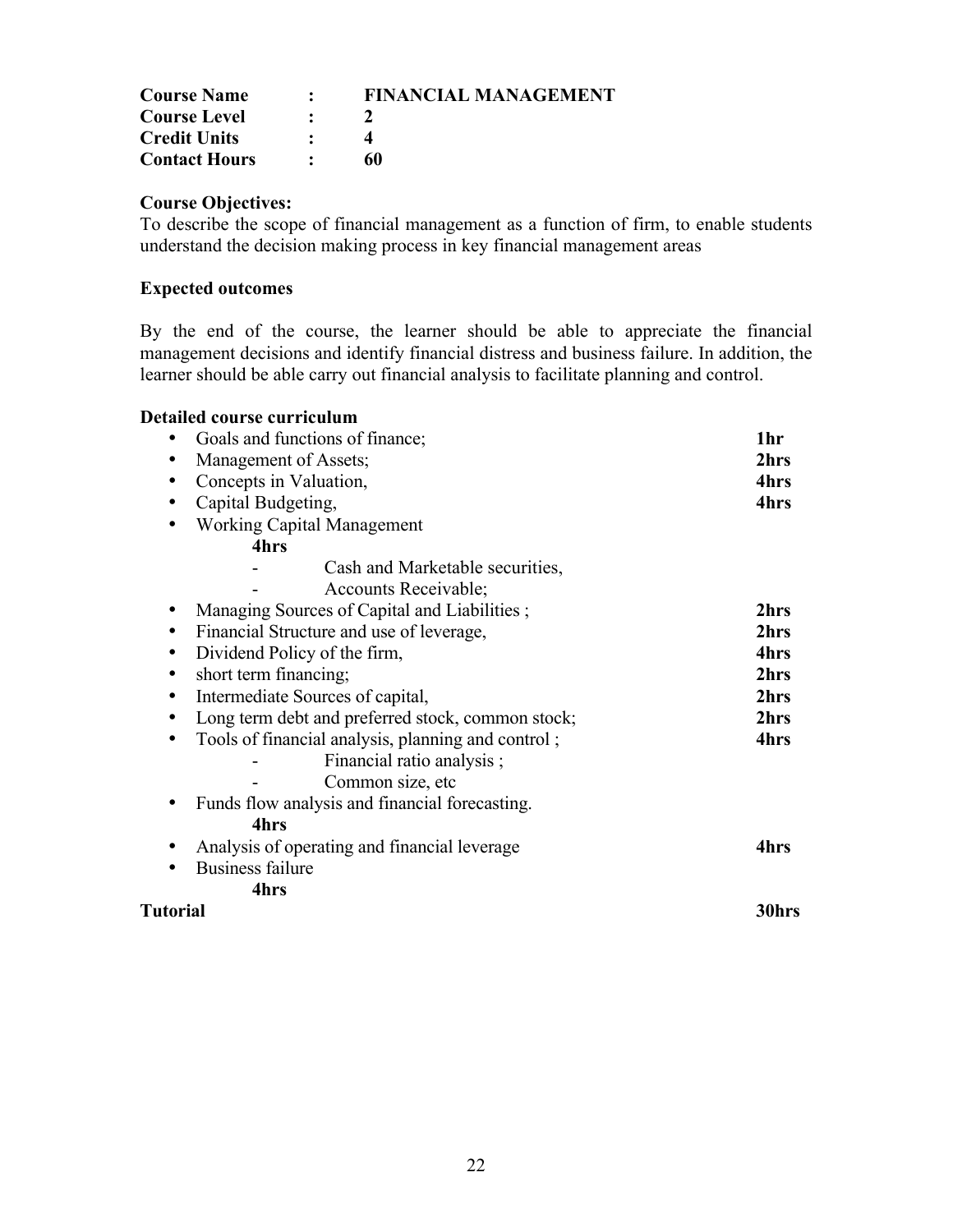| <b>Course Name</b>   | <b>BUSINESS LAW II</b> |
|----------------------|------------------------|
| <b>Course Level</b>  |                        |
| <b>Credit Units</b>  |                        |
| <b>Contact Hours</b> | 60                     |

To understand the importance of law in running a business organization, to understand the basic considerations of the theme of corporate personality and the management of the company, to understand the basic consideration in entering various legal relationship

### **Expected outcomes**

By the end of the course, the learner should be able to appreciate the legal framework relating to operations of companies

| • Types of companies,                    | 2hrs  |
|------------------------------------------|-------|
| • Principles of company law,             | 4hrs  |
| • Themes of corporate personality,       | 7hrs  |
| • Formation and incorporating companies, | 14hrs |
| • Protection of investor's interests,    | 4hrs  |
| • Management of companies,               | 8hrs  |
| • winding up and consequences            | 6hrs  |
| Tutorial                                 | 30hrs |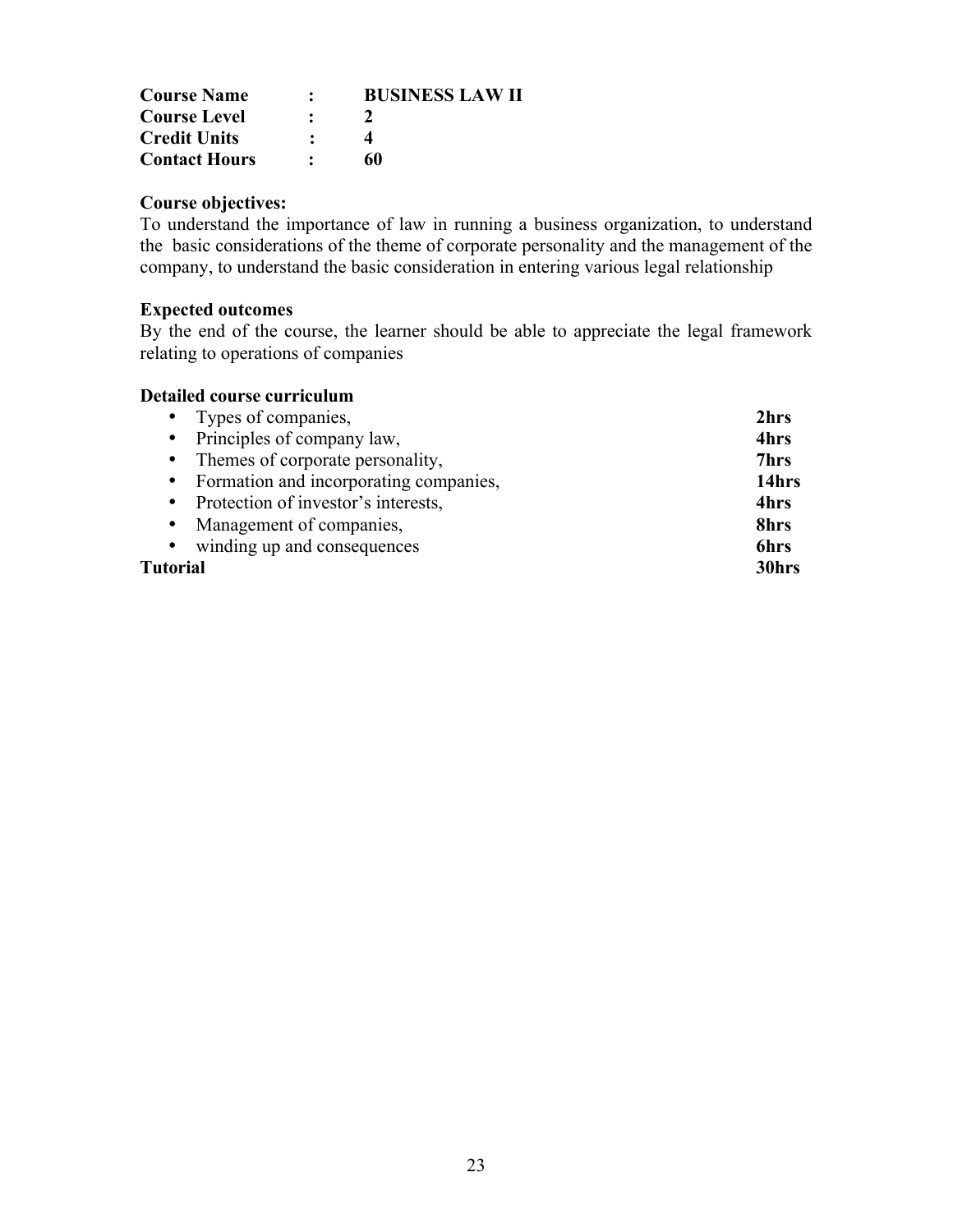| <b>Course Name:</b>  | <b>BUSINESS RESEARCH SKILLS</b> |
|----------------------|---------------------------------|
| <b>Course Level</b>  |                                 |
| <b>Credit Units</b>  | Δ                               |
| <b>Contact Hours</b> | 60                              |

- To introduce students to the concept of business research
- To highlight the process of research
- To develop general and practical frame work of conducting research
- To prepare students for research projects due in the final semester

# **Expected outcomes**

By the end of the course, the learner should be able to write a research report

#### **Detailed course curriculum**

• Overview of Research,

#### **4hrs**

• Components/Critical aspects of the Research Process,

### **4hrs**

| 4hrs  |
|-------|
| 4hrs  |
| 4hrs  |
| 6hrs  |
| 4hrs  |
| 60hrs |
|       |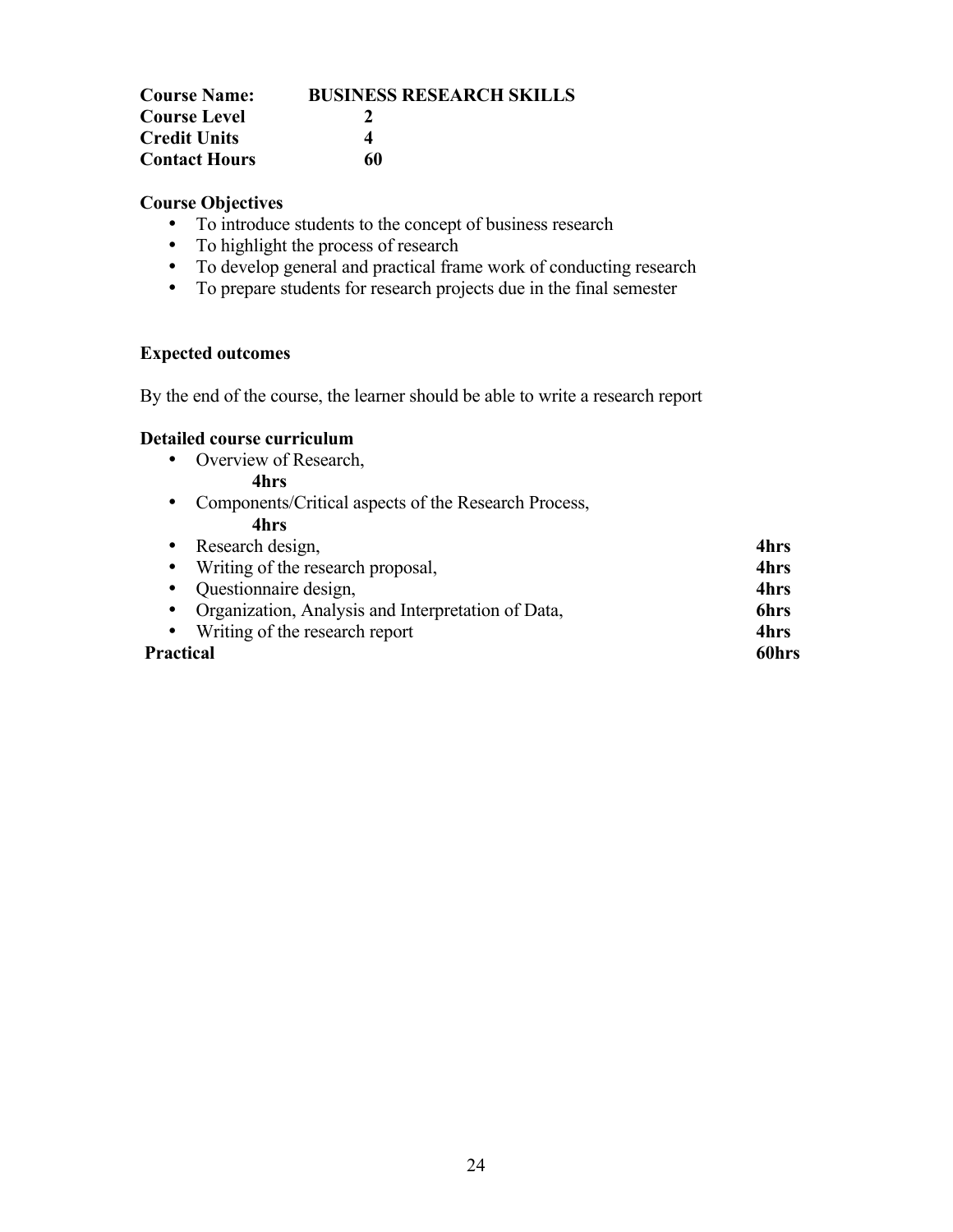| <b>Course Name</b>   | $\cdot$ $\cdot$ | <b>ELEMENTS OF TAXATION</b> |
|----------------------|-----------------|-----------------------------|
| <b>Course Level</b>  |                 |                             |
| <b>Credit Units</b>  |                 |                             |
| <b>Contact Hours</b> |                 | 60                          |

To introduce students to the concept and theory of taxation, to understand the administration of taxation and the tax applicable to taxable persons

#### **Expected outcomes**

By the end of the course, the learner should be able to:

- Demonstrate knowledge of the basic concepts of Uganda's income taxation as applied to individuals and business entities.
- Demonstrate understanding of the computation of Gross Income and the deductions allowed arriving at Taxable Income.

#### **Detailed course curriculum:**

- Basic concepts and overview of income taxes including taxes for Individuals, Corporations & Partnerships **5hrs**
- The history of the Uganda tax system,

#### **2hrs**

• the types and nature of different taxes, tax law, sources and administration gross Income (inclusions/exclusions) , adjustments, Deductions, , Exemptions and: Deductions relating to (Medical, Interest, Taxes, Casualty losses, Charitable gifts and Misc., Travel, Entertainment, Moving Expense).

#### **10hrs**

• Recognition and classification of Losses (Capital, Ordinary, Business, Net Operating, Bad Debts) Compliance, filing requirements, interest and penalty assessments,

#### **6hrs**

• Understand the Nature of Capital assets, includable/excludable ,Tax Bases, transfer issues, including, sales of residences, gifts, and the recognition of Gains and Losses,

**6hrs**

- Classification of capital assets: business vs. personal, real property vs. other , Depreciation & Amortization for Tax purposes, **5hrs**
- Corporate and Partnership taxation including: Legal vs. Tax entities, Dividend and double taxation issues, the impact of law on taxation, corporation vs. Partnerships Taxation of owners as it relates to business entities. **8hrs**
- Penalty issues (TAT) the nature and computation of Self-employment, and Payroll taxes. **3hrs**

#### **Tutorial 30hrs**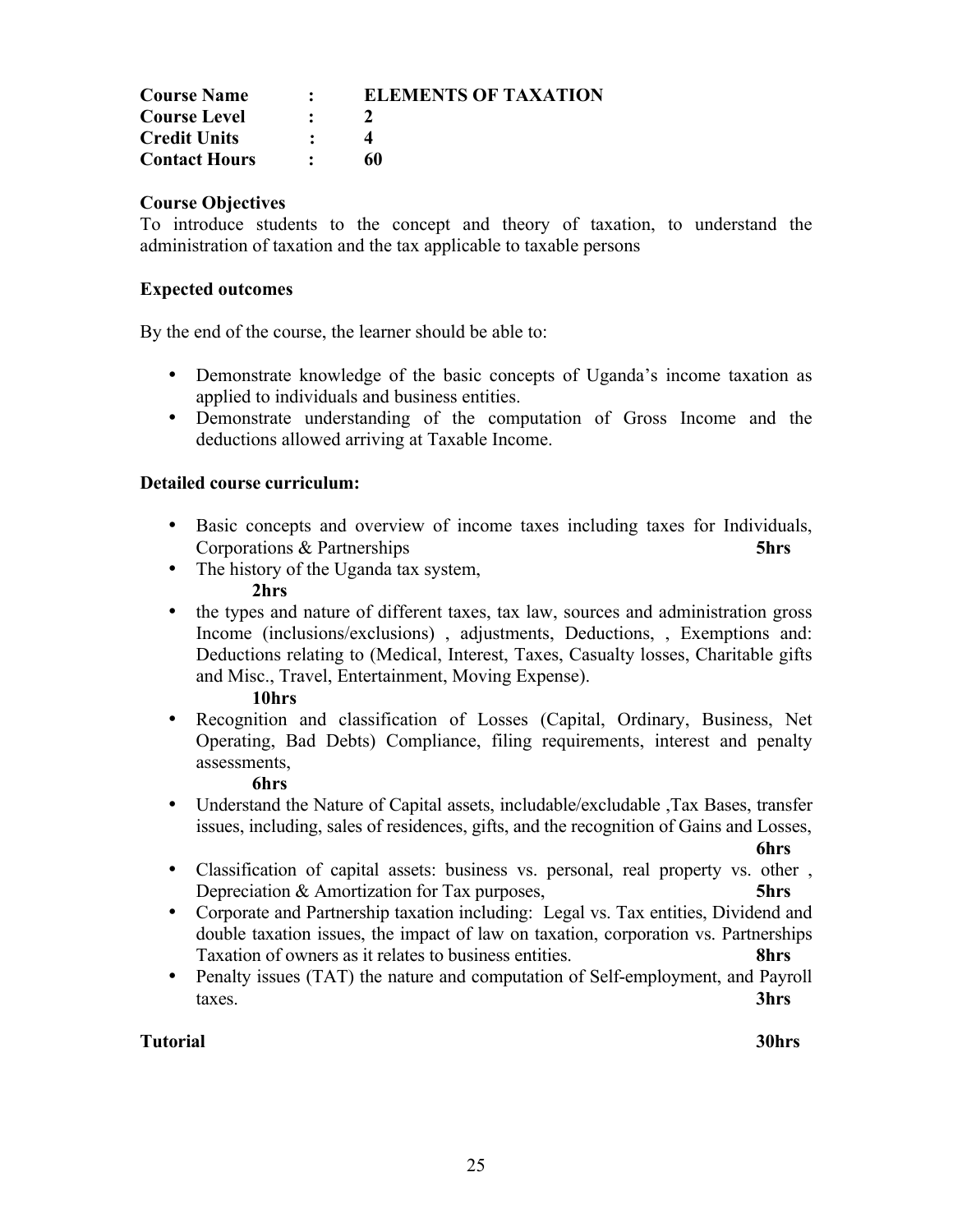### **Course Name: PRINCIPLES OF PURCHASING & SUPPLIES MANAGEMENT**

| <b>Course Level:</b>  |    |
|-----------------------|----|
| <b>Credit Units:</b>  | 4  |
| <b>Contact Hours:</b> | 60 |

#### **Course objective**

- To familiarise students with the basic principles of purchasing and supply chain management
- To enable students appreciate the role of purchasing and supply management in ensuring accurate, timely, and constant supply of goods and services to wherever they are needed
- To enable students understand the emerging changes in purchasing in light of the new technology and business environment changes

#### **Expected outcomes**

By the end of the course, the learner should be able to discuss the role of purchasing and supply management in ensuring accurate, timely, and constant supply of goods and services to wherever they are needed

#### **Detailed course curriculum**

- Meaning and scope of purchasing and supplies **5hrs**
- Purchasing and selling organizations,

#### **5hrs**

- Purchasing strategy, policy, procedures and documentation; **8hrs**
- Purchasing for resale; **5hrs**
- Inventory management, capital and revenue purchasing, Electronic data purchasing;

### • Ethics in purchasing; **5hrs**

• Legal aspects: contract and sale of goods emerging issues in purchasing management

#### **Tutorial 30hrs**

# **10hrs**

# **7hrs**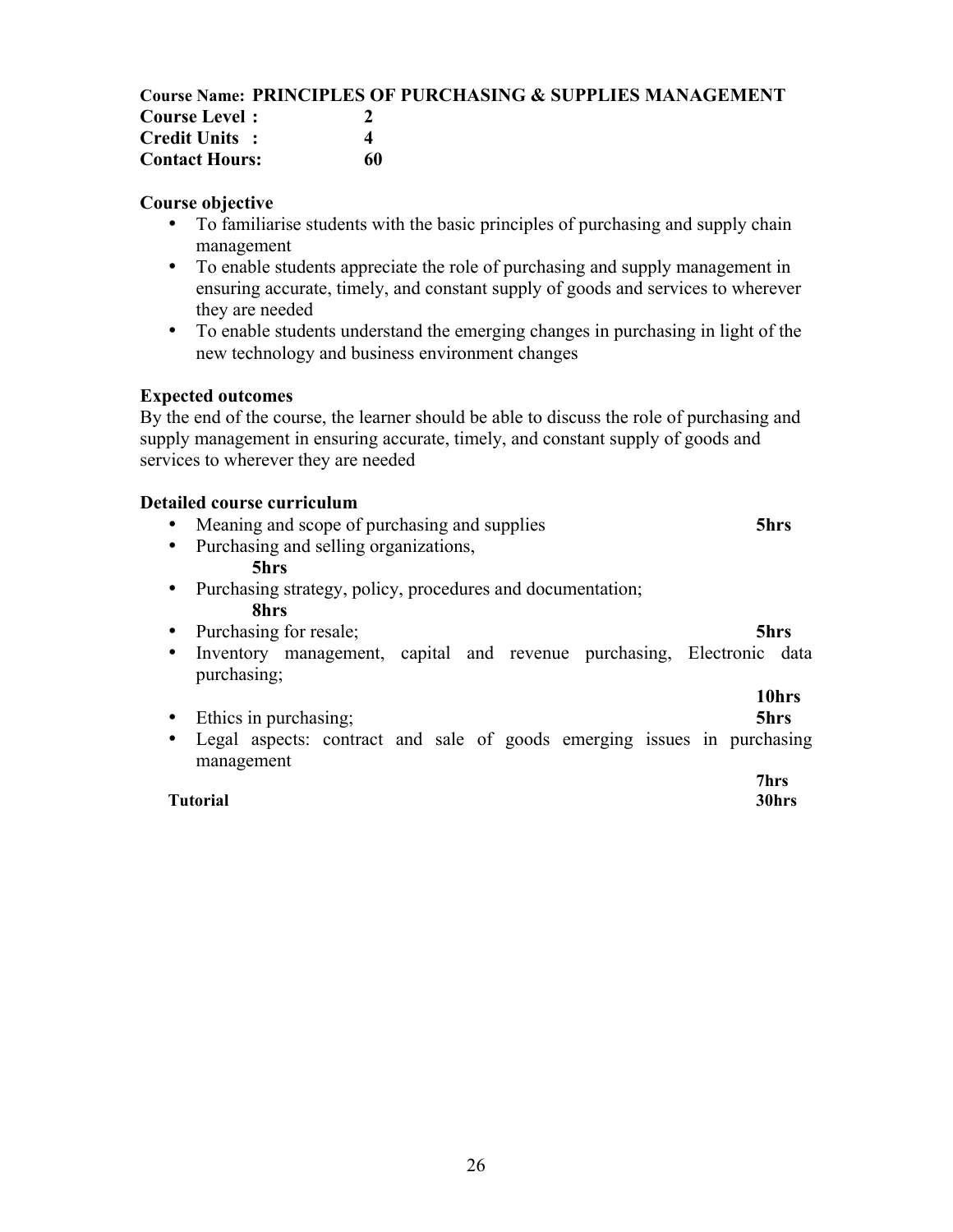# **FIELD ATTACHMENT**

### **Course objectives:**

- i) To provide practical and job related competences to the students
- ii) To develop and inculcate work ethics, employment demand and responsibilities to graduates
- iii) To provide an interactive environment for academic staff, students and stakeholders in are of business economics.
- iv) To enable application of the principles and techniques theoretically into real life problems solving solutions

#### **Detailed Course curriculum**

Induction, role of university supervisor, field supervisors and students, planning the attachment, management of the process of attachment and expectations and outputs

#### **Practical 120hrs**

**15hrs**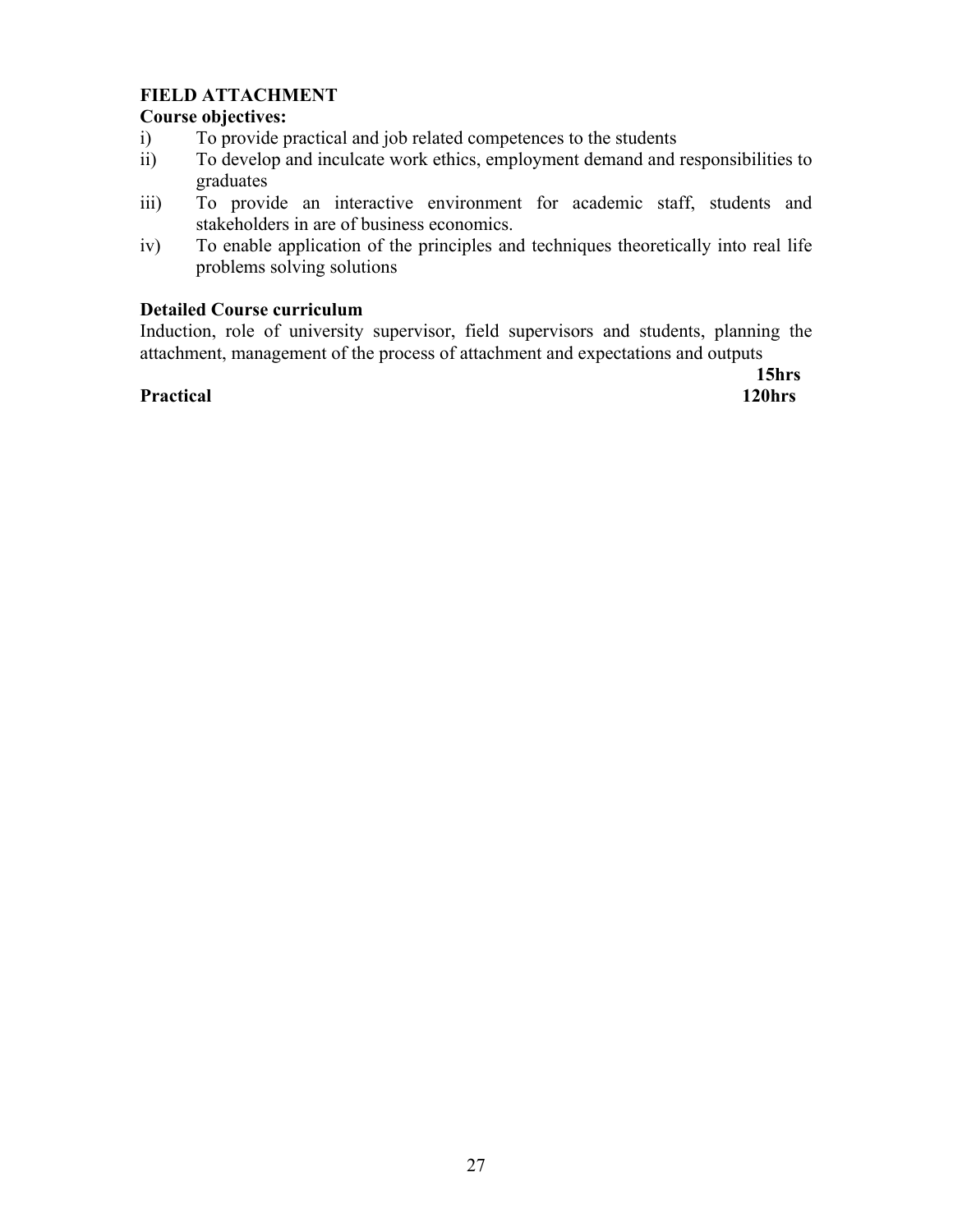| <b>Course Name:</b>  | <b>HUMAN RESOURCE PRACTICES</b> |
|----------------------|---------------------------------|
| <b>Course Level</b>  | 3                               |
| <b>Credit Units</b>  |                                 |
| <b>Contact Hours</b> | 60                              |

To provide basic concepts, principles, theories and techniques that underlies the practice of Human Resource Management

#### **Expected outcomes**

By the end of the course, the learner should be able to:

- Interpret and implement human resource policies of an organization.
- Help organizations in developing their human resources adequately to meet the challenge of the modern business environment

|           | • Overview of Human Resource Management (HRM), |      |
|-----------|------------------------------------------------|------|
|           | 2hrs                                           |      |
|           | Processes of HRM,                              | 4hrs |
|           | Strategic role of HR,                          | 5hrs |
|           | Challenges of modern HRM,                      | 4hrs |
| $\bullet$ | Human resource planning,                       | 4hrs |
|           | • Recruitment and selection,                   | 6hrs |
|           | • Human resource training,                     | 6hrs |
|           | • Performance appraisal,                       | 8hrs |
|           | • Internal staff adjustments,                  | 4hrs |
|           | Motivation,                                    | 5hrs |
|           | Health and safety at work,                     | 5hrs |
|           | The nature of industrial relations             | 7hrs |
|           |                                                |      |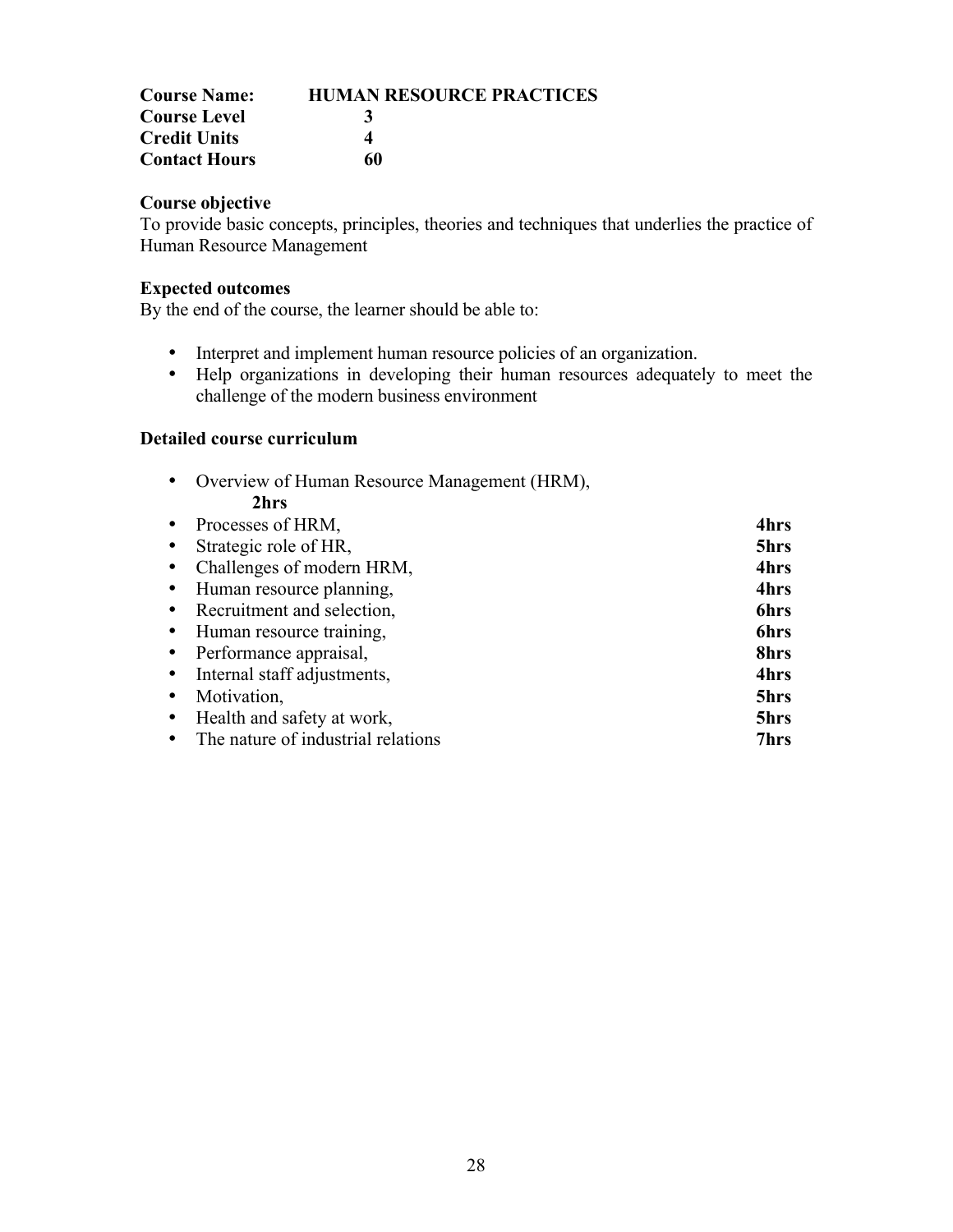| <b>Course Name</b>   | <b>ENTREPRENEURSHIP DEVELOPMENT</b> |
|----------------------|-------------------------------------|
| <b>Course Level</b>  |                                     |
| <b>Credit Units</b>  |                                     |
| <b>Contact Hours</b> | 60                                  |

To equip them with skills that will enable them launch new enterprises To give them knowledge that will induce in them an entrepreneurial culture and help them look at the bigger picture.

#### **Expected outcomes**

By the end of the course, the student should be able develop a simple business plan or feasibility study document

#### **Detailed course curriculum**

| Definition of Entrepreneurship;                    | 2hrs |
|----------------------------------------------------|------|
| Entrepreneurship theories;                         | 8hrs |
| Entrepreneurial characteristics;                   |      |
| 2hrs                                               |      |
| Classification of entrepreneurs;                   | 2hrs |
| Entrepreneurial process;                           | 2hrs |
| The role of an entrepreneur;                       | 4hrs |
| The Entrepreneurial Environment; Intrapreneurship; |      |
| 4hrs                                               |      |
| Creativity and Innovation;                         | 4hrs |
| Idea generation and opportunity identification;    | 3hrs |
| Entrepreneurship Development;                      | 7hrs |
| Entrepreneurship & Small business;                 | 3hrs |
| Legal concepts and Entrepreneurial ventures.       |      |
| 4hrs                                               |      |
|                                                    |      |

#### **Practical 30hrs**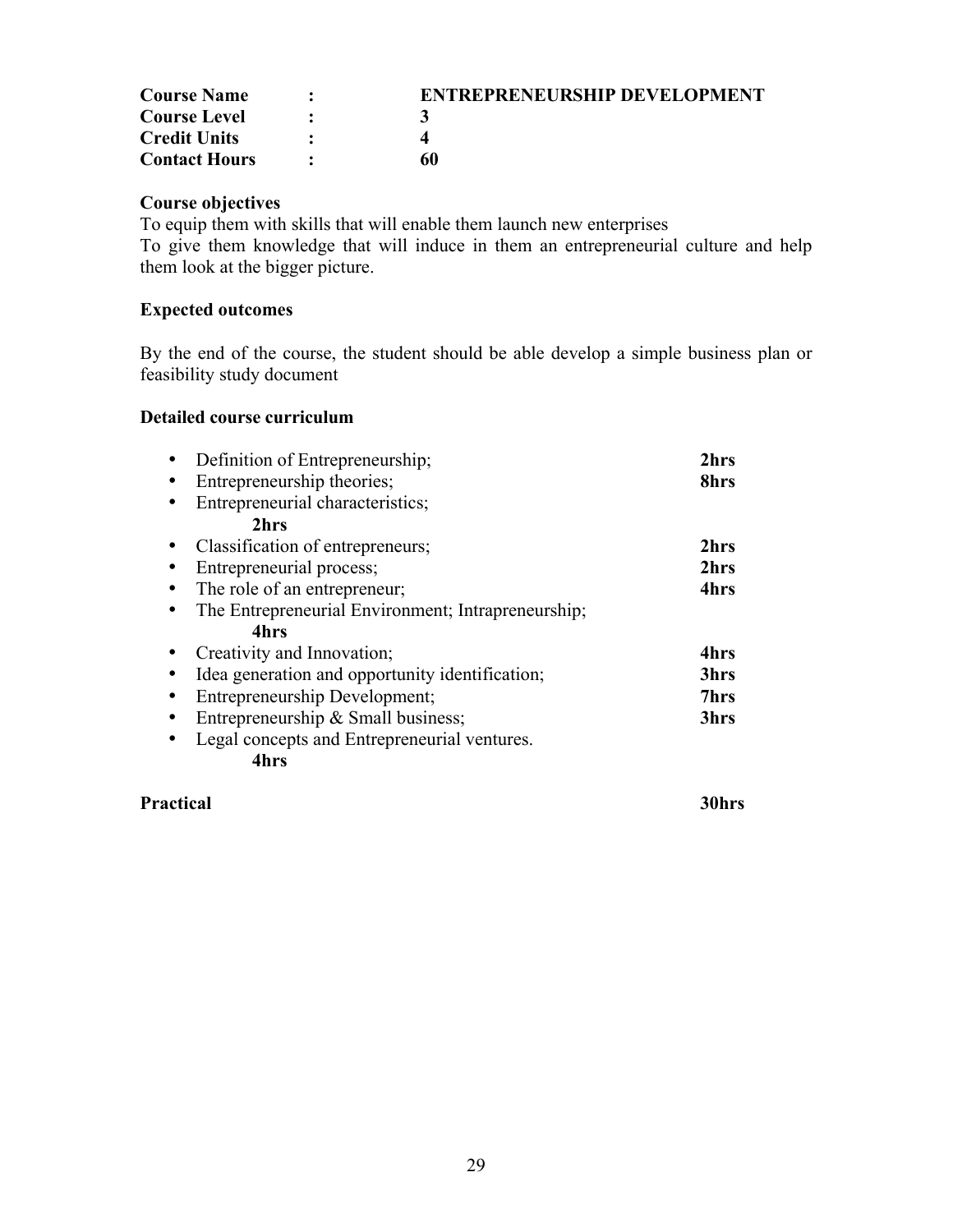| <b>Course Name</b>   | $\bullet$ | <b>BUSINESS ETHICS</b> |
|----------------------|-----------|------------------------|
| <b>Course Level</b>  | $\bullet$ |                        |
| <b>Credit Units</b>  |           |                        |
| <b>Contact Hours</b> |           | 45                     |

To expose students to ethical issues in business administration and management

To acquaint students with the general theories of ethics

To impart skills and develop competences in handling ethical dilemmas in a systematic way

# **Expected outcome**

By the end of the course, the learners should be able to demonstrate ethical conduct in management and administration of businesses.

| • Introduction to business ethics;                        | 2hrs              |      |
|-----------------------------------------------------------|-------------------|------|
| • Theories of ethics                                      | <b>6hrs</b>       |      |
| • The corporation as an Ethical Agent;                    | 8hrs              |      |
| • Ethical Environment for Management Decision Making;     | 6hrs              |      |
| • Ethics according to different business functional units |                   | 8hrs |
| <b>Tutorial</b>                                           | 30 <sub>hrs</sub> |      |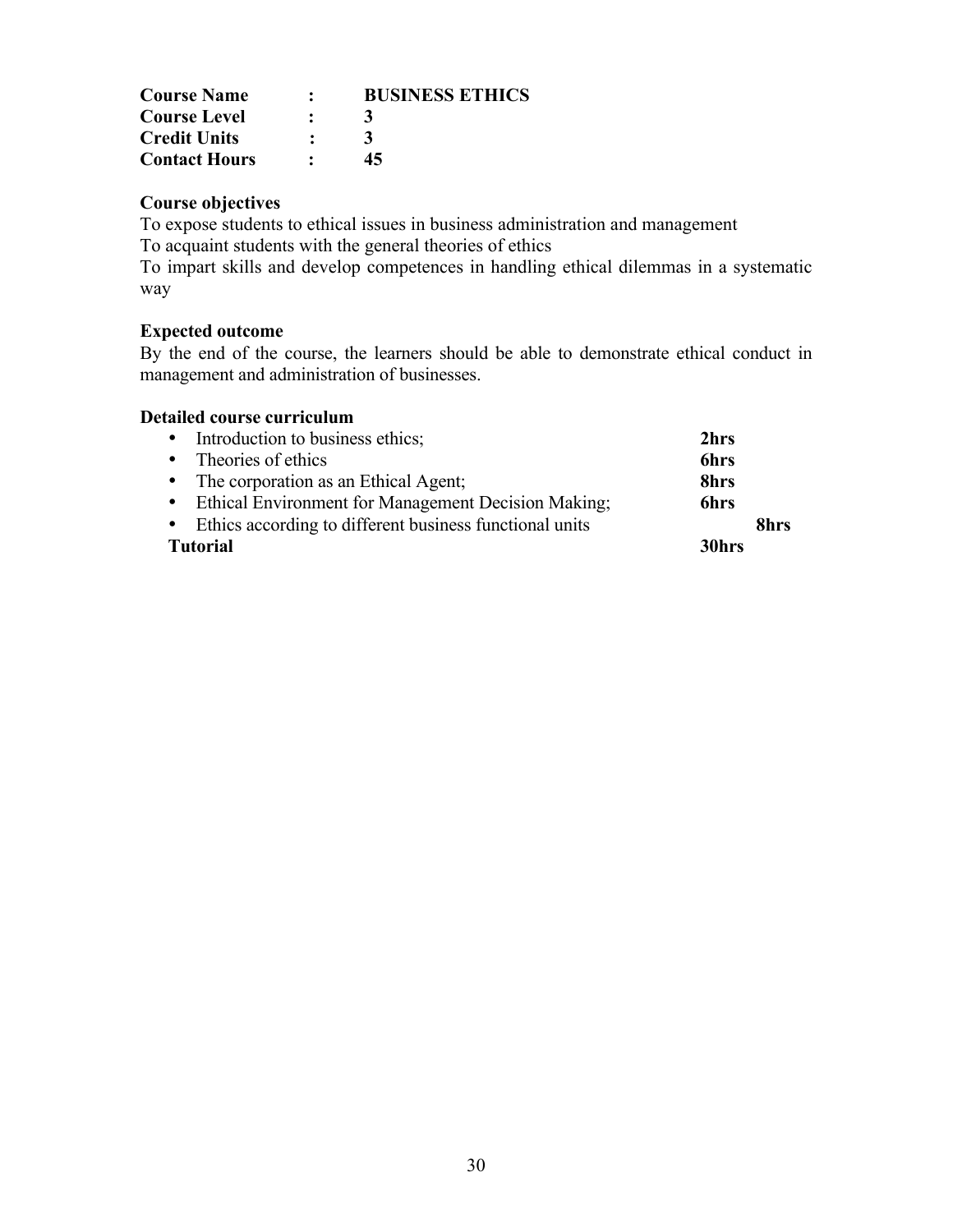| <b>Course Name</b>   | $\bullet$ and $\bullet$     | <b>STRATEGIC MANAGEMENT</b> |
|----------------------|-----------------------------|-----------------------------|
| <b>Course Level</b>  | $\bullet$                   | $\mathbf{A}$                |
| <b>Credit Units</b>  | $\bullet$                   |                             |
| <b>Contact Hours</b> | $\sim$ $\sim$ $\sim$ $\sim$ | 60                          |

- To empower the student with a thorough knowledge of the basic concepts that are pertinent to the process of strategic management
- To give students an understanding of the nature of strategic planning and the relationship between strategy formulation, strategy implementation and strategic evaluation

# **Expected outcomes:**

By the end of the course, the learner should be able to analyze complex business problems and make effective use of the various business disciplines in designing effective solutions for strategic business problems

| Introduction to business policy;                    | 2hrs  |
|-----------------------------------------------------|-------|
| Strategic decision-making;<br>$\bullet$             | 4hrs  |
| Objectives;<br>$\bullet$                            | 2hrs  |
| Mission and values;<br>$\bullet$                    | 2hrs  |
| <b>Environmental Analysis</b> ;<br>$\bullet$        | 8hrs  |
| The Internal analysis of the firm;                  | 5hrs  |
| Strategic options;<br>$\bullet$                     | 5hrs  |
| Strategic analysis;<br>$\bullet$                    | 5hrs  |
| Implementation of strategy within functional areas; | 8hrs  |
| Strategy and the structure of the firm              | 4hrs  |
| <b>Tutorial</b>                                     | 30hrs |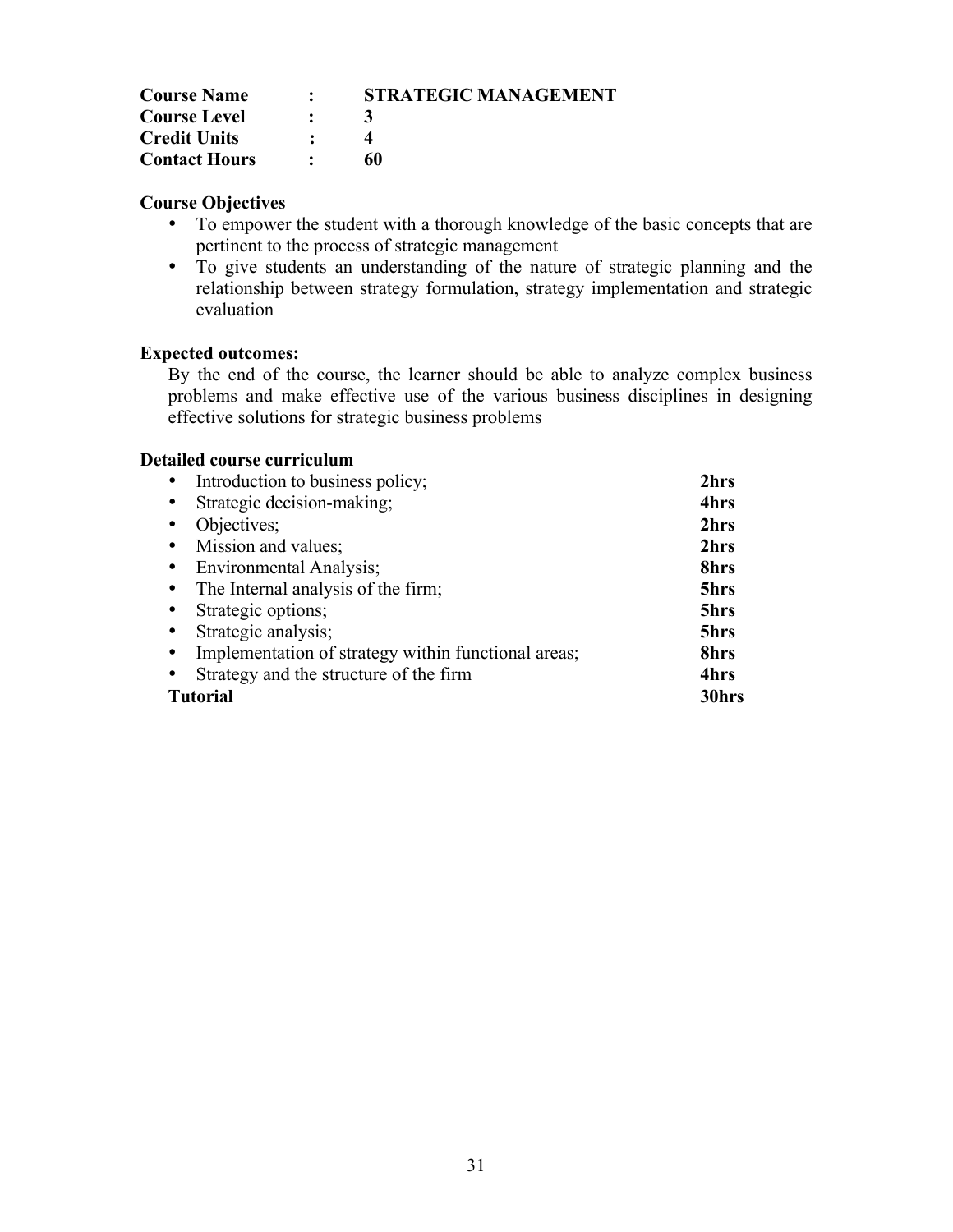# **Course Name :UGANDAN ECONOMY AND REGIONAL INTERGRATION**

| <b>Course Level:</b>  |    |
|-----------------------|----|
| <b>Credit Units</b> : |    |
| <b>Contact Hours:</b> | 60 |

#### **Course objectives**

- To examine the evolution, nature and current structure of the Ugandan Economy
- To examine the sources and nature of performance of the Ugandan economy, policy, framework, institutions, opportunities and constraints of the country's development process

#### **Expected outcomes:**

By the end of the course, the learner should be able to demonstrate knowledge of how the economy of Uganda operates and appreciate the need of regional integration

| Evolution of Uganda's Economy                              | 2hrs  |
|------------------------------------------------------------|-------|
| Nature and current structure of the Ugandan Economy        | 4hrs  |
| National Income,                                           | 6hrs  |
| Money and Banking,                                         | 6hrs  |
| Inflation,                                                 | 4hrs  |
| Unemployment and the Labour Market,                        | 4hrs  |
| International Economics, Structural adjustment Policies,   | 4hrs  |
| Concept, rational and implication of regional integration, | 4hrs  |
| Forms of regional integration,                             |       |
| 4hrs                                                       |       |
| Regional integration and economic development,             | 4hrs  |
| Globalization and market liberalization                    | 4hrs  |
| Tutorial                                                   | 30hrs |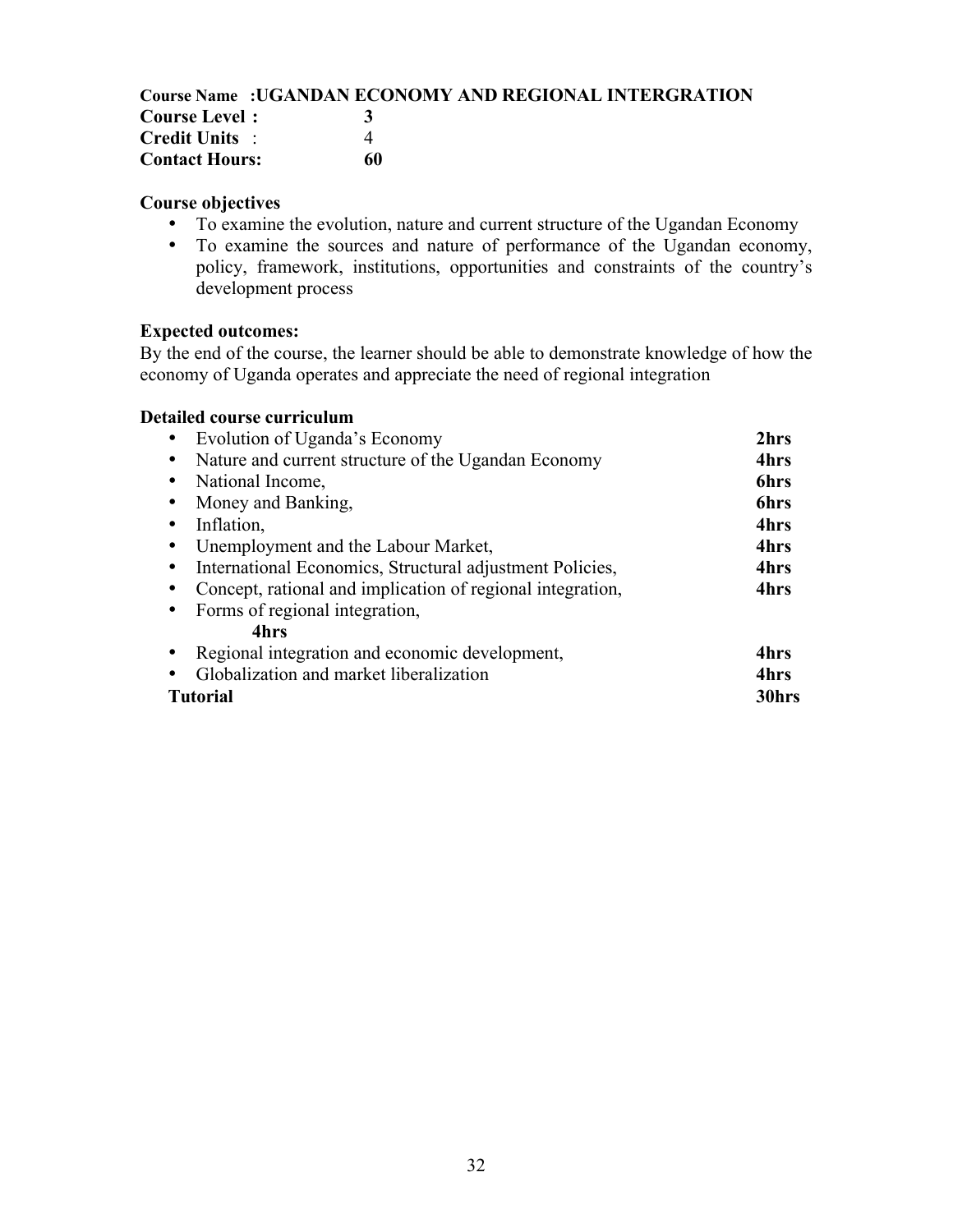| <b>Course Name:</b>  | <b>ADVANCED ACCOUNTING</b> |
|----------------------|----------------------------|
| <b>Course Level</b>  | 3                          |
| <b>Credit Units</b>  | 5                          |
| <b>Contact Hours</b> | 75                         |

- To impart knowledge of more advanced topics in the field of accountancy.
- To train learners in the preparation of financial statements following the Uganda Accounting regulatory framework
- To equip learners with knowledge and skills in understanding and applying accounting standards and the theoretical framework in the preparation of financial statements of entities, including group accounts and, to analyze and interpret those financial statements.

#### **Expected outcome**

On successful completion of this course, candidates should be able to:

- Discuss and apply a conceptual framework for financial reporting
- Discuss a regulatory framework for financial reporting
- Prepare and present financial statements, which conform to International accounting standards
- Account for business combinations in accordance with International accounting standards
- Analyze and interpret financial statements.
- Discuss E-Commerce and accounting

#### **A conceptual framework for Financial Reporting 3hrs**

- The need for a conceptual framework
- Understandability, relevance, reliability and comparability
- Recognition and measurement
- The legal versus the commercial view of accounting
- Alternative models and practices
- The concept of 'faithful representation' ('true and fair view')

### **Regulatory framework for financial reporting 2hrs**

- Reasons for the existence of a regulatory framework
- The standard setting process
- Specialized, not-for-profit, and public sector entities

#### **Accounting information systems 4hrs**

• An outline of the information generation process and components of the AIS

- Application of the systems approach to AIS including documents used
- The role of inputs, processing, storage and inputs
- Determinants of the nature of an AIS including the design steps
- Transaction coding

#### **Financial statements 16hrs**

• Cash flow statements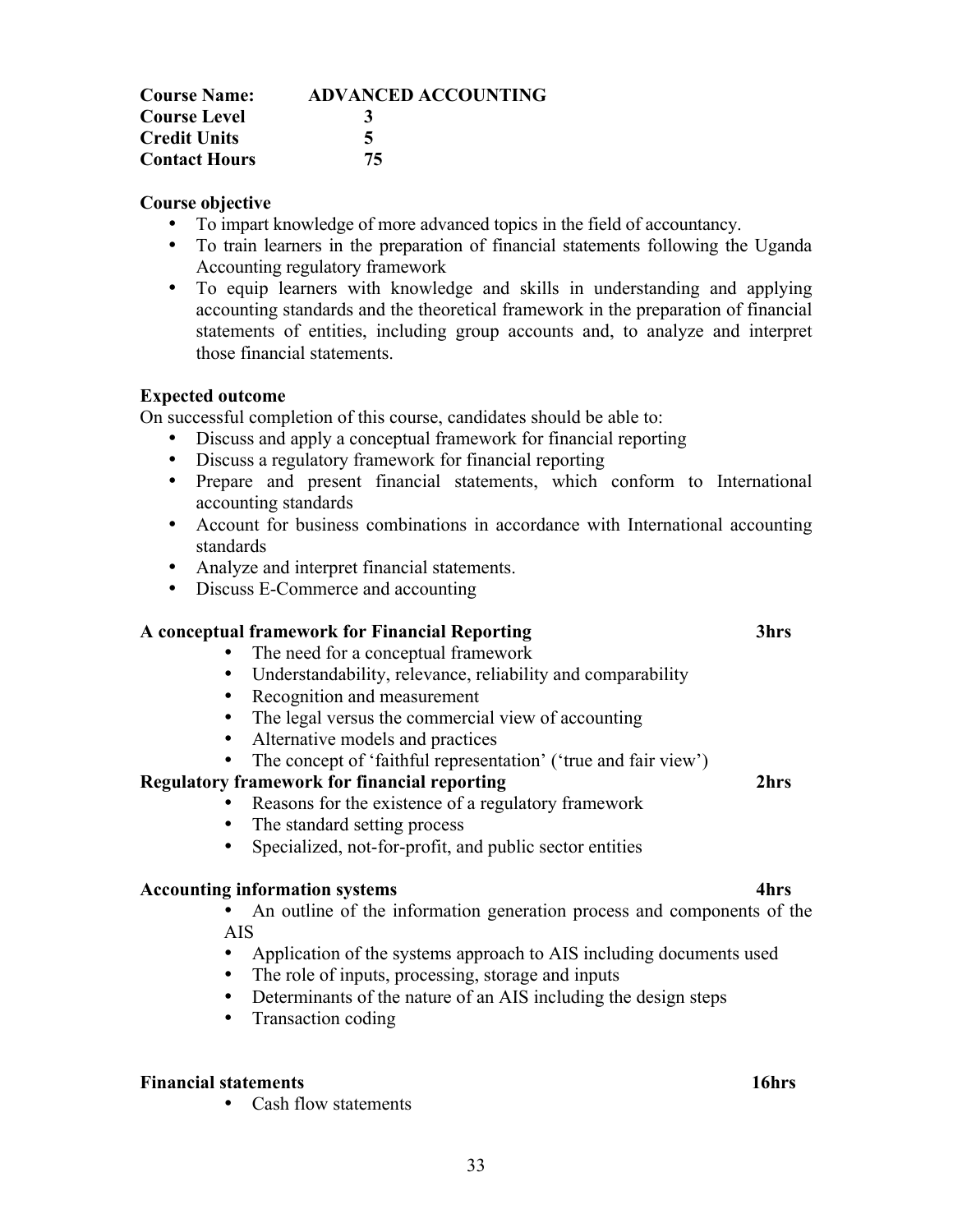- Tangible non-current assets
- Intangible assets
- Inventory<br>• Financial:
- Financial assets and financial liabilities
- Leases
- Provisions, contingent liabilities, and contingent assets and events after the balance sheet date
- Impairment of assets
- Income taxes
- Related parties
- Financial instruments
- Segment reporting
- Employee benefits
- Share-based payment
- Regulatory requirements relating to the preparation of financial statements
- Reporting financial performance

### **Business combinations 14hrs**

- The concept and principles of a group
- The concept of consolidated financial statements
- Preparation of consolidated financial statements including an associate
- Group accounting including Group Cash Flows
- Foreign transactions and entities

### **Analyzing and interpreting financial statements 4hrs**

- Limitations of financial statements
- Calculation and interpretation of accounting ratios and trends to address users' and stakeholders' needs
- Limitations of interpretation techniques
- Specialized, not-for-profit, and public sector entities

### **Reorganization and reconstruction of business firms 8hrs**

- Accounting entries for a reorganization; Reduction of capital<br>• Accounting for a capital reduction; Capital reduction by pur
- Accounting for a capital reduction: Capital reduction by purchase of own shares
- Reconstruction schemes including general principles of devising the scheme; Amalgamations and absorptions

# **Liquidation and receivership (bankruptcy),**

- **4hrs**
	- Acts of bankruptcy
	- Duties of official receivers
	- Statement of affairs
	- Statement of deficiency

### **Government Accounting 5hrs**

- The regulatory framework of Uganda Government accounting
- The public finance and accountability regulations, 2003<br>• Important personalities (and their duties) and min
- Important personalities (and their duties) and ministry in government accounting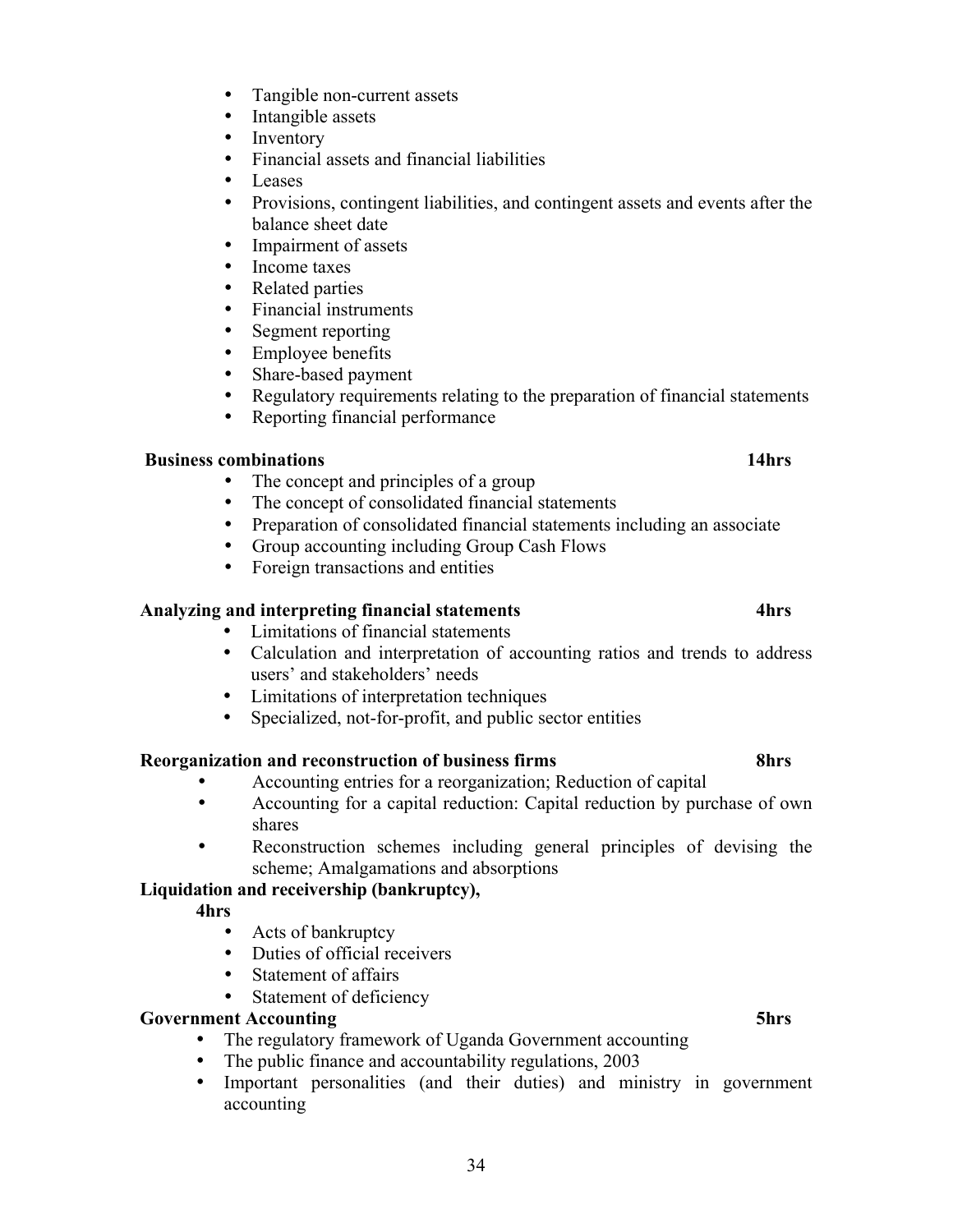- Duties and Responsibilities of a Ministry or Agency
- Treasury accounting instructions, 2003
- Accounting and Reporting<br>• General Accounting Policie
- General Accounting Policies and specific Accounting Policies
	- o Accounts of Accounting Officers and Statements to be submitted
	- o Reporting and period end processes for the Treasury**.**

**Tutorial 30hrs**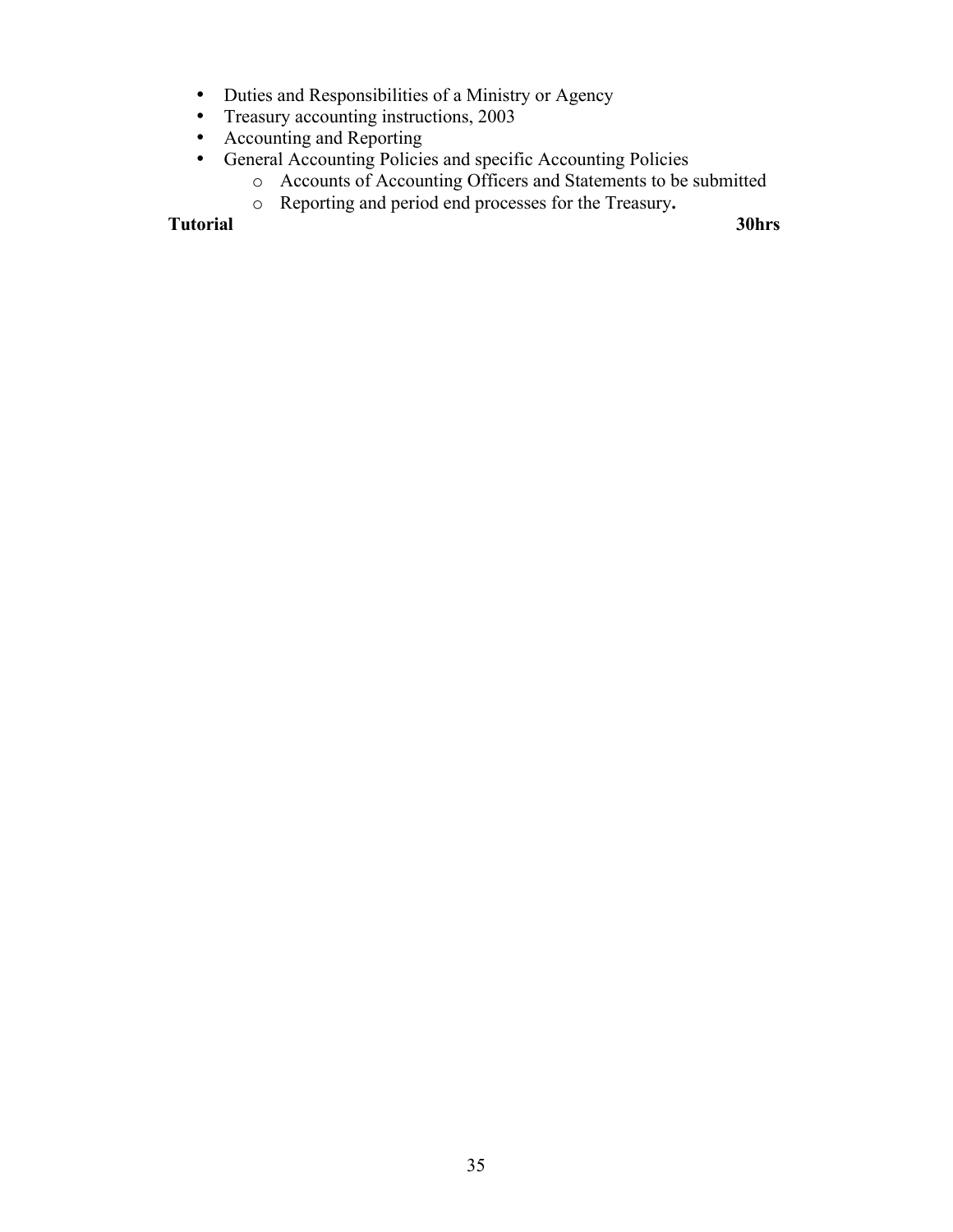| <b>Course Name:</b>  | <b>AUDITING</b> |
|----------------------|-----------------|
| <b>Course Level</b>  | 3               |
| <b>Credit Units</b>  | 5               |
| <b>Contact Hours</b> | 75              |

To introduce the broad aspects of Auditing

#### **Expected outcome**

At the end of the course, students should be able to;

- Understand the nature, purpose and scope of auditing
- Describe the professional and legal regulatory framework of auditing in Uganda • Describe the audit procedures in planning an audit and principles of collecting
	- and evaluation
- of audit evidence, and draft audit plans
- Review final statements and prepare final reports

| Nature, scope, Definition and Purpose of Audit and review,<br>$\bullet$ | 4hrs        |
|-------------------------------------------------------------------------|-------------|
| The framework of Auditing,<br>$\bullet$                                 | 4hrs        |
| Planning the audit and Audit risk,<br>$\bullet$                         | 4hrs        |
| Audit of the internal control systems,<br>$\bullet$                     | 10hrs       |
| Audit of financial statements,<br>$\bullet$                             | 8hrs        |
| Audit sampling,<br>$\bullet$                                            | <b>6hrs</b> |
| Final Audit review and reporting,<br>$\bullet$                          | 6hrs        |
| Internal Audit,<br>$\bullet$                                            | 8hrs        |
| Computer Auditing and other types of Audit,<br>$\bullet$                | 4hrs        |
| Understanding the code of Professional Ethics<br>$\bullet$              | 6hrs        |
| Tutorial                                                                | 30hrs       |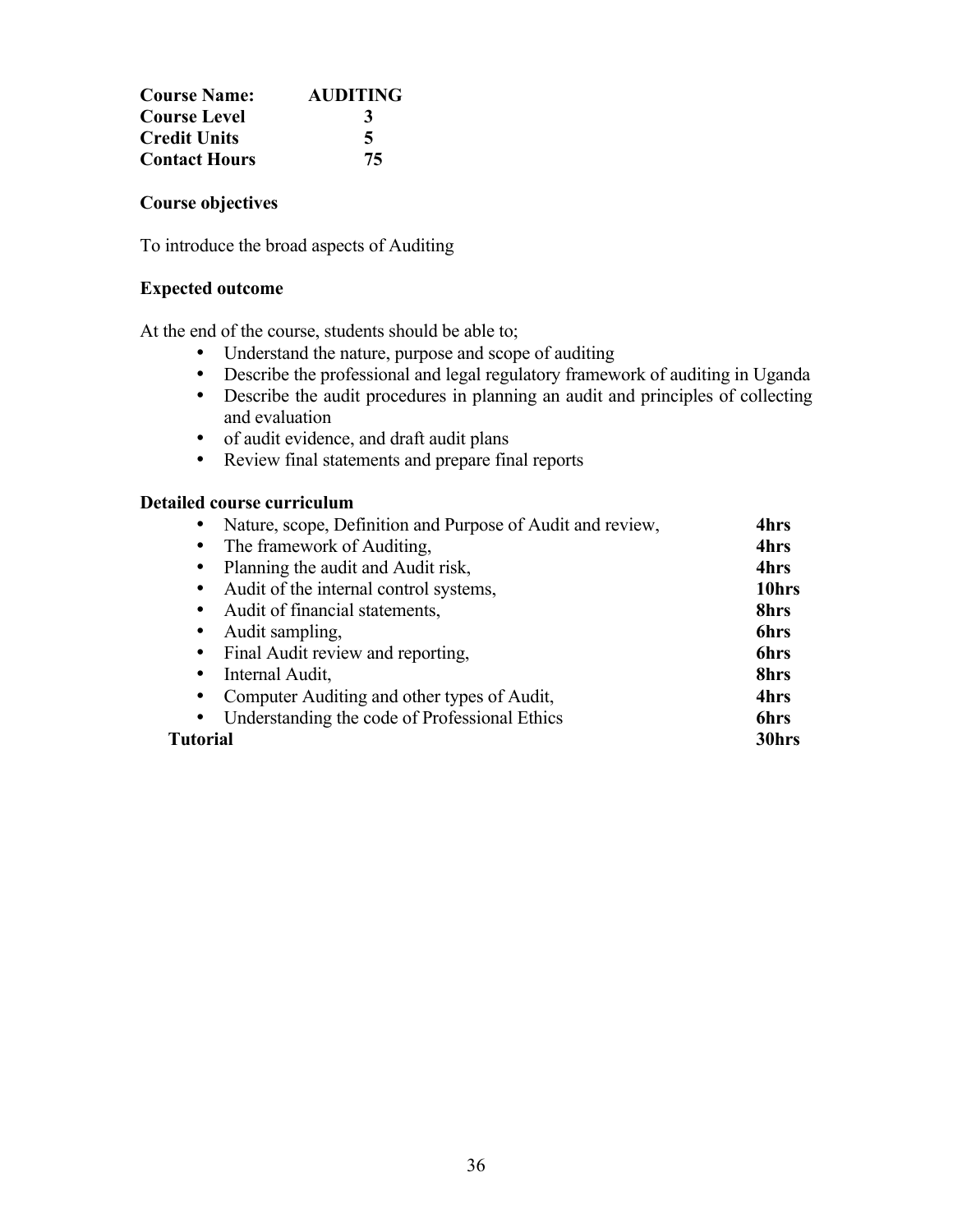| <b>Course Name:</b>  | <b>INCOME TAX</b> |
|----------------------|-------------------|
| <b>Course Level</b>  | 3                 |
| <b>Credit Units</b>  | 5                 |
| <b>Contact Hours</b> | 75                |

To impart into learners the technical knowledge on income tax determination and assessment.

#### **Expected outcomes**

By the end of the course, the learner should be able to demonstrate knowledge in income tax determination and assessment.

| Introduction: Meaning of taxation;<br>$\bullet$                              |             |
|------------------------------------------------------------------------------|-------------|
| 2hrs                                                                         |             |
| Types of taxes; Rationale of taxation;<br>$\bullet$                          | 2hrs        |
| Evolution of Income tax law in Uganda;<br>$\bullet$                          | 4hrs        |
| Administration of income tax in Uganda;<br>$\bullet$                         | <b>6hrs</b> |
| Taxable Income;                                                              | <b>6hrs</b> |
| Income from employment, Business, Property, Dividend and Interest;<br>٠      |             |
|                                                                              | 12hrs       |
| <b>Returns and Assessment</b><br>٠                                           | 8hrs        |
| General provisions of individuals, group of individuals;                     | 4hrs        |
| Collection, Recovery and payment of Tax, Offence and Penalties;<br>$\bullet$ |             |
| 4hrs                                                                         |             |
| The Impact of income tax on Business Financial Decision Making,<br>$\bullet$ | 4hrs        |
| A note on other Taxes                                                        | <b>6hrs</b> |
| Tutorial                                                                     | 30hrs       |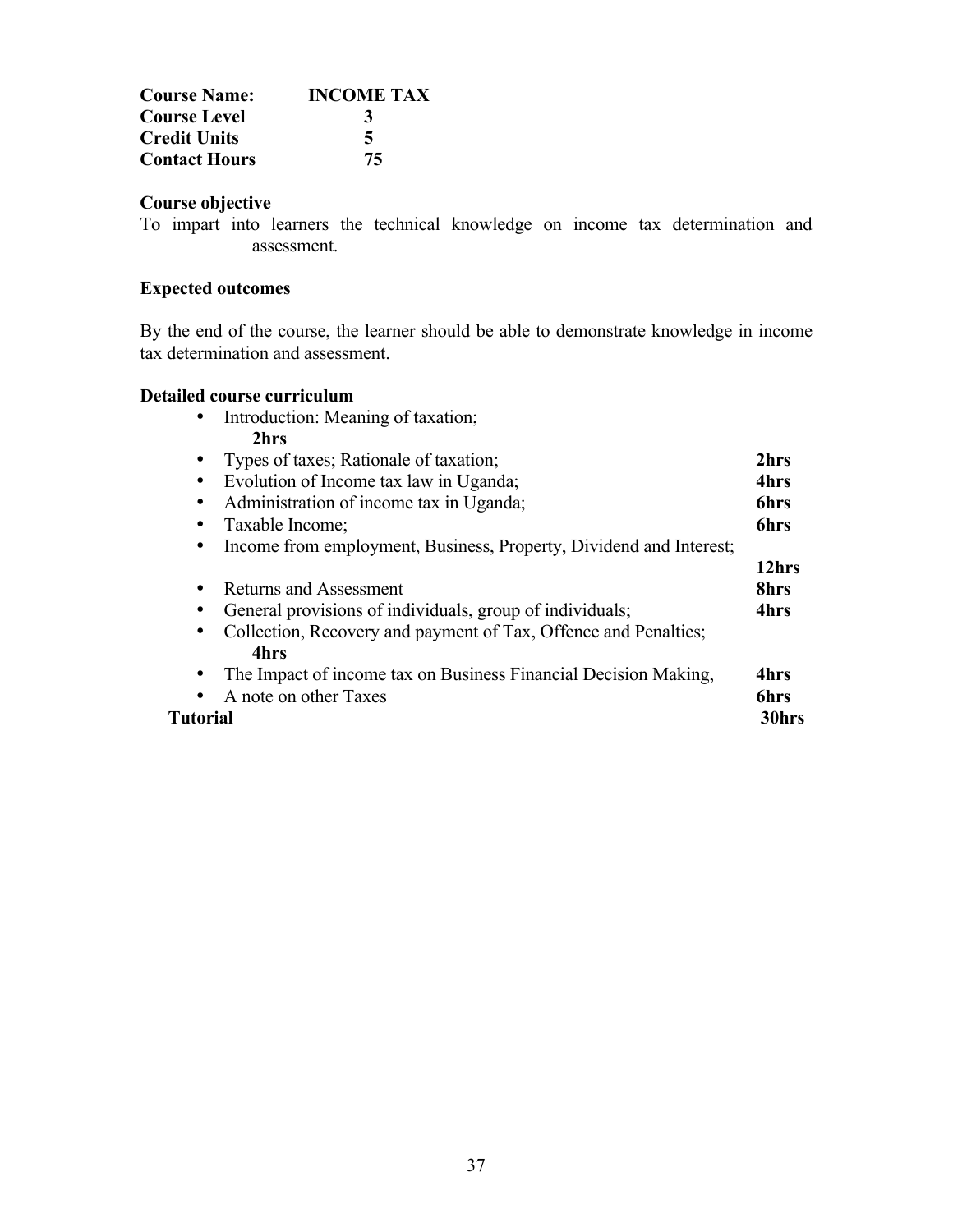| <b>Course Name:</b>  | <b>COST AND MANAGEMENT ACCOUNTING</b> |
|----------------------|---------------------------------------|
| <b>Course Level</b>  |                                       |
| <b>Credit Units</b>  | 5                                     |
| <b>Contact Hours</b> | 75.                                   |

To equip students with skills of cost determination and presentation of cost data to management so they can effectively plan, control and make informed economic decisions.

#### **Expected outcome**

By the end of the course, the learner should be able to:

- Explain the nature and purpose of cost and management accounting
- Describe costs by classification, behavior and purpose
- Apply essential business mathematics and use computer spreadsheets
- Explain and apply cost accounting techniques
- Prepare and coordinate budgets and standard costing for planning, feedback and control
- Use management accounting techniques to make and support decision-making.

| The nature and purpose of cost and management accounting                   | 2hrs  |
|----------------------------------------------------------------------------|-------|
| Accounting for management                                                  |       |
| Cost and management accounting versus financial accounting<br>$\bullet$    |       |
| Cost classification, behavior and purpose                                  | 6hrs  |
| Production and non-production costs                                        |       |
| Direct and indirect costs<br>$\bullet$                                     |       |
| Fixed and variable costs<br>$\bullet$                                      |       |
| <b>Business mathematics and computer spreadsheets</b>                      | 7hrs  |
| Dealing with uncertainty<br>$\bullet$                                      |       |
| Statistics for business<br>$\bullet$                                       |       |
| Use of computer spreadsheets<br>$\bullet$                                  |       |
| <b>Cost accounting techniques</b>                                          | 20hrs |
| Accounting for materials                                                   |       |
| Accounting for labor<br>٠                                                  |       |
| Accounting for overheads<br>$\bullet$                                      |       |
| Marginal and absorption costing<br>$\bullet$                               |       |
| Job and batch costing<br>$\bullet$                                         |       |
| Process costing<br>$\bullet$                                               |       |
| Service/operation costing<br>$\bullet$                                     |       |
| <b>Budgeting and standard costing</b>                                      | 15hrs |
| Nature and purpose of budgeting                                            |       |
| <b>Functional budgets</b><br>$\bullet$                                     |       |
| Flexible budgets and standard costing<br>٠                                 |       |
| Basic variance analysis under absorption and marginal costing<br>$\bullet$ |       |
| Reconciliation of budgeted profit to actual profit<br>$\bullet$            |       |
| Short-term decision-making techniques                                      | 10hrs |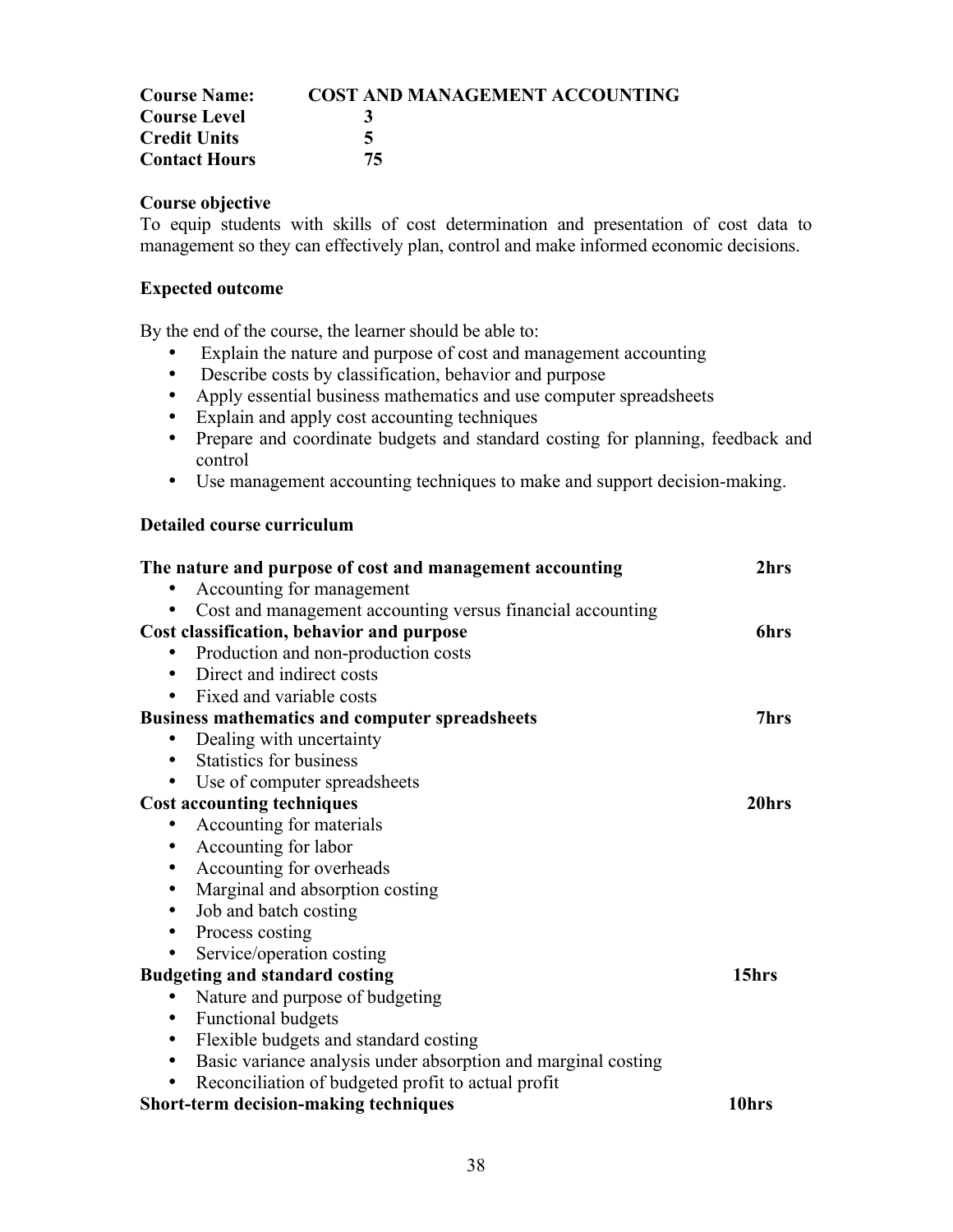- Cost-volume-profit analysis
- Relevant costing
- Limiting factors

**Tutorial 30hrs**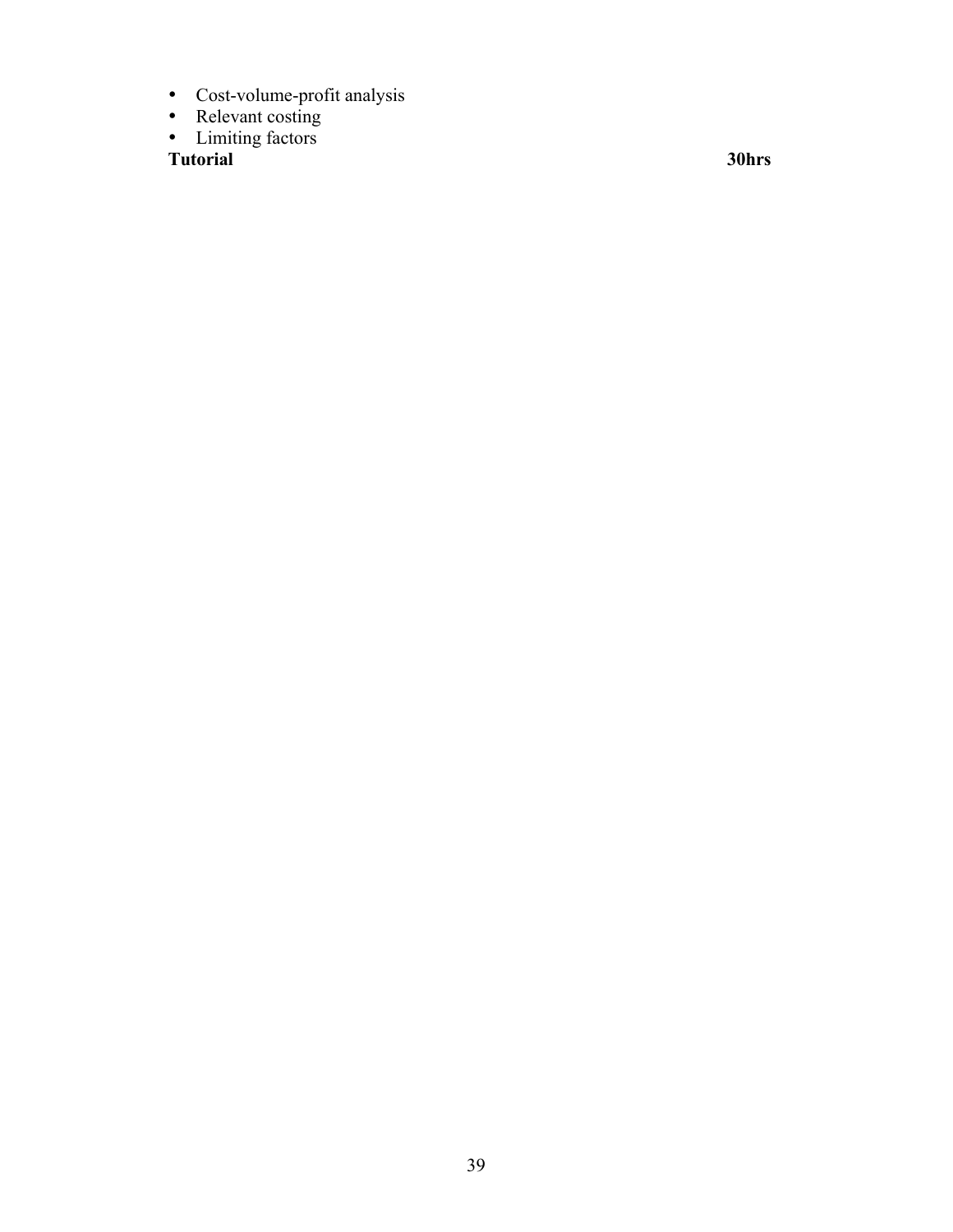| <b>Course Name</b>   | $\sim$ 100 $\sim$ | PERFORMANCE MANAGEMENT |
|----------------------|-------------------|------------------------|
| <b>Course Level</b>  | $\bullet$         |                        |
| <b>Credit Units</b>  | $\bullet$         |                        |
| <b>Contact Hours</b> |                   | 75                     |

To apply relevant knowledge, skills and exercise prudent judgment in selecting and applying strategic management accounting techniques in different business contexts and to contribute to the evaluation of the performance of an organization and its strategic development.

#### **Expected out comes**

By the end of the course, the learner should be able to:

- Use strategic planning and control models to plan and monitor organizational performance
- Assess and identify relevant macro economic, fiscal and market factors and key external influences on organizational performance
- Identify and evaluate the design features of effective performance management information and monitoring systems
- Apply appropriate strategic performance measurement techniques in evaluating and improving organisational performance
- Advise clients and senior management on strategic business performance evaluation and on recognising vulnerability to corporate failure
- Identify and assess the impact of current developments in management accounting and performance management on measuring, evaluating and improving organisational performance

#### **Detailed course curriculum**

#### **Introduction to Specialist cost and management accounting techniques (6Hrs)**

- Activity-based costing
- Target costing
- Life-cycle costing
- Back-flush accounting
- Throughput accounting

#### **Introduction to Decision-making techniques (6Hrs)**

- Multi-limiting factors and the use of linear programming and shadow pricing
- Pricing decisions
- Make-or-buy and other short-term decisions
- Dealing with risk and uncertainty in decision-making

#### **Strategic planning and control (6Hrs)**

- Introduction to strategic management accounting
- Appraisal of alternative approaches to budgeting for control
- Changes in business structure and management accounting
- Effect of Information Technology (IT) on modern management accounting

#### **Economic, fiscal and environmental factors (4Hrs)**

- Impact of world economic and market trends
- Impact of national fiscal and monetary policy on performance
- Other environmental and ethical issues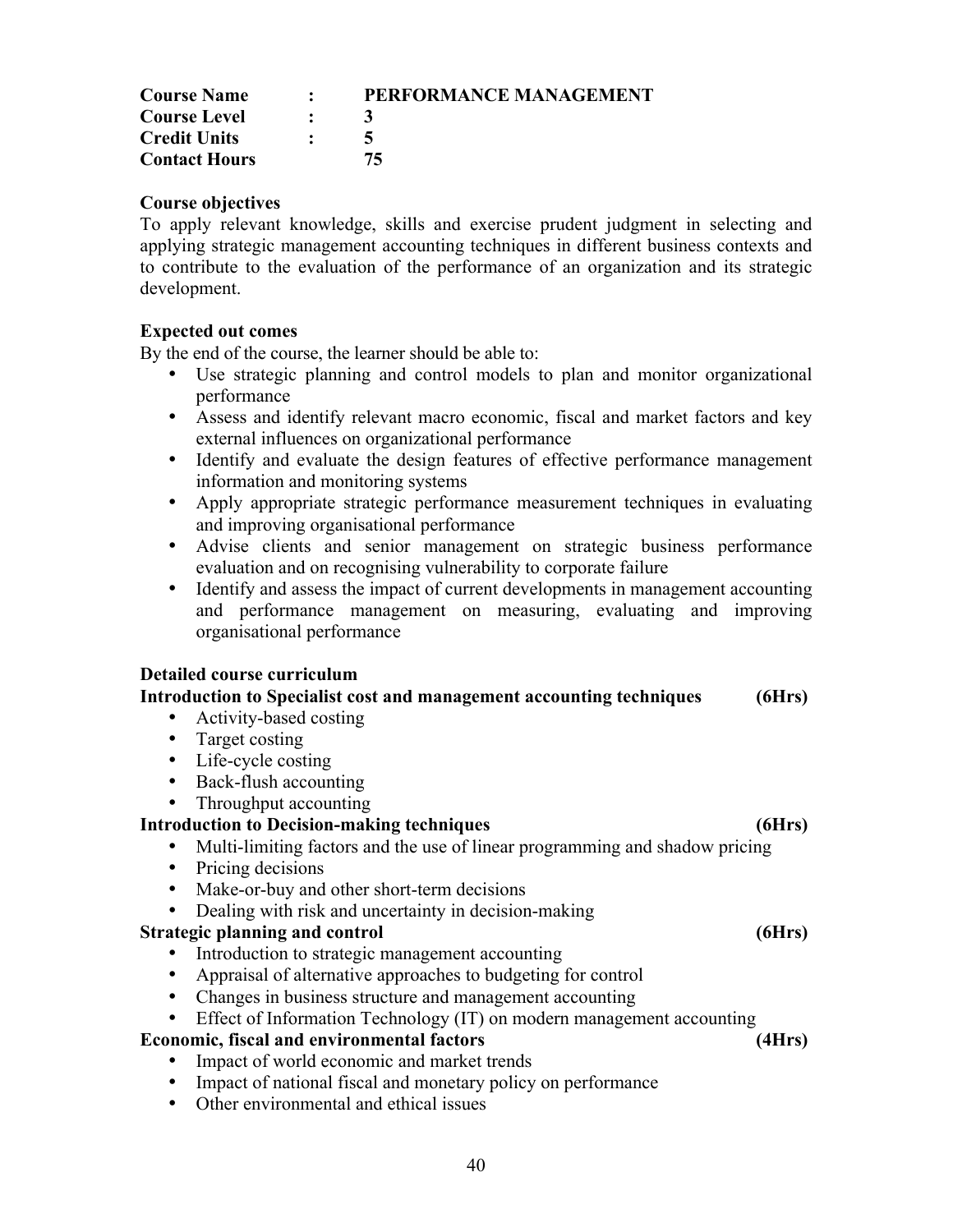| Performance measurement systems and design                                   | (8Hrs)  |  |
|------------------------------------------------------------------------------|---------|--|
| Management accounting and information systems                                |         |  |
| Internal sources of management information<br>$\bullet$                      |         |  |
| External sources of management information<br>٠                              |         |  |
| Recording and processing methods<br>٠                                        |         |  |
| Management reports<br>٠                                                      |         |  |
| Strategic performance measurement                                            | (15Hrs) |  |
| Performance hierarchy                                                        |         |  |
| Scope of strategic performance measures in private sector<br>٠               |         |  |
| Strategic performance issues in complex business structures<br>٠             |         |  |
| Divisional performance and transfer pricing issues<br>$\bullet$              |         |  |
| Scope of strategic performance measures in not-for-profit organisations<br>٠ |         |  |
| Behavioural aspects of performance measurement<br>٠                          |         |  |
| Performance evaluation and corporate failure                                 | (10Hrs) |  |
| Alternative views of performance measurement                                 |         |  |
| Non-financial performance indicators<br>$\bullet$                            |         |  |
| Predicting and preventing corporate failure<br>٠                             |         |  |
| Current developments and emerging issues in management accounting and        |         |  |
| performance management                                                       | (5Hrs)  |  |
| Current developments in management accounting techniques                     |         |  |
| Current issues and trends in performance management<br>٠                     |         |  |
| <b>Tutorial</b>                                                              | (30Hrs) |  |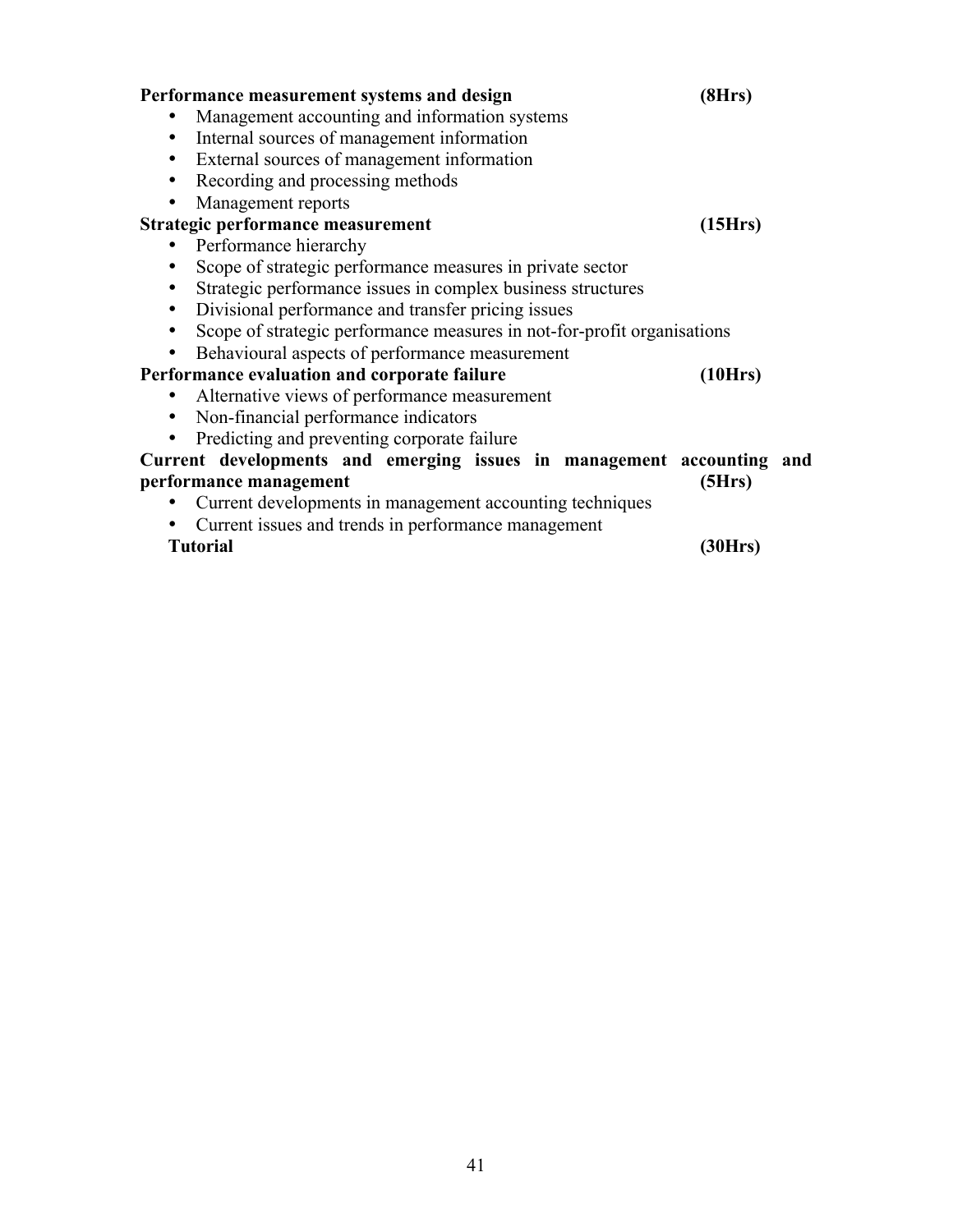| <b>Course Name:</b>  | <b>LAW RELATING TO FINANCIAL SERVICES</b> |
|----------------------|-------------------------------------------|
| Course Level         |                                           |
| Credit Units         |                                           |
| <b>Contact Hours</b> | 75.                                       |

To give the students the law principles encountered in financial services business.

### **Expected outcomes**

By the end of the course, the learner should be to demonstrate knowledge of the relevant laws relating to financial services

| Securities regulation;                                                        | 4Hrs   |  |
|-------------------------------------------------------------------------------|--------|--|
| Basics of the securities law,                                                 | (4Hrs) |  |
| Overview of the securities market,                                            | (2Hrs) |  |
| USE Act.                                                                      | (4Hrs) |  |
| Capital Markets Law,                                                          | (6Hrs) |  |
| Financial Institutions law in Uganda,                                         |        |  |
| (10Hrs)                                                                       |        |  |
| Banking Law and Practice<br>$\circ$                                           |        |  |
| Regulation of the insurance industry,<br>$\circ$                              |        |  |
| Microfinance regulation and Microfinance Act,<br>$\circ$                      |        |  |
| Legal considerations in product development,                                  | (4Hrs) |  |
| Pension regulation and law, regulatory policy in Uganda                       | (4Hrs) |  |
| The fundamental economic and political principles of regulatory policymaking, |        |  |
|                                                                               | (4Hrs) |  |
| Issues of international financial services regulations                        | (6Hrs) |  |
| Loan Contracts,                                                               | (4Hrs) |  |
| The Law of Cheques,                                                           | (4Hrs) |  |
| The Current Legislation on Land Ownership and Transfers,                      | (4Hrs) |  |
| <b>Tutorial</b><br>(30Hrs)                                                    |        |  |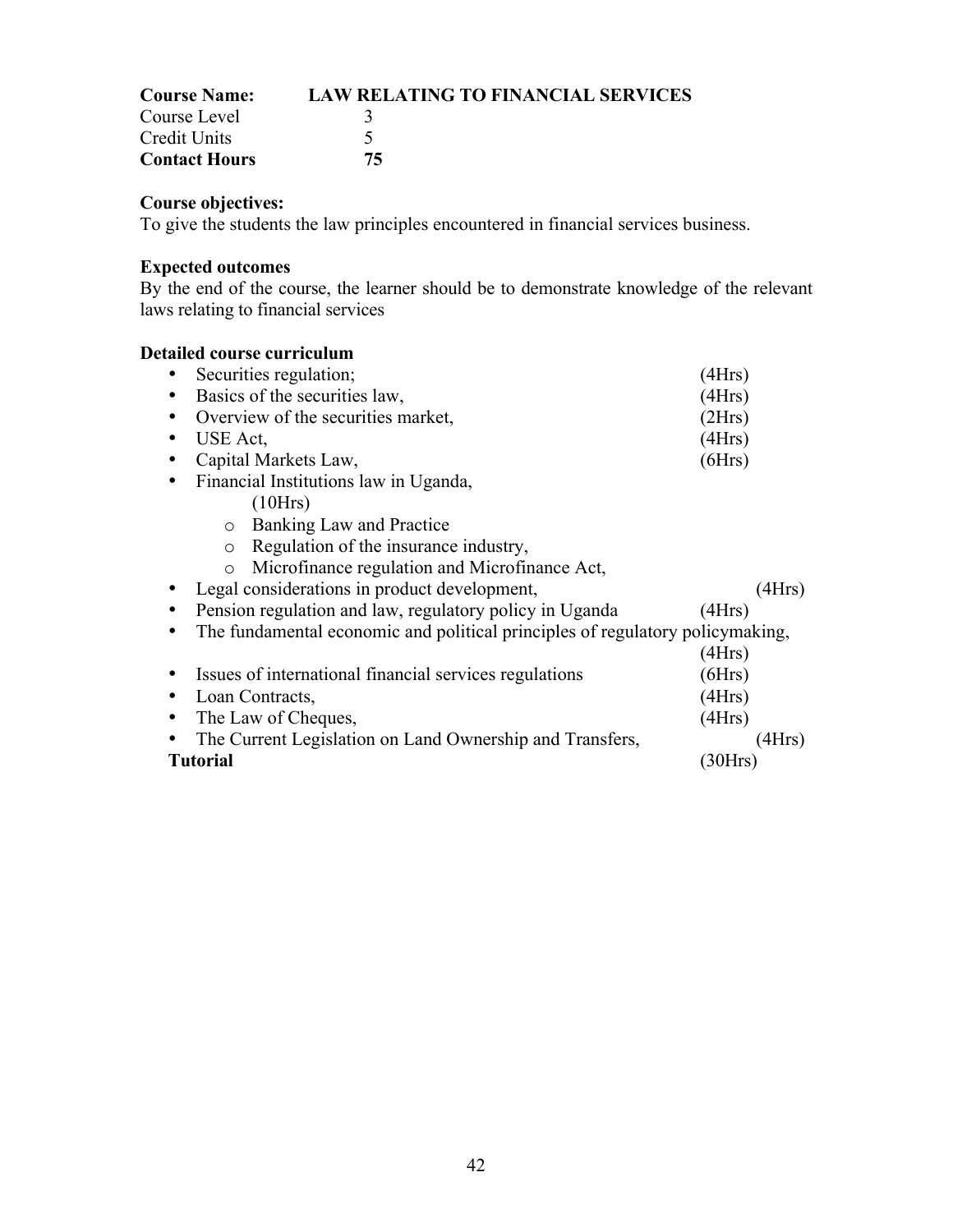| <b>Course Name:</b>  | <b>MANAGEMENT OF FINANCIAL INSTITUTIONS</b> |
|----------------------|---------------------------------------------|
| Course Level         |                                             |
| Credit Units         |                                             |
| <b>Contact Hours</b> | 75                                          |

- To equip students with knowledge about the local and international financial institutions dynamics
- To provide knowledge and skills to enable students understand the management of financial institutions
- To help students understand the diverse operations of financial institutions in a liberalized market environment

#### **Expected outcomes**

By the end of the course, the learner should be able to demonstrate managerial skills in the operation of financial institutions.

#### **Detailed course curriculum**

| Definition and functions of Money,                                              | 2Hrs   |
|---------------------------------------------------------------------------------|--------|
| Evolution of Money and Commercial Banks;                                        | (4Hrs) |
| Historical survey of banking operations                                         |        |
| (2Hrs)                                                                          |        |
| Nature and Functions of commercial banks,                                       | (2Hrs) |
| Money and Aggregate Economic Activity;                                          | (8Hrs) |
| Monetary Theory and A Model of Income Determination,                            | (8Hrs) |
| Monetary Policy Objectives and Tools,                                           |        |
| (12Hrs)                                                                         |        |
| Money in the Saving and Investment Process,                                     |        |
| (6Hrs)                                                                          |        |
| Problems of Policy Determination and Implementation,                            | (6Hrs) |
| The Role of the Central Bank, Capital Markets and the Role of Development Banks |        |
| - a purview of the East African Development                                     |        |
| (10Hrs)                                                                         |        |
|                                                                                 |        |

#### **Tutorial**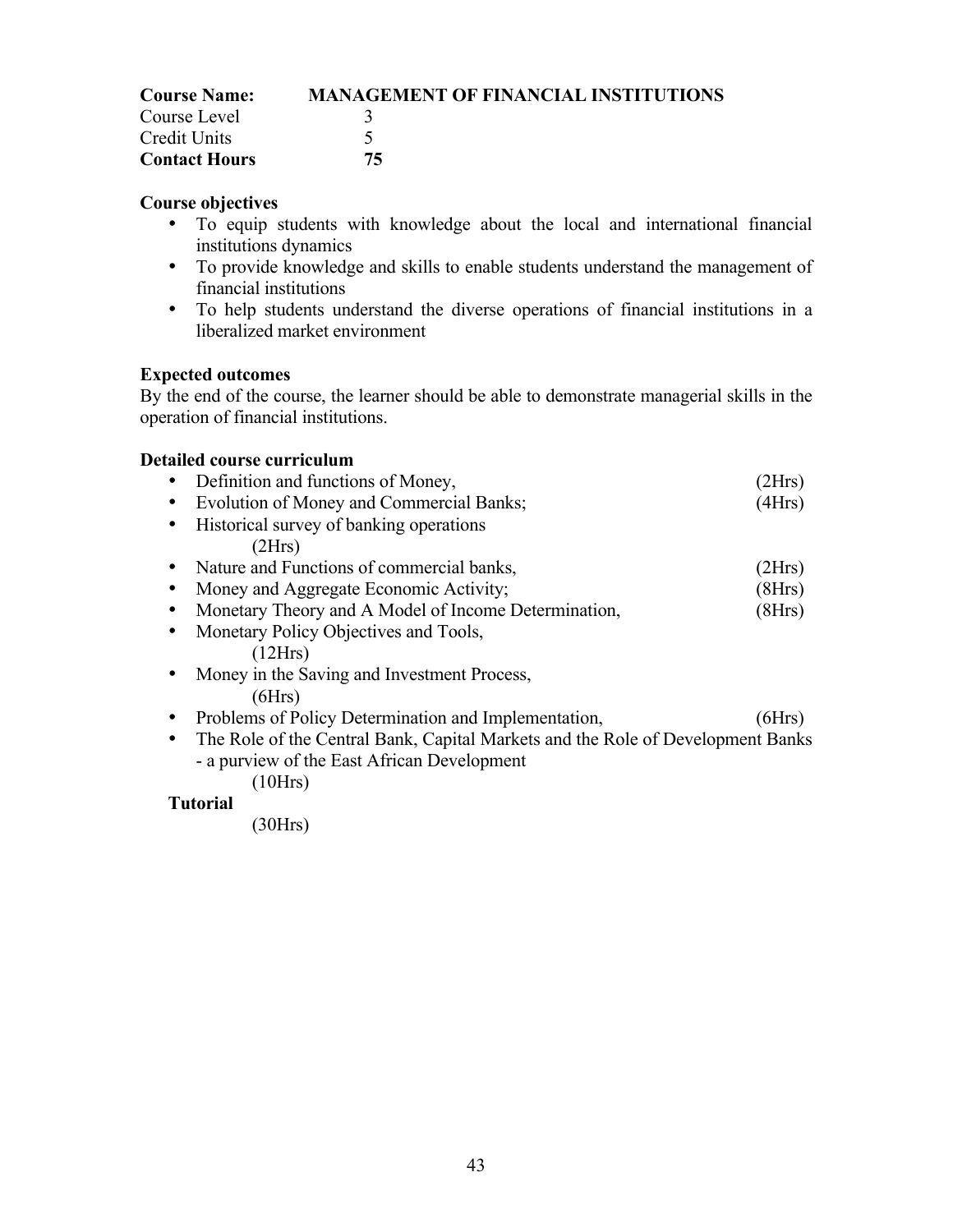| <b>Course Name:</b>  | <b>INSURANCE &amp; MANAGEMENT OF PENSIONS</b> |  |  |
|----------------------|-----------------------------------------------|--|--|
| Course Level         |                                               |  |  |
| Credit Units         |                                               |  |  |
| <b>Contact Hours</b> | 75                                            |  |  |

To provide students with the necessary skills and competencies required to manage insurance business, as well as administration and management of pensions.

# **Expected outcomes**

By the end of the course, the learner should be bale to demonstrate knowledge, skills and competences required in the management of insurance business and pensions

|                            | Nature and scope of insurance,                                             | 2Hrs    |  |
|----------------------------|----------------------------------------------------------------------------|---------|--|
| $\bullet$                  | Types of risks,                                                            | (4Hrs)  |  |
|                            | Risk pooling,                                                              | (4Hrs)  |  |
|                            | Risk attitudes,                                                            | (4Hrs)  |  |
| ٠                          | Institutional arrangement of risks in organisations,                       | (8Hrs)  |  |
| Insurance policies         |                                                                            | (8Hrs)  |  |
| The management of pensions |                                                                            | (30Hrs) |  |
|                            | Types of pension $&$ their characteristics,<br>$\circ$                     |         |  |
|                            | Methods of funding for pension funds,<br>$\circ$                           |         |  |
|                            | Financial risk management of pension funds,<br>$\circ$                     |         |  |
|                            | Employee benefits programmes,<br>$\circ$                                   |         |  |
|                            | Social security insurance,<br>$\circ$                                      |         |  |
|                            | Strategic compensation planning and employee benefits required by law<br>O |         |  |
| Tutorial                   |                                                                            | 30Hrs   |  |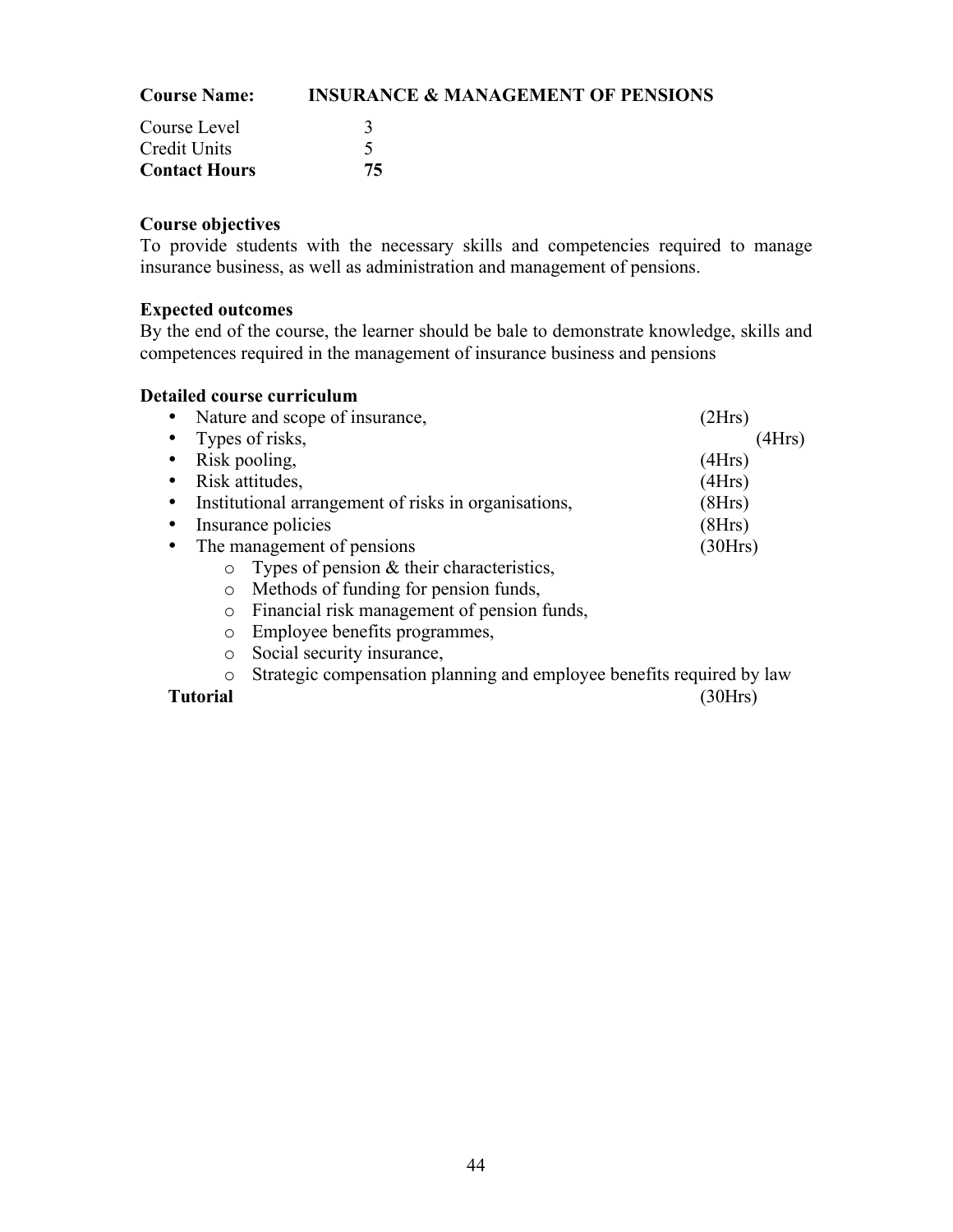| <b>Course Name:</b>  | <b>MONETARY POLICY AND PORTFOLIO ANALYSIS</b> |
|----------------------|-----------------------------------------------|
| Course Level         |                                               |
| Credit Units         |                                               |
| <b>Contact Hours</b> | 75                                            |

- To introduce to students the theory and practice of monetary policy and portfolio analysis
- To enable students understand how to select a portfolio of optimal investment from the market
- To Improve analytical skills and critical thinking necessary to value and evaluate alternative investment decisions

# **Expected out comes**

By the end of the course, the learner should be able to recommend optimal portfolio and appreciate the Ugandan monetary policy framework

# **Detailed course curriculum**

- Introduction to the nature of money:
	- (15Hrs)
	- o Money demand and supply,
	- o Central banking,
	- o Theories of monetary policy,
	- o Monetary policy design and implementation,
	- o Comparative analysis of monetary policy in developed and developing countries
- Principles of good lending; (5Hrs)
- borrowers obligation, other conditions and bank interest policies,  $(6Hrs)$
- Sources of banks funds, (4Hrs)<br>
 Assets and liabilities of the bank, (5Hrs)
- Assets and liabilities of the bank,
- The bank facilities loans O/P and cash credits, (5Hrs)
- The Bank securities types of guarantees, changing the security, Bank analysis of credit worthiness,
	- $(6Hrs)$
- The Bank borrowers void Vouchers and enforceable contracts, (4Hrs)
- The bankers valuation report project analysis appraisal and report, Service banking

(10Hrs)

# **Tutorial**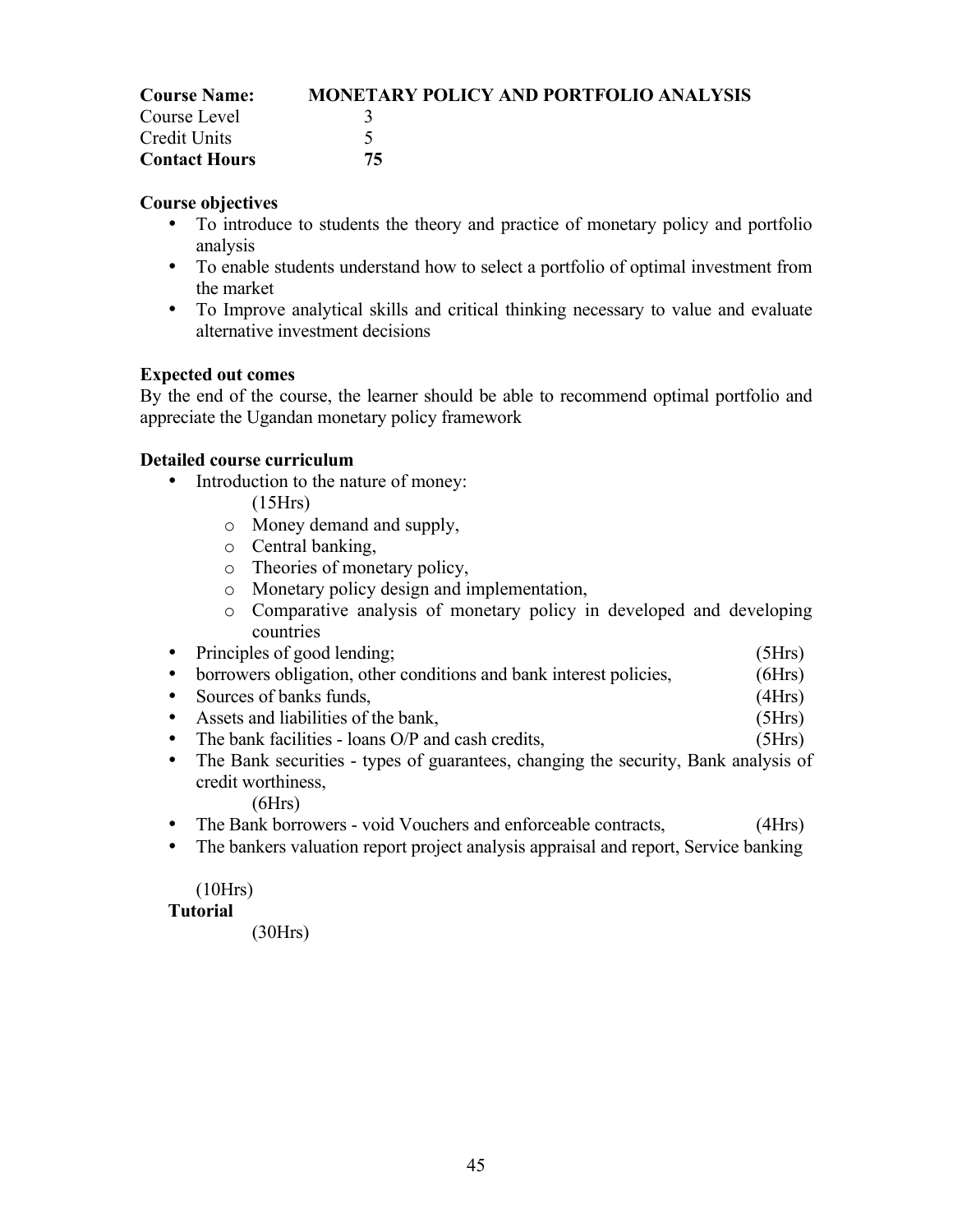| <b>Course Name:</b>  | <b>FINANCE FOR INTERNATIONAL BUSINESS</b> |
|----------------------|-------------------------------------------|
| Course Level         |                                           |
| Credit Units         |                                           |
| <b>Contact Hours</b> | 75.                                       |

- To introduce to students the theory and practice of international business from a managerial point of view
- To introduce to students the international financial environment
- To provide an understanding of the interaction between corporate strategy, international trade and international logistics with international financial decisions

#### **Expected outcomes**

By the end of the course, the learner should be able to discuss the theories to international finance, and describe the contemporary issues in international finance

#### **Detailed course curriculum**

- Overview the environment of international financial management
	- (15Hrs)
	- o Determination of exchange rates,
	- o International exposures,
	- o Analysis of investment and financing decisions as they are made by a multinational entity.

| Sources of Finance,                                                 | (4Hrs) |  |  |
|---------------------------------------------------------------------|--------|--|--|
| Methods of Payment and Settlements in International Trade           | (6Hrs) |  |  |
| Collection Process - Bill of Exchange, documentary Letter of Credit | (6Hrs) |  |  |
| Other Methods of Payment & Settlement,                              | (4Hrs) |  |  |
| <b>Export Credits Guarantee Department</b>                          | (4Hrs) |  |  |
| Exchange Arithmetic,                                                |        |  |  |
| (10Hrs)                                                             |        |  |  |
| <b>Bureau Currency Market,</b>                                      | (5Hrs) |  |  |
| Foreign Exchange Market-Exchange Control                            |        |  |  |
| (6Hrs)                                                              |        |  |  |
| Tutorial                                                            |        |  |  |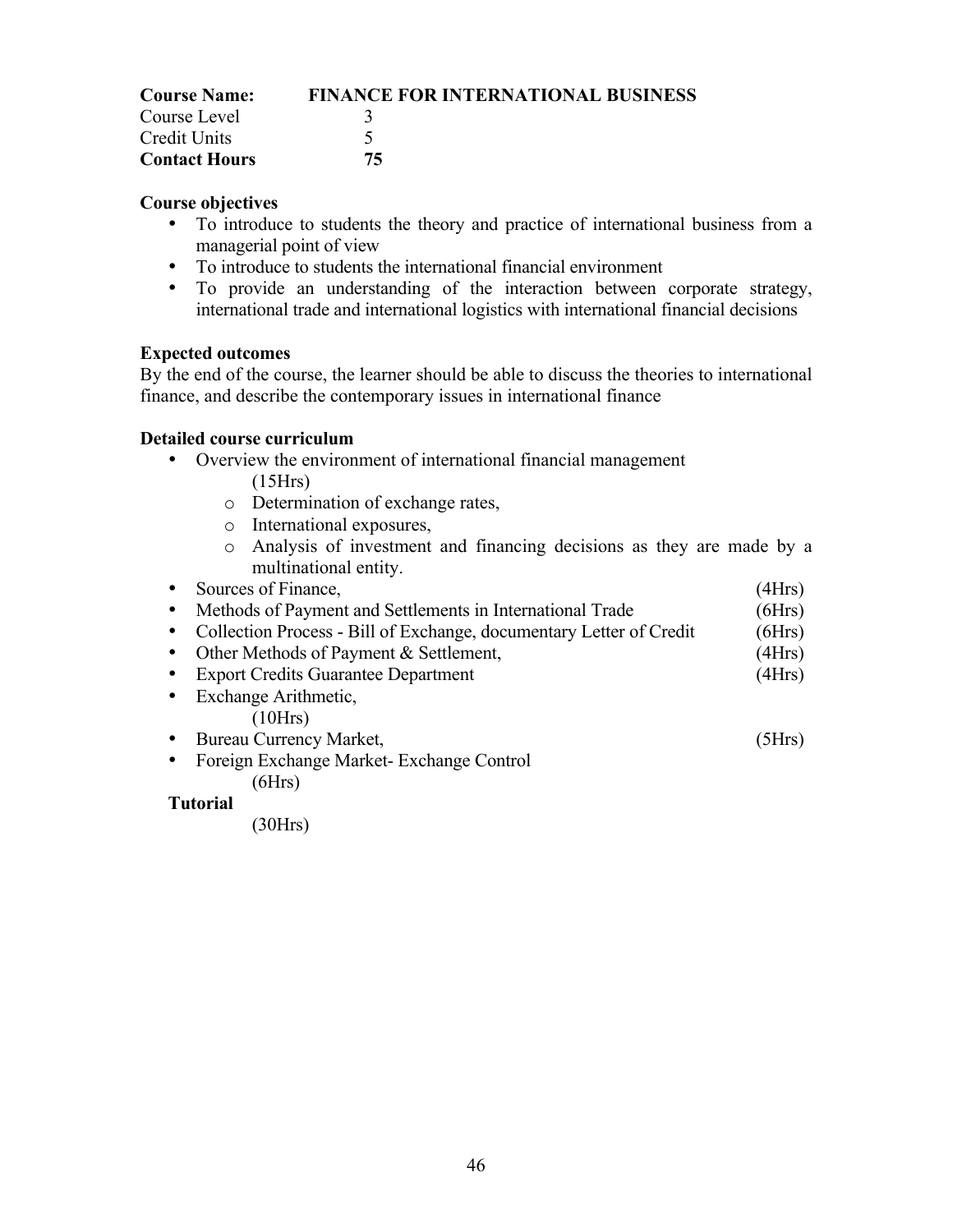| <b>Course Name:</b>  | <b>ACTUARIAL MATHS</b> |  |
|----------------------|------------------------|--|
| Course Level         |                        |  |
| <b>Credit Units</b>  |                        |  |
| <b>Contact Hours</b> | 75                     |  |

To provide students with the necessary numeracy and analytical skills to enable them assess, evaluate and manage future financial & economic risks and thereby address a wide range of practical problems in long term financial planning & management.

#### **Expected outcomes**

By the end of the course, the learner should be able to assess, evaluate and manage future financial & economic risks and thereby address a wide range of practical problems in long term financial planning & management

#### **Detailed course curriculum**

| Basic introductory mathematics,                                  | (4Hrs) |
|------------------------------------------------------------------|--------|
| Functions of real variables,                                     | (4Hrs) |
| Abstract and linear algebra, analysis $\&$ mathematical methods, | (8Hrs) |
| Probability theory,                                              | (8Hrs) |
| Applied statistics,                                              | (6Hrs) |
| Risk theory and principles of assets $\&$ liability management,  |        |
| (8Hrs)                                                           |        |
| Actuarial models,                                                | (8Hrs) |
| Data analysis,                                                   | (6Hrs) |
| Linear and non-linear models,                                    |        |
| (4Hrs)                                                           |        |
| Property & causality insurance                                   |        |
| 4Hrs)                                                            |        |

#### **Tutorial**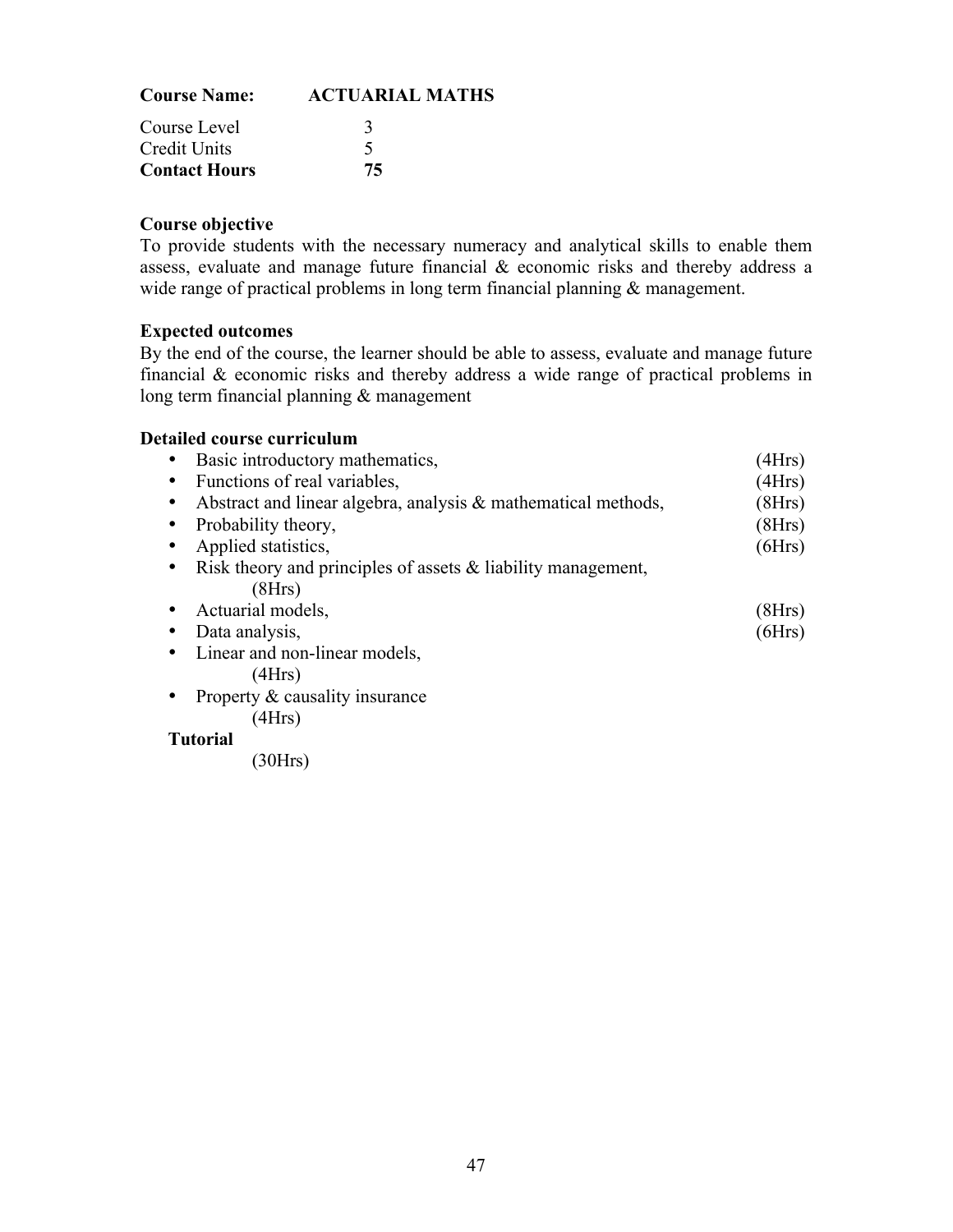| <b>Course Name:</b>  | <b>MARKETING CHANNELS</b> |
|----------------------|---------------------------|
| Course Level         |                           |
| <b>Credit Units</b>  |                           |
| <b>Contact Hours</b> | 75                        |

- To provide learners with a foundation of channels management
- Enable the learners appreciate the role of channel management in securing accurate and timely delivery of goods and services to market segments
- Equip students with techniques of measuring and assessing channel performance

#### **Expected outcomes**

By the end of the course, the learner should be able to able to measure, assess channel performance, and appreciate the importance of channel management in securing accurate and timely delivery of goods and services to market segments

#### **Detailed course curriculum**

- Channels and sales force management; (9Hrs)
- The emergence of marketing channels;  $(6Hrs)$

| • Components of marketing channels       | (6Hrs) |
|------------------------------------------|--------|
| • Channels management;                   | (8Hrs) |
| • Channels management in other contexts; | (6Hrs) |
| • Selling in perspective;                | (6Hrs) |
| • Foundation of selling;                 | (6Hrs) |
| • The Sales process;                     | (7Hrs) |
| • Management aspects of selling          |        |
| 6Hrs)                                    |        |

# **Tutorial**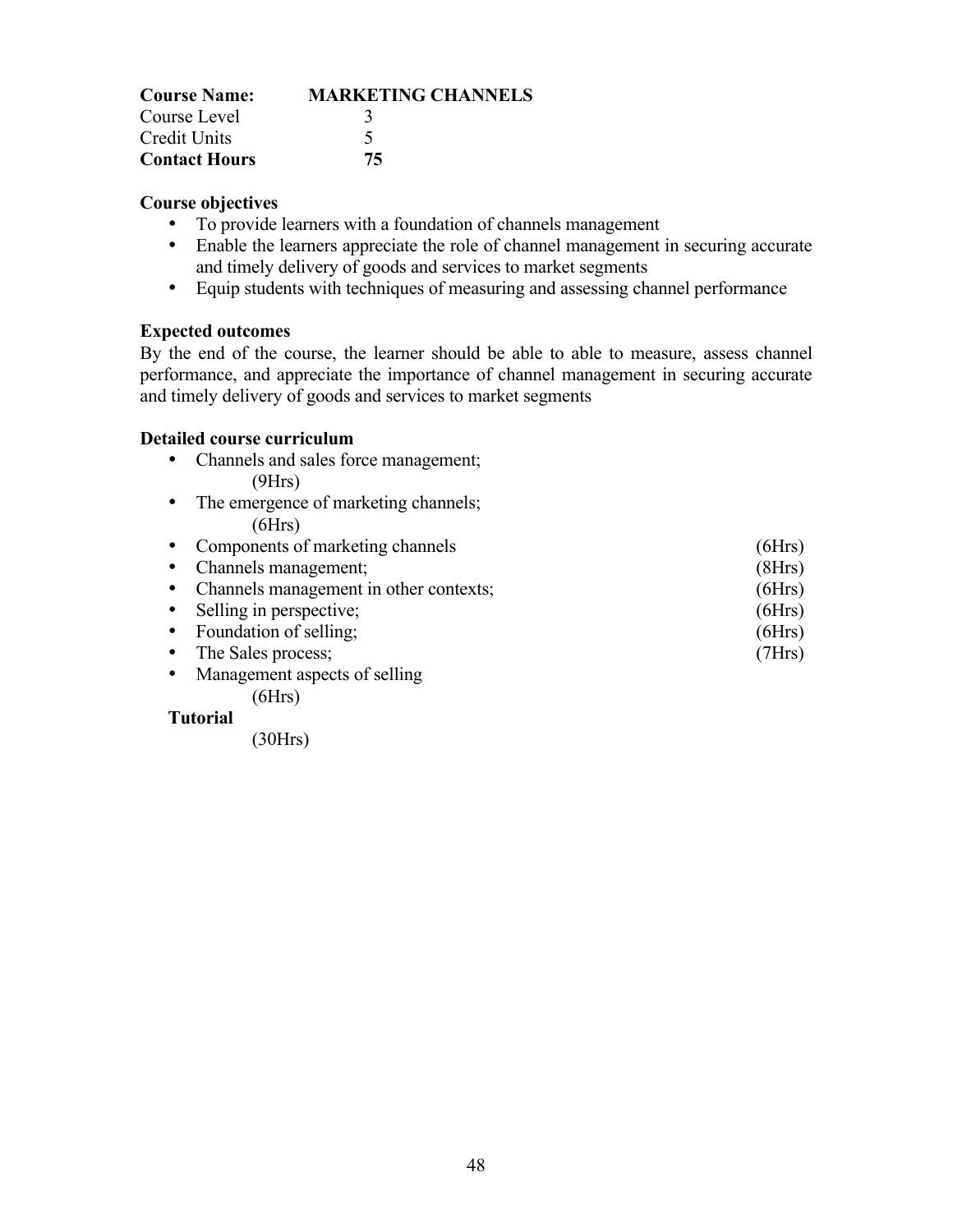| <b>Course Name:</b>  | <b>MARKETING RESEARCH</b> |
|----------------------|---------------------------|
| Course Level         |                           |
| <b>Credit Units</b>  |                           |
| <b>Contact Hours</b> | 75                        |

- 1. To introduce students to the basic principles underlying marketing research
- 2. To enable students appreciate the importance of marketing research to the organization for effective decision making
- 3. To familiarize students with the components of a marketing information system
- 4. To enable students interpret quantitative and qualitative data and present coherent and appropriate recommendations that lead to effective marketing and business decisions.

#### **Expected outcomes**

By the end of the course, the learner should be able to interpret quantitative and qualitative data and present coherent and appropriate recommendations that lead to effective marketing and business decisions

#### **Detailed course curriculum**

| Concept of Marketing Research;               | (4Hrs) |
|----------------------------------------------|--------|
| Issues in Marketing Research;                | (4Hrs) |
| Methods of Collecting/Obtaining Information; | (8Hrs) |
| <b>Obtaining Primary Data:</b>               |        |
| (15Hrs)                                      |        |
| Surveys;<br>٠                                |        |
| Consumer Panels;<br>п.                       |        |
| Questionnaire Design;<br>٠                   |        |
| Concepts of Measurement;                     |        |
| (6Hrs)                                       |        |
| Attitudes and their Measurement;             | [6Hrs  |
| Research Design and Communication of Results |        |
| 7Hrs                                         |        |

### **Tutorial**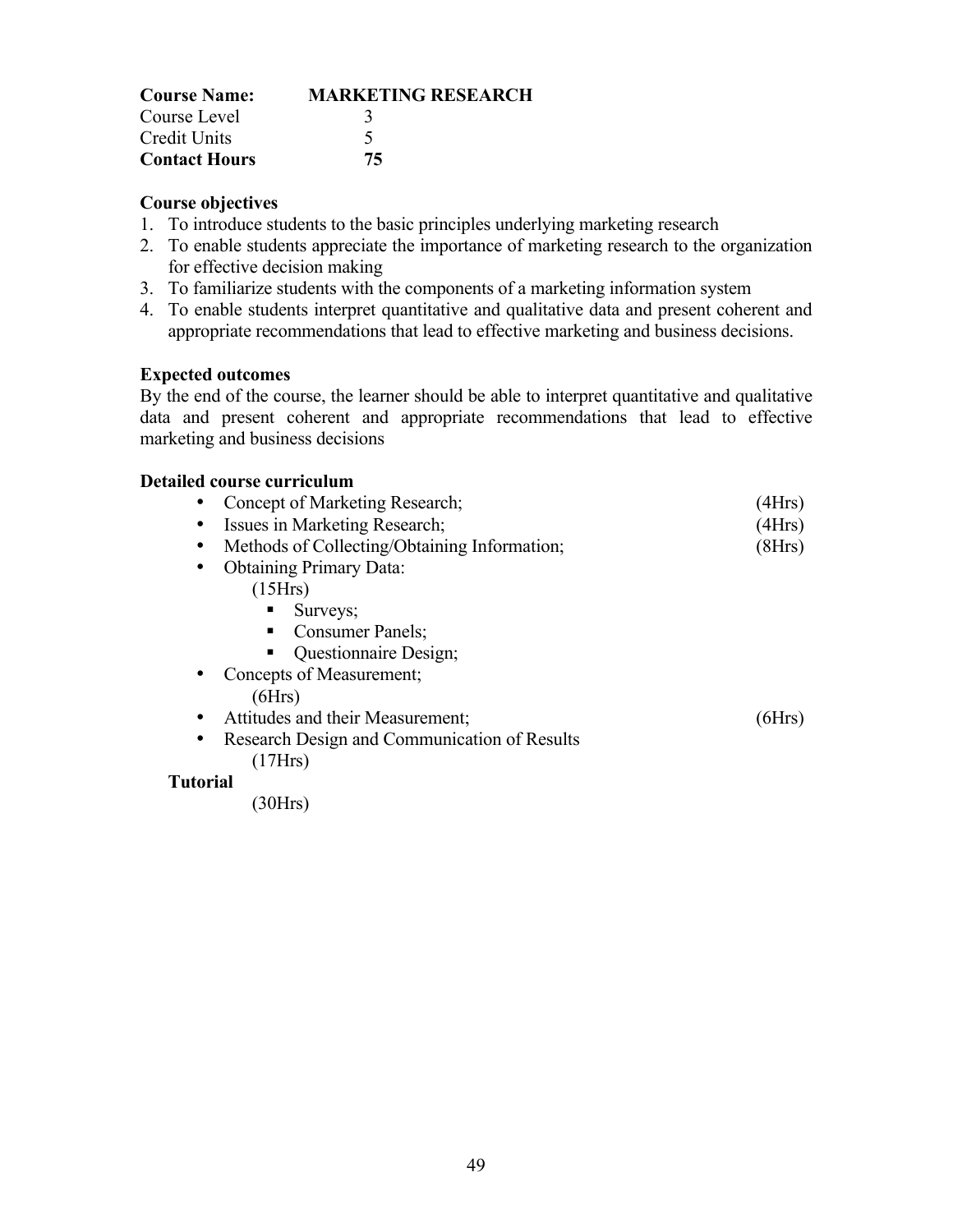| <b>Course Name:</b>  | <b>INTERNATIONAL MARKETING</b> |
|----------------------|--------------------------------|
| Course Level         |                                |
| Credit Units         |                                |
| <b>Contact Hours</b> | 75                             |

To enable students;

- Appreciate the terminologies, concepts and practices in international marketing
- Analyse the international marketing environment and its impact on international marketing operations
- Justify the use of various entry modes in international markets
- Explain the issues involved in international marketing research and planning
- Analyse the international marketing mix, identify various types of organizational structures applicable in international operations

#### **Expected outcomes**

By the end of the course, the learner should be able to:

- Evaluate entry modes in international markets
- Carry out market research in an international setting
- Identify the international marketing mix and the various organizational structures in international operations

|  | International Marketing; Definition, concept and setting, | (2Hrs) |
|--|-----------------------------------------------------------|--------|
|--|-----------------------------------------------------------|--------|

- International Marketing and International trade,  $(2Hrs)$
- International Marketing environment,
	- $(4Hrs)$
- International Institutions
	- (14Hrs)
	- o World Bank,
	- o IMF,
	- o GATT
	- o UNCTAD,
	- o Customs Unions,
	- o Common Markets,
	- o Free Trade Zones,
	- o Economic Committee,
- Constraints on International Marketing: (4Hrs)
	- o Fiscal, and Non-fiscal barriers
	- o Non-tariff barriers,
- Export procedures and documents:
	- (14Hrs)
	- o Quotations,
	- o Shipping,
	- o Transportation,
	- o Insurance,
	- o Negotiation of documents,
	- o Instruments of payment,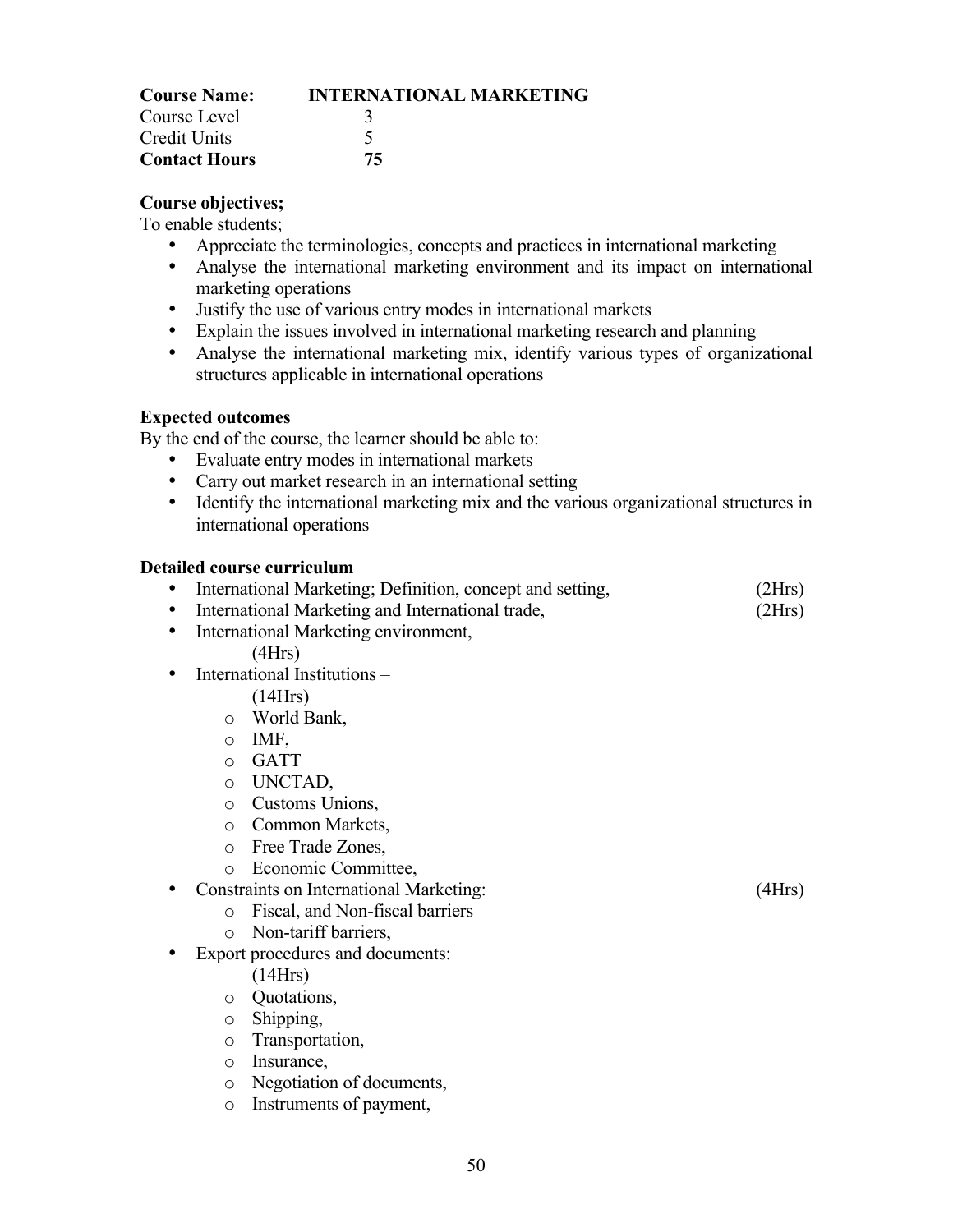- International Marketing mix,
	- (10Hrs)
	- o Identification of markets,
	- o Product policy,
	- o Life cycle,
	- o Promotion,
	- o Price and distribution,
- International Marketing Strategy and lessons for Uganda and business (10Hrs)

# **Tutorial**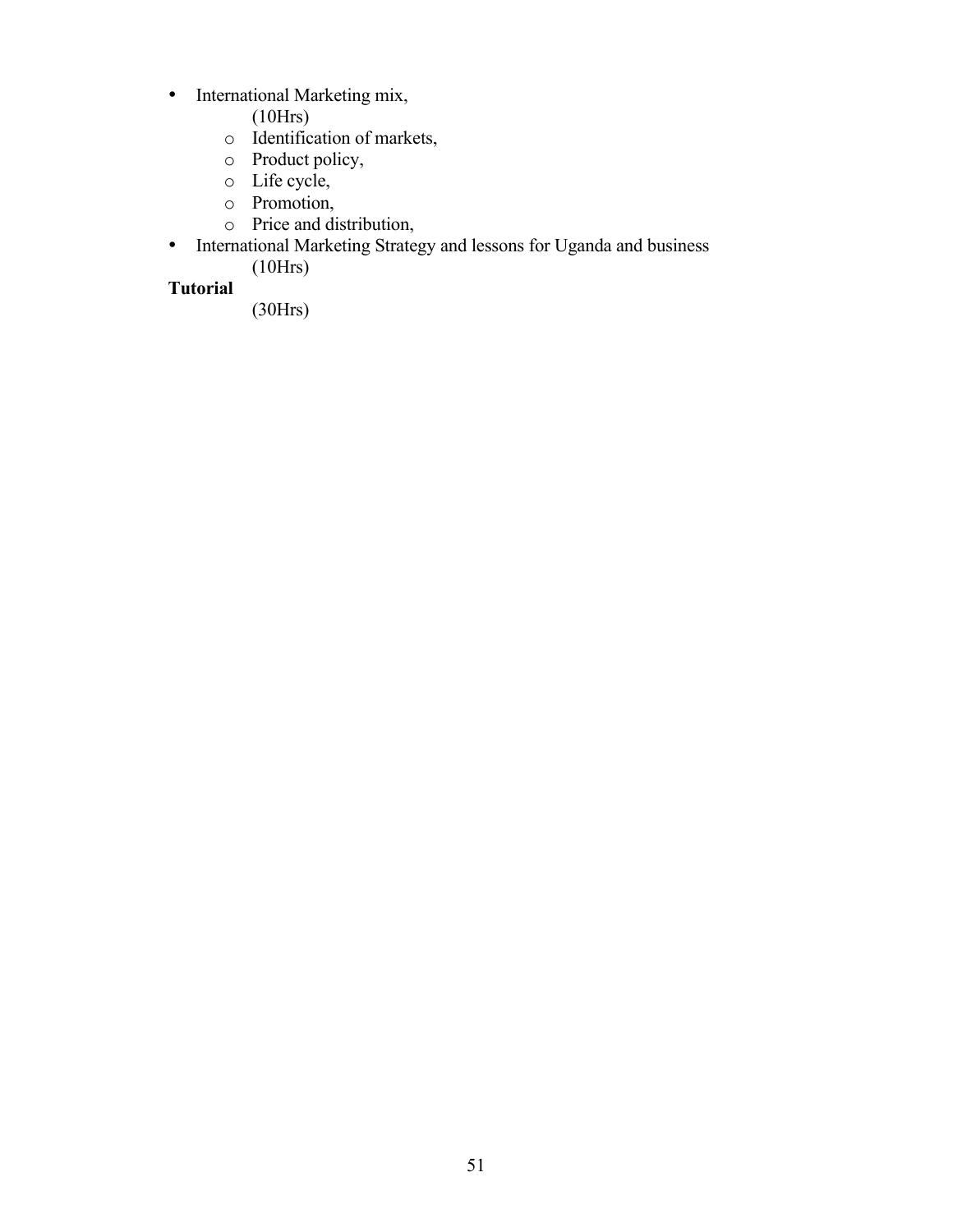|                      | Course Name: SALES FORCE MANAGEMENT |
|----------------------|-------------------------------------|
| Course Level         |                                     |
| Credit Units         |                                     |
| <b>Contact Hours</b> | 75                                  |

- To familiarize students with the principles, structures and strategies of the sales force
- To develop student's ability to create effective sales plans and strategies
- To equip students with the customer orientation necessary for an effective and efficient sales force
- To enable students appreciate the emerging changes in sales force management in light of the new technology

# **Expected Outcomes**

By the end of the course, the learner should be able to:

- Create effective plans and strategies
- Demonstrate customer orientation skills
- Identify emerging changes in sales force management

| Nature and scope of selling,     |                                                | 4Hrs    |
|----------------------------------|------------------------------------------------|---------|
| Salesmen: Job and qualification, |                                                | (4Hrs)  |
| Selling                          |                                                | (6Hrs)  |
| $\circ$                          | prospecting,                                   |         |
| $\circ$                          | locating and qualifying a customer,            |         |
|                                  | Sales presentation:                            | (10Hrs) |
| $\circ$                          | Planning,                                      |         |
| $\circ$                          | handling and closing a sale,                   |         |
|                                  | Management of sales Force                      | (20Hrs) |
| $\circ$                          | Recruitment,                                   |         |
| $\circ$                          | Selection,                                     |         |
| $\circ$                          | Training,                                      |         |
| $\circ$                          | Compensation,                                  |         |
| $\circ$                          | Appraisal and promotion,                       |         |
| $\circ$                          | Sales territory,                               |         |
|                                  | Function and organization of sales Department, | (4Hrs)  |
|                                  | Sales Forecasting:                             | (12Hrs) |
| $\circ$                          | Objectives,                                    |         |
| $\circ$                          | Organization and evaluation,                   |         |
| $\bigcirc$                       | <b>Sales Budgeting</b>                         |         |
| <b>Tutorial</b>                  |                                                | 30H     |
|                                  |                                                |         |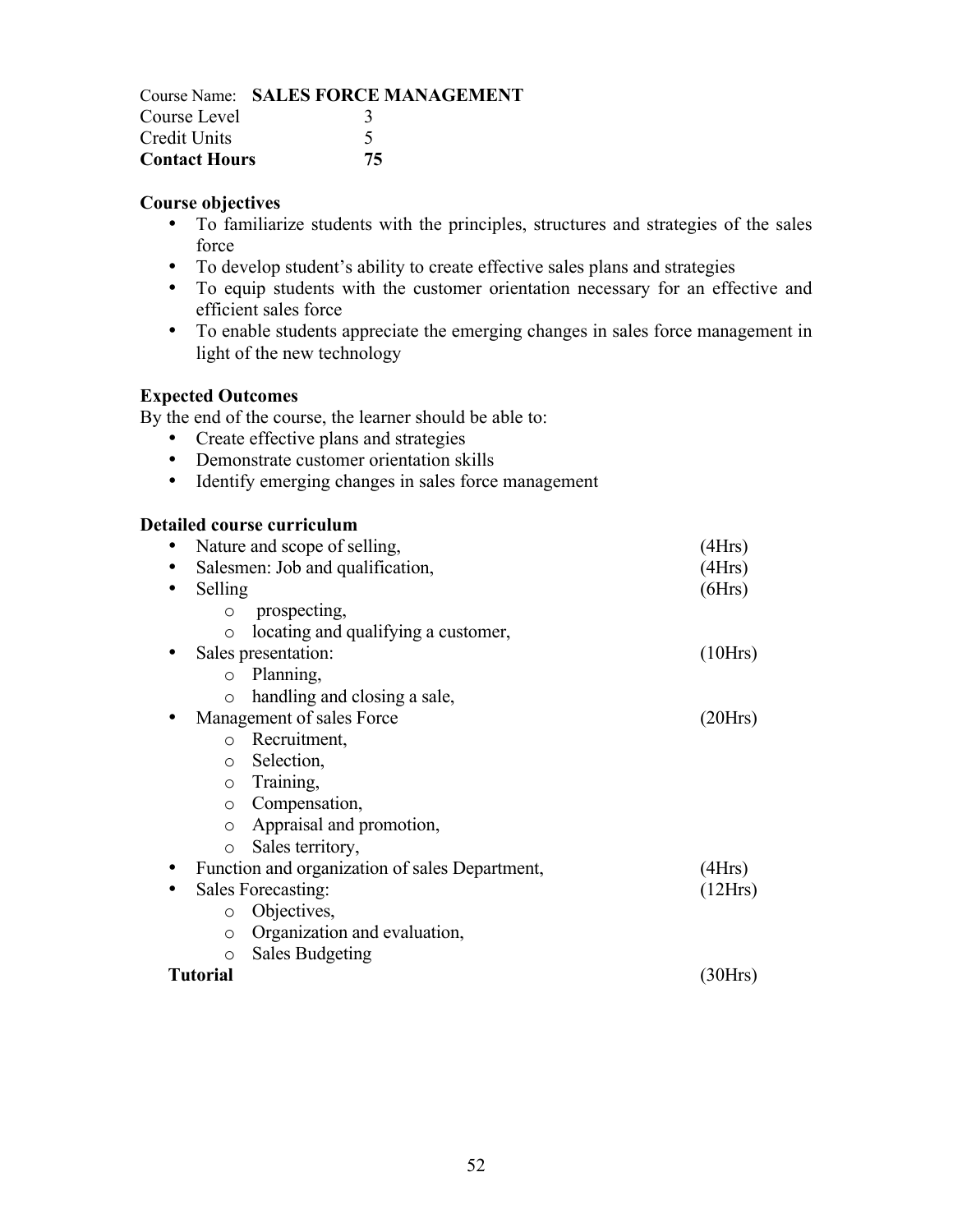| <b>Course Name:</b>  | <b>PRODUCTION STATISTICS</b> |
|----------------------|------------------------------|
| Course Level         |                              |
| Credit Units         |                              |
| <b>Contact Hours</b> | 75                           |

- to appreciate service and production processes
- to equip the learner with forecasting techniques in business entities
- to enable the learners use of decision models in business organizations

# **Expected outcomes**

By the end of the course, the learner should be able to apply statistics to operations and production management in business entities

### **Detailed course curriculum**

| Overview of service operations and production processes;     | 2Hrs)  |
|--------------------------------------------------------------|--------|
| Forecasting,                                                 | (5Hrs) |
| Decision models,                                             | (7Hrs) |
| Quality and statistical control,                             |        |
| (5Hrs)                                                       |        |
| • Location analysis,                                         | (6Hrs) |
| Layout design and inventory management,                      | (5Hrs) |
| Scheduling and maintenance management,                       | (5Hrs) |
| • Use of control charts for monitoring production processes, | (5Hrs) |
| Use of simulation in studying production systems,            |        |
| (10Hrs)                                                      |        |
| Computer based modeling.                                     |        |
| 10Hrs                                                        |        |

**Tutorial**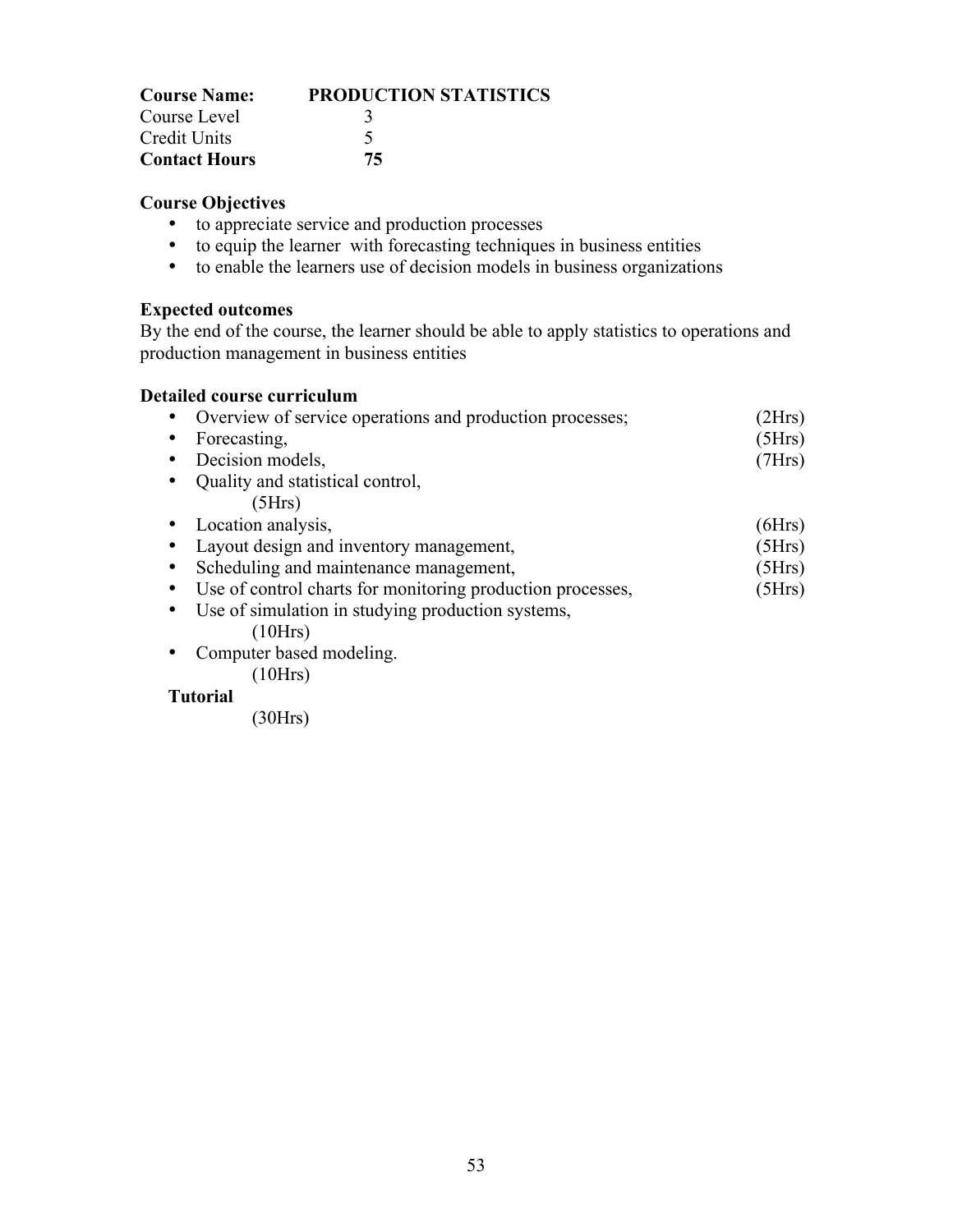|                      | <b>Course Name: BUSINESS STATISTICAL APPLICATION PACKAGES</b> |
|----------------------|---------------------------------------------------------------|
| Course Level         |                                                               |
| Credit Units         |                                                               |
| <b>Contact Hours</b> | 75                                                            |

- To enable the learner use spreadsheets like SPSS, Ms.Excel in handling business information
- To enable the learner use the Statistical packages in problem solving.

### **Expected outcomes**

By the end of the course, the learner should be able to apply statistical packages in solving operations management challenges

## **Detailed course curriculum**

| • Introduction to Spreadsheets,           | (5Hrs) |
|-------------------------------------------|--------|
| • Graphs and Charts,                      | (5Hrs) |
| • Basic Concepts of Financial Economics,  | (5Hrs) |
| • Project Evaluation,                     | (7Hrs) |
| • Database Management Applications,       | (7Hrs) |
| • Statistical Functions for Databases,    | (6Hrs) |
| • Advanced Topics (Macros, Pivot Tables). |        |

- es (Macros, Pivot Tables), (10Hrs)
	- o Control charts,
	- o SPSS,
	- o Manitab,
	- o SAS and other relevant packages

### **Practical**

(60Hrs)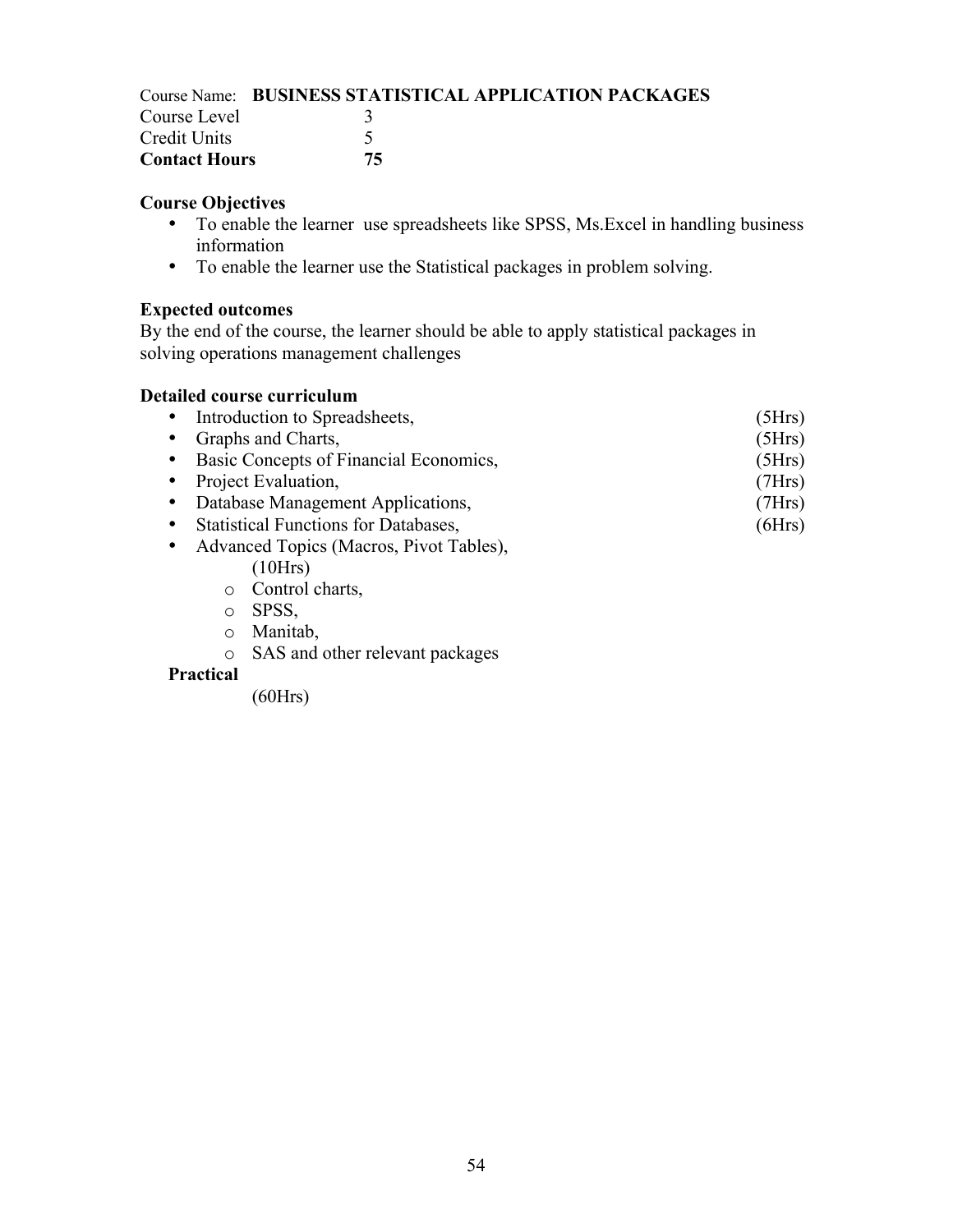|                      | Course Name: OPERATIONS RESEARCH AND MODELING |  |
|----------------------|-----------------------------------------------|--|
| Course Level         |                                               |  |
| Credit Units         |                                               |  |
| <b>Contact Hours</b> | 75.                                           |  |

To introduce learners to management models that will help them in decision-making, resource allocation and make them appreciate the different alternatives available in resource allocation.

#### **Expected outcome**

By the end of the course, the learner should be able to:

- Demonstrate the use of management models in today's operations
- Identify different model alternatives in resource allocation

#### **Detailed course curriculum**

|           | • Introduction to management models,                        | (3Hrs) |  |  |
|-----------|-------------------------------------------------------------|--------|--|--|
| $\bullet$ | Quantitative and qualitative approaches in decision-making, | (7Hrs) |  |  |
|           | • Transportation models,                                    | (7Hrs) |  |  |
|           | • Assignment models                                         | (7Hrs) |  |  |
|           | • Inventory management models                               | (7Hrs) |  |  |
|           | • PERT and CPM models,                                      | (7Hrs) |  |  |
|           | • Queuing models.                                           | (7Hrs) |  |  |
|           | <b>Tutorial</b>                                             |        |  |  |

(30Hrs)

## **Practical**